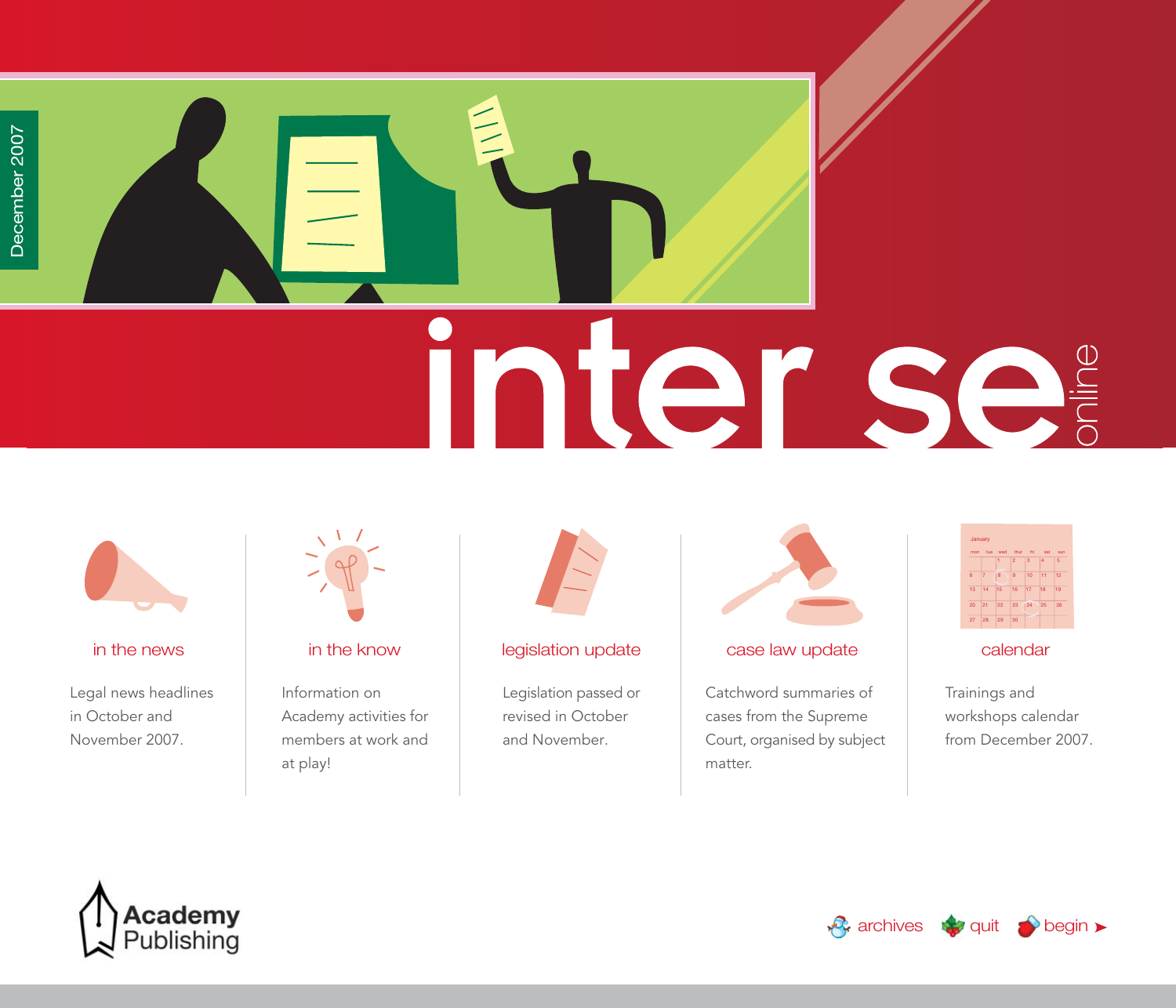- Headlines in The Straits Times
- Headlines in [The Business Times](#page-10-0)
- [Headlines in](#page-11-0) Today

### **At Work**

- Launch of Lives in the Law A Festschrift in Honour of Peter Ellinger, [Koh Kheng Lian and Tan Sook Yee](#page-13-0)
- [IBA Young Lawyers Outreach Event](#page-16-0) for ADR Professionals
- [SAL Expert Series: The Advocate and](#page-18-0) Solicitor and His Client

### <span id="page-1-0"></span>▶ At Large **At Large Access Access Access Access Access Access Access Access Access Access Access Access Access Access Access Access Access Access Access Access Access Access Access Access Access Access Access Access Acce**

Chua Hian Hou, "Online campaign to repeal gay sex law picks up", The Straits Times (9 October 2007)

Yeoh Lian Chuan, "Stamp duty on property deals", The Straits Times Forum (9 October 2007)

Selina Lum, "Teacher wants Law Society to deal with ex-lawyer first", The Straits Times (10 October 2007)

Lee Su Shyan, "Allen & Gledhill heads for Malaysia in first foreign foray", The Straits Times (11 October 2007)

Karen Tan, "HIV law aims to deter irresponsible sex conduct", The Straits Times Forum (11 October 2007)

Chin Li Fen, "Stamp duty: 'Objective' market value used", The Straits Times Forum (11 October 2007)

Harry Yip Kuan, "Give minority owners exchange option" [En bloc law should be amended to give minority owners option of asking for one-for-one exchange], The Straits Times Forum (12 October 2007)

Ben Nadarajan, "Glenn Knight takes on first case – defending Yong's wife", The Straits Times (12 October 2007)

K C Vijayan, "Global law meeting will tackle heavy issues" [Issues to be discussed at IBA conference include technology, intellectual property and cultural differences across legislatures, ranging from anti-money laundering to workplace discrimination], The Straits Times (12 October 2007)

Chua Hian Hou, "NMP to submit Parliamentary Petition to repeal gay sex law", The Straits Times (12 October 2007)

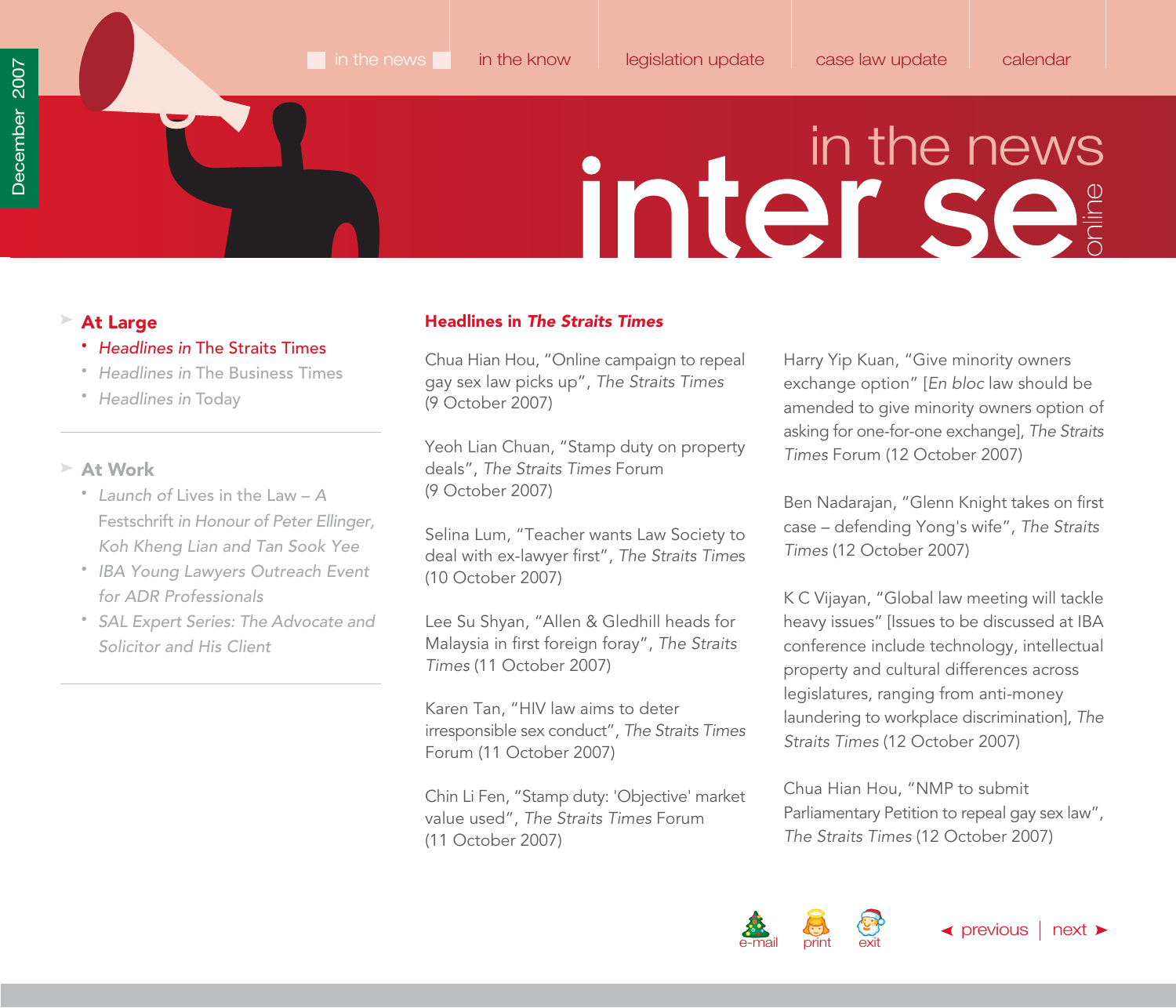### <span id="page-2-0"></span>**At Large**

- Headlines in The Straits Times
- Headlines in [The Business Times](#page-10-0)
- [Headlines in](#page-11-0) Today

### **At Work**

- Launch of Lives in the Law A Festschrift in Honour of Peter Ellinger, [Koh Kheng Lian and Tan Sook Yee](#page-13-0)
- [IBA Young Lawyers Outreach Event](#page-16-0) for ADR Professionals
- [SAL Expert Series: The Advocate and](#page-18-0) Solicitor and His Client

Radha Basu, "Non-discrimination of women" [CEDAW expressed concern over lack of specific local laws against gender discrimination], The Straits Times (12 October 2007)

Selina Lum, "Teacher's \$80,000 legal bill saga comes to an amicable end", The Straits Times (13 October 2007)

"No plans to change banking secrecy laws: MAS", The Straits Times (14 October 2007)

K C Vijayan, "Global law meet draws record 4,000", The Straits Times (15 October 2007)

Nicholas Fang, "International arbitration" [Prof Jayakumar: S'pore "well-placed to play major role"], The Straits Times (15 October 2007)

Goh Chin Lian, "Judicial system highly rated, thanks to reforms", The Straits Times (15 October 2007)

Li Xueying, "Rule of law key to S'pore stability, growth: MM Lee", The Straits Times (15 October 2007)

"Stars lend name to plea for change" [Local celebrities appear in online rap video to support repeal of s 337A], The Straits Times (15 October 2007)

Lee U-Wen, "Why Singapore is ICC body's choice pick", The Straits Times (15 October 2007)

"Why Singapore is what it is" [MM Lee's keynote address at opening of IBA's annual conference], The Straits Times (15 October 2007)

K C Vijayan, "Culture is serious issue for lawyers, says CJ" [Lawyers should be more culturally sensitive with increasing crossborder transactions], The Straits Times (16 October 2007)

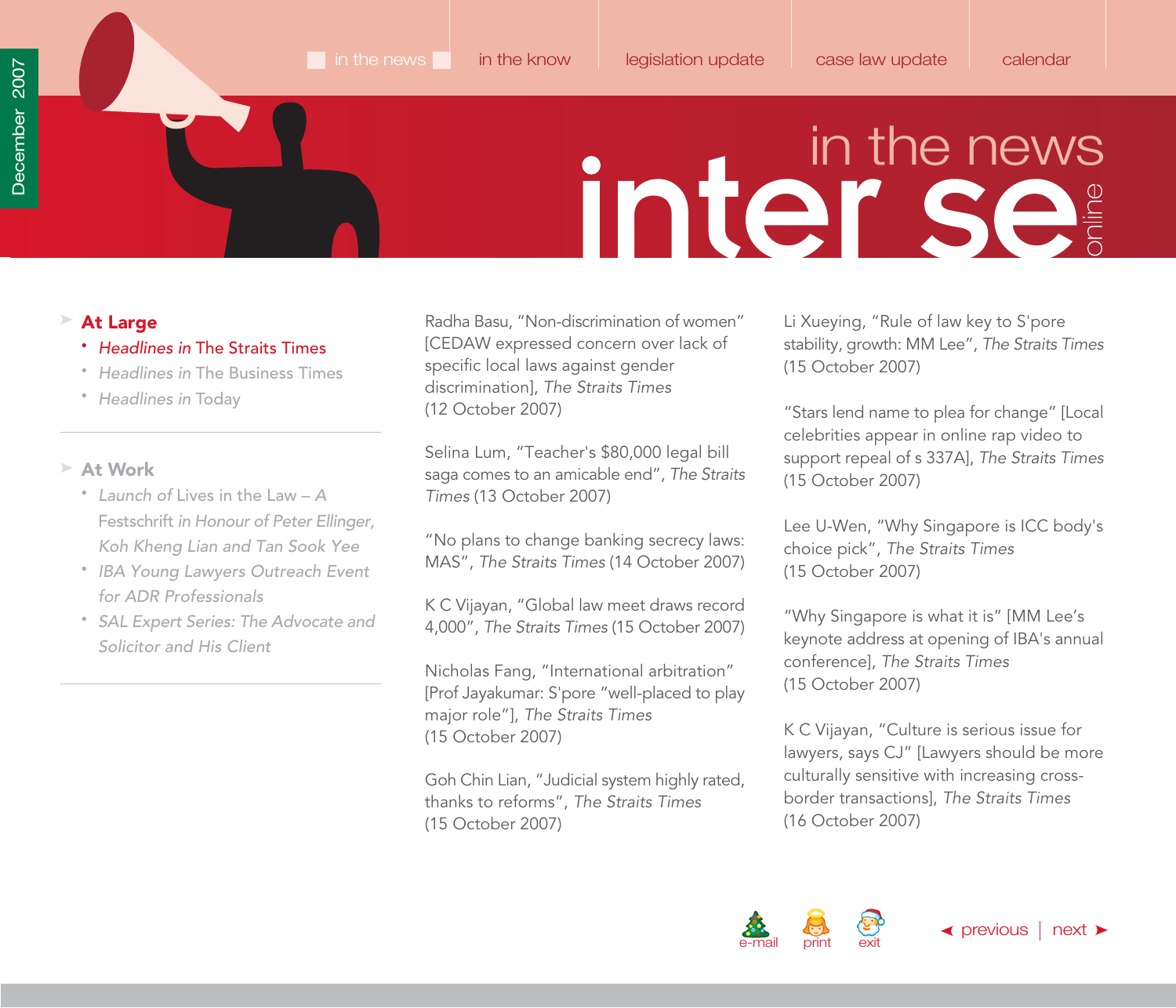### <span id="page-3-0"></span>**At Large**

- Headlines in The Straits Times
- Headlines in [The Business Times](#page-10-0)
- [Headlines in](#page-11-0) Today

### **At Work**

- Launch of Lives in the Law A Festschrift in Honour of Peter Ellinger, [Koh Kheng Lian and Tan Sook Yee](#page-13-0)
- [IBA Young Lawyers Outreach Event](#page-16-0) for ADR Professionals
- [SAL Expert Series: The Advocate and](#page-18-0) Solicitor and His Client

Goh Chin Lian, "Here's how women lawyers can fight bias" [IBA delegate urges women lawyers to overcome "fear of the sneer of the peer" and press for non-discriminating practices], The Straits Times (16 October 2007)

Selina Lum, "Internet portals' legal wrangles debated" [IBA delegates discuss how law can keep up with legal issues arising from Internet's "explosive growth"], The Straits Times (16 October 2007)

Lim Poh Suan, "Removing section 377A threatens family unit", The Straits Times (16 October 2007)

K C Vijayan, "Four legal hotshots here make it to list of top arbitrators in Asia", The Straits Times (17 October 2007)

Khushwant Singh, "International Bar Association conference" [Discussion on worldwide shortage of lawyers], The Straits Times (17 October 2007)

Keith Lin, "NMP files petition to House on gay sex law", The Straits Times (17 October 2007)

Khushwant Singh, "'Practical' master law degree" [New Master of Laws in International Professional Legal Practice offered by IBA and College of Law of England and Wales; se[e www.college-of-law.co.uk fo](http://www.college-of-law.co.uk)r details], The Straits Times (17 October 2007)

Cheong Suk-Wai, "That cultural flatfootedness can cost plenty" [Lawyers should be more culturally sensitive in dealings], The Straits Times (17 October 2007)

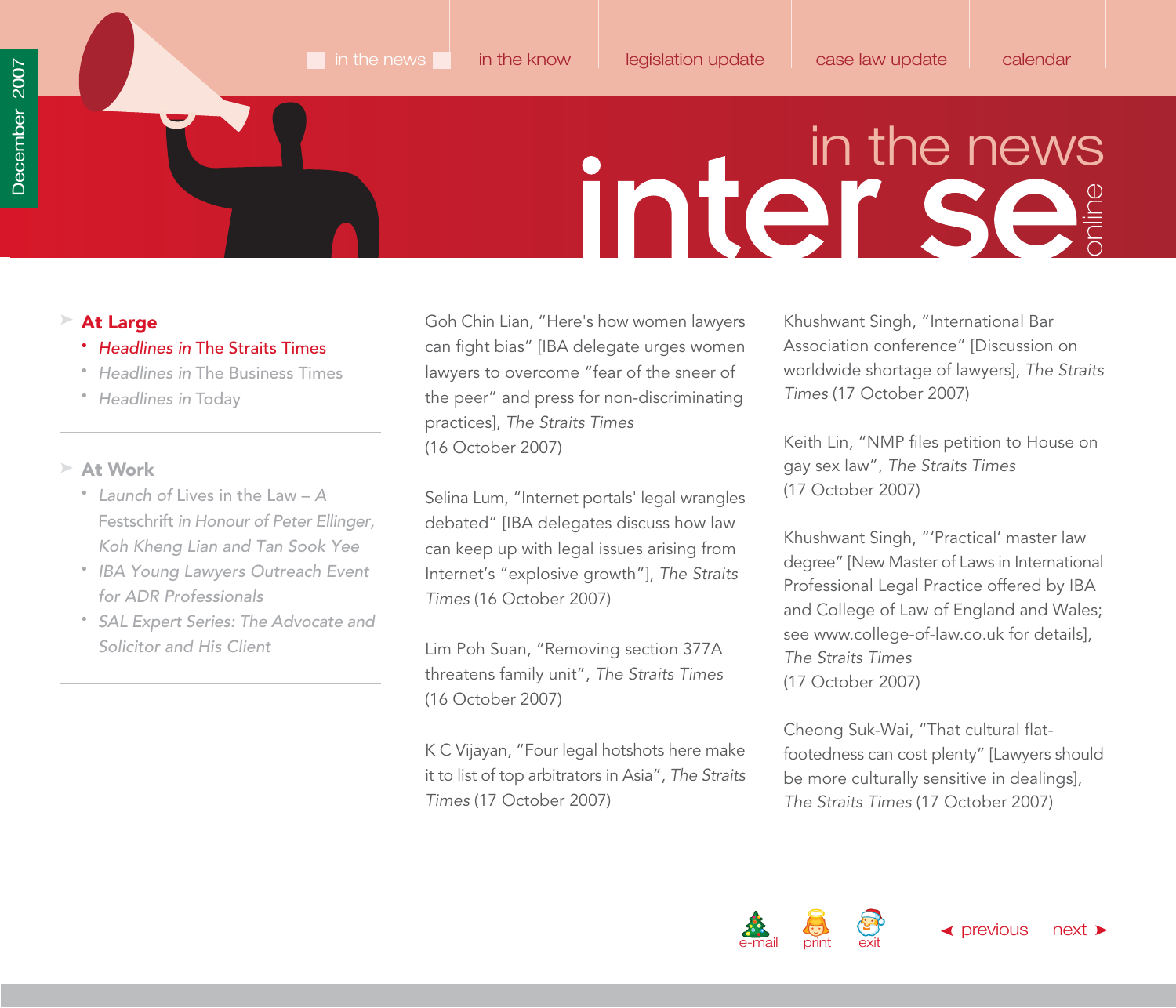### <span id="page-4-0"></span>**At Large**

- Headlines in The Straits Times
- Headlines in [The Business Times](#page-10-0)
- [Headlines in](#page-11-0) Today

### **At Work**

- Launch of Lives in the Law A Festschrift in Honour of Peter Ellinger, [Koh Kheng Lian and Tan Sook Yee](#page-13-0)
- [IBA Young Lawyers Outreach Event](#page-16-0) for ADR Professionals
- [SAL Expert Series: The Advocate and](#page-18-0) Solicitor and His Client

K C Vijayan, "Delegates all agree: Rule of law critical for investor confidence", The Straits Times (18 October 2007)

Chong Chee Kin, "Law Society moves to get Rasif struck off the rolls", The Straits Times (18 October 2007)

Leonard Lim, "Mediation for sports disputes comes to S'pore", The Straits Times (18 October 2007)

Teh Joo Lin, "New law to tighten secondhand goods trade to kick in on Dec 1" [New Secondhand Goods Dealers Act to curb sale of stolen property], The Straits Times (18 October 2007)

Tan Yen Ling, "Should section 377a be repealed?", The Straits Times (18 October 2007)

Goh Chin Lian, "DPM to Chee: Don't turn IBA meet into theatre on S'pore politics", The Straits Times (19 October 2007)

K C Vijayan, "Legal eagles recall old days to mark Law Society's 40th year", The Straits Times (19 October 2007)

K C Vijayan, "More action sought against fake goods globally", The Straits Times (19 October 2007)

Li Xueying, "S'pore has laws to tackle dirty foreign funds" [It must, however, ensure that rules are "followed religiously" on the ground], The Straits Times (19 October 2007)

"Top ratings for justice system here", The Straits Times (19 October 2007)

Wang Meng Meng, "Triathlon" [Mediation between triathlete Gino Ng and Triathlon Association of Singapore ("TAS") fails], The Straits Times (19 October 2007)

"A free society needs rules to thrive and prosper" [Keynote address by Prof Jayakumar at IBA conference's symposium on rule of law], The Straits Times (20 October 2007)

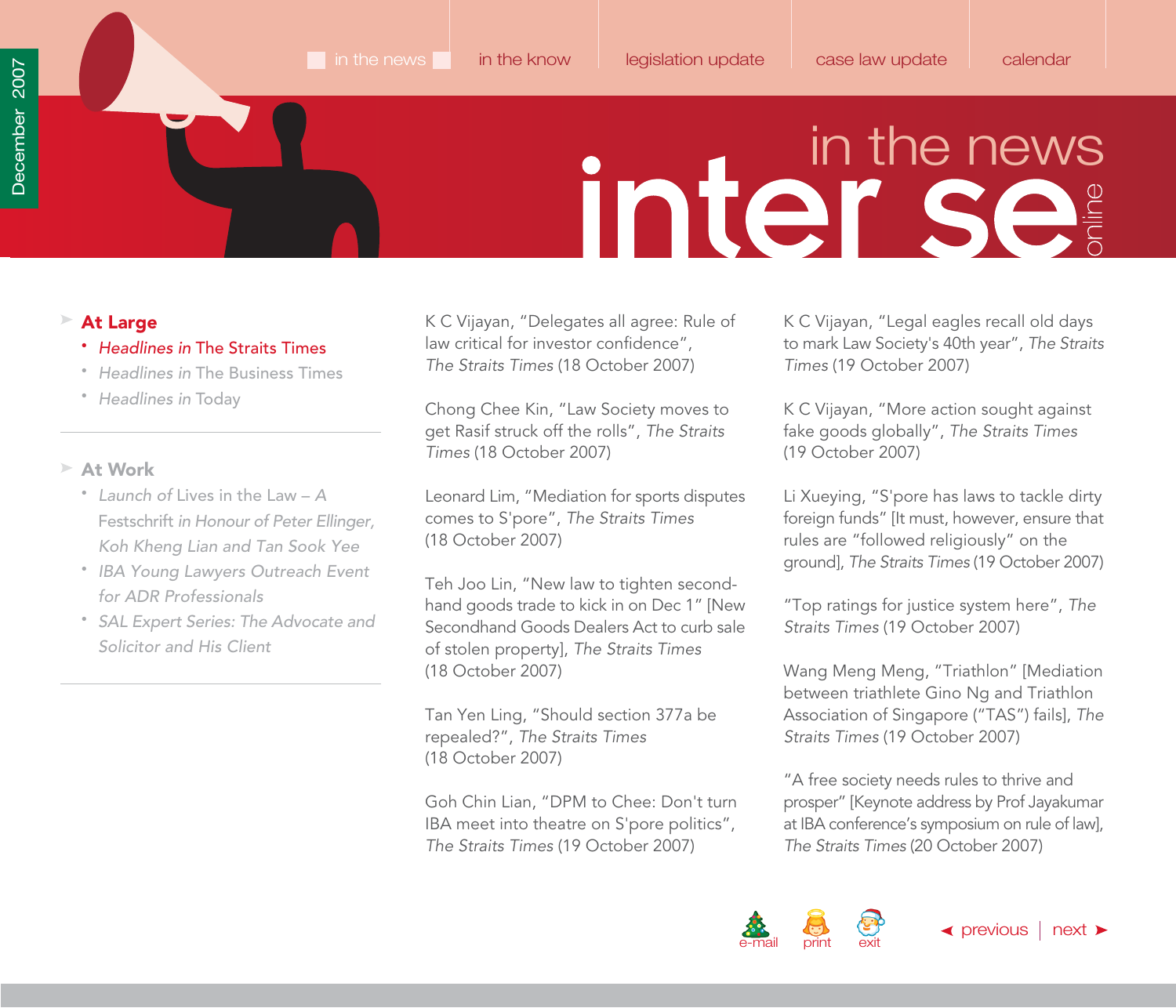### <span id="page-5-0"></span>**At Large**

- Headlines in The Straits Times
- Headlines in [The Business Times](#page-10-0)
- [Headlines in](#page-11-0) Today

### **At Work**

- Launch of Lives in the Law A Festschrift in Honour of Peter Ellinger, [Koh Kheng Lian and Tan Sook Yee](#page-13-0)
- [IBA Young Lawyers Outreach Event](#page-16-0) for ADR Professionals
- [SAL Expert Series: The Advocate and](#page-18-0) Solicitor and His Client

Chong Chee Kin, "Advances in rule of law in S-E Asia", The Straits Times (20 October 2007)

Goh Chin Lian, "Chee tried to turn forum into 'theatre of politics', says Jaya", The Straits Times (20 October 2007)

Boaz Nazar, "Fallacy to talk of 'gay' discrimination", The Straits Times (20 October 2007)

Salma Khalik, "Fewer suits filed against public hospitals", The Straits Times (20 October 2007)

Keith Lin, "Myanmar, Penal Code up for debate" [Myanmar issues and petition to repeal gay sex law to be discussed in Parliament], The Straits Times (20 October 2007)

"'Prayer' to change a sex law", The Straits Times (20 October 2007)

Lee Siew Hua, "Respect for rule of law vital for Singapore: Jaya", The Straits Times (20 October 2007)

Lim Soon Hock, "Sexual orientation/preferences are not 'rights'", The Straits Times (20 October 2007)

Wang Meng Meng, "Triathlon" [TAS-Gino Ng dispute resolved], The Straits Times (20 October 2007)

Lee Siew Hua, "We don't need outside interference, says Sylvia Lim" [Singapore capable of dealing with own rule of law issues], The Straits Times (20 October 2007)

Ang Kim Lan, "How to legally care for mentally incapable person" [Q&A on enduring power of attorney], The Straits Times (21 October 2007)

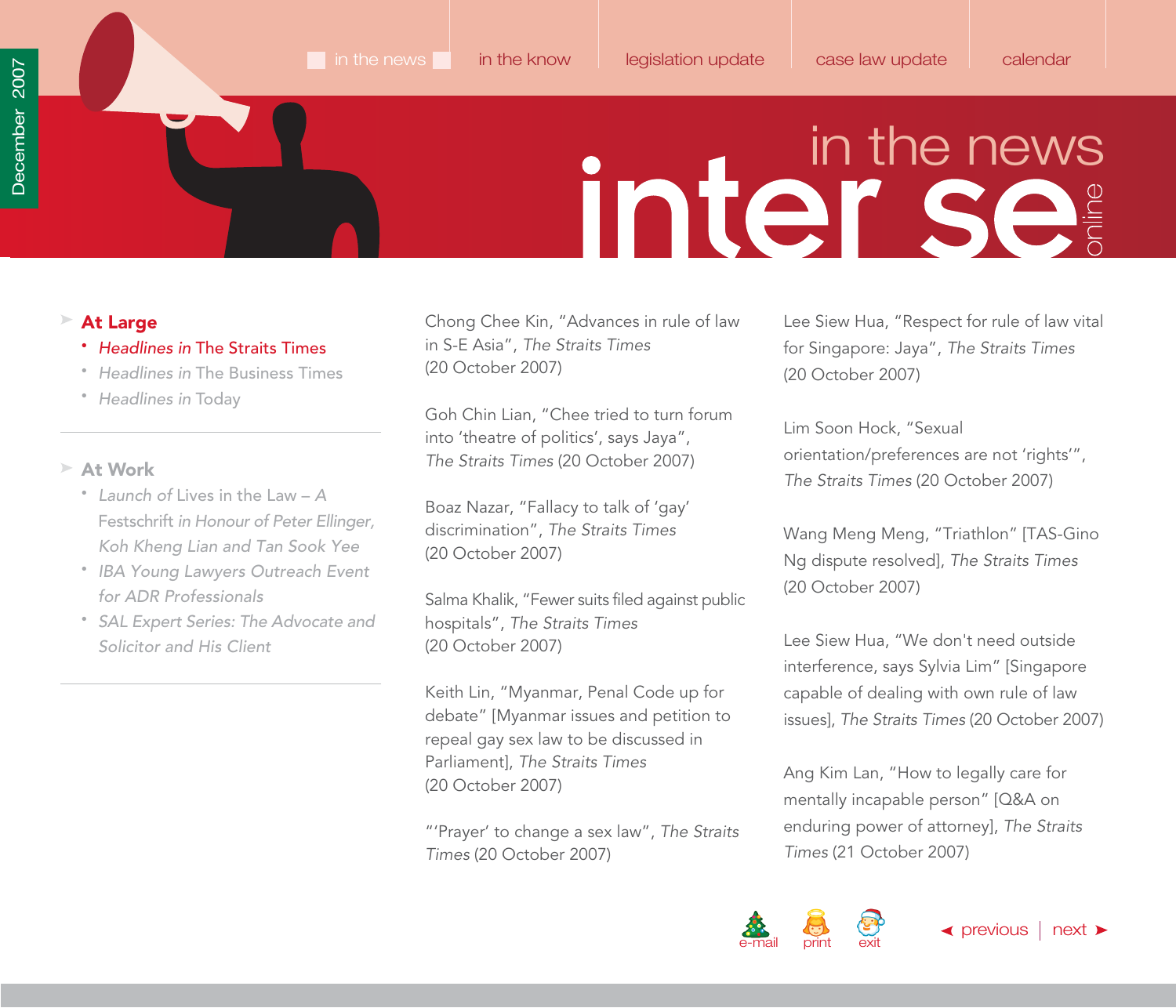### <span id="page-6-0"></span>**At Large**

- Headlines in The Straits Times
- Headlines in [The Business Times](#page-10-0)
- [Headlines in](#page-11-0) Today

### **At Work**

- Launch of Lives in the Law A Festschrift in Honour of Peter Ellinger, [Koh Kheng Lian and Tan Sook Yee](#page-13-0)
- [IBA Young Lawyers Outreach Event](#page-16-0) for ADR Professionals
- [SAL Expert Series: The Advocate and](#page-18-0) Solicitor and His Client

Ben Nadarajan and Carolyn Quek, "The price of justice in \$" [Article on rising legal costs], The Straits Times (21 October 2007)

"M'sia's Anwar faces jail threat for protecting source", The Straits Times (22 October 2007)

Selina Lum, "Changes to the Penal Code" [MPs generally in support of amendments except for heated debate over s 377A and issue of "marital rape"], The Straits Times (23 October 2007)

Jeremy Au Yong, "Chemical Weapons Act still terror-proof", The Straits Times (23 October 2007)

Keith Lin, "Decriminalising gay sex" [Views of four MPs on s 377A], The Straits Times (23 October 2007)

K C Vijayan, "Ex-Law Society president joins legal heavyweight", The Straits Times (23 October 2007)

Yeo Ghim Lay, "Laws don't always reflect moral position: Hri Kumar" [Discussion on s 377A], The Straits Times (23 October 2007)

"Mr Siew Kum Hong" [On s 377A], The Straits Times (23 October 2007)

Peh Shing Huei, "Petition to repeal gay sex law sparks heated debate", The Straits Times (23 October 2007)

Natalie Soh, "Rape: Call for full removal of marital immunity", The Straits Times (23 October 2007)

"Speech by Professor Thio Li-Ann" [On s 377A], The Straits Times (23 October 2007)

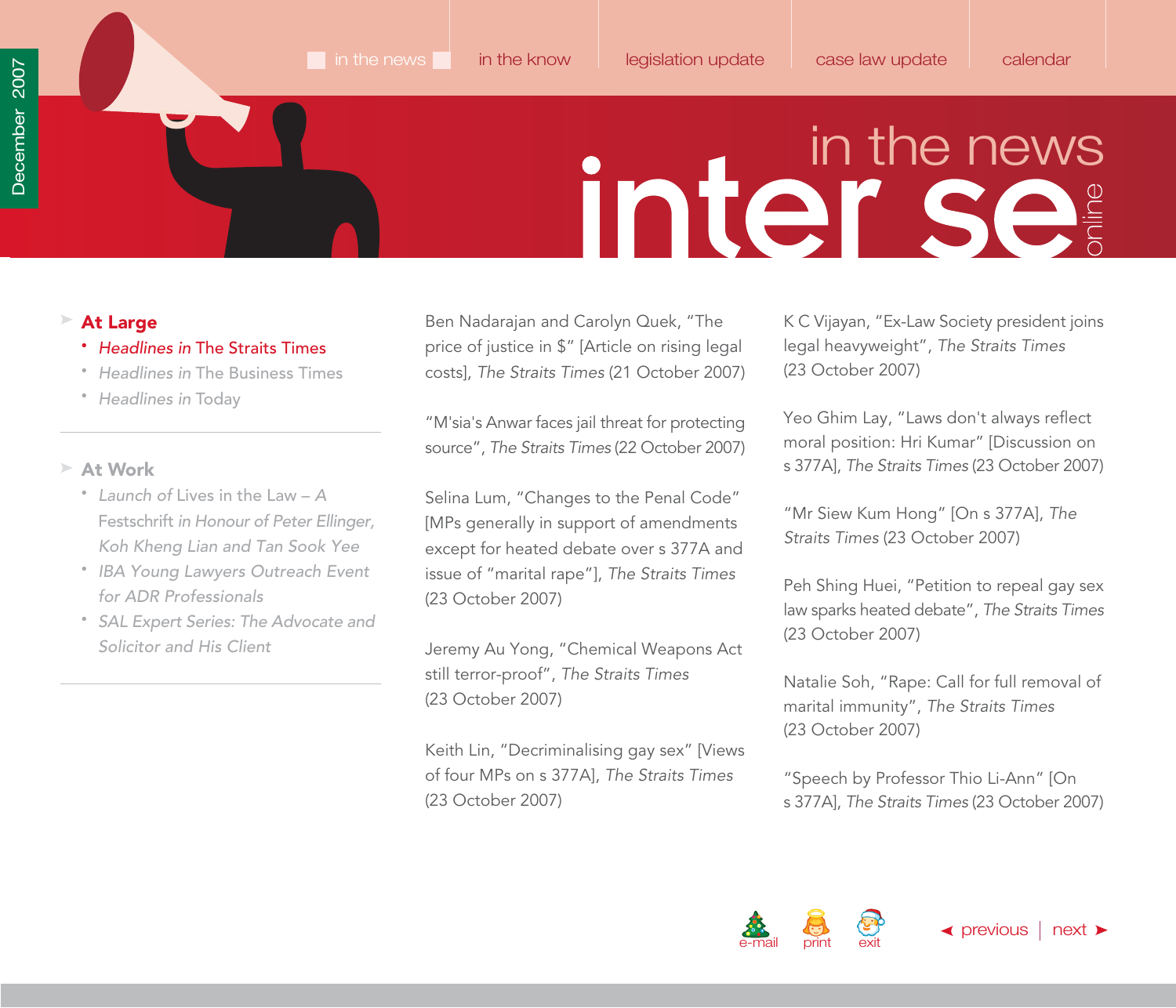### <span id="page-7-0"></span>**At Large**

- Headlines in The Straits Times
- Headlines in [The Business Times](#page-10-0)
- [Headlines in](#page-11-0) Today

### **At Work**

- Launch of Lives in the Law A Festschrift in Honour of Peter Ellinger, [Koh Kheng Lian and Tan Sook Yee](#page-13-0)
- [IBA Young Lawyers Outreach Event](#page-16-0) for ADR Professionals
- [SAL Expert Series: The Advocate and](#page-18-0) Solicitor and His Client

Lim Wei Chean, "Tougher stance urged on child sex, 'grooming'", The Straits Times (23 October 2007)

Elina Lum and Lim Wei Chean, "Upping of jail sentences: Caution urged" [Accused individuals may feel pressure to plead guilty once maximum jail time increases], The Straits Times (23 October 2007)

Chua Mui Hoong, "When the Govt chooses to follow, not lead" [Parliamentary debate on s 377A], The Straits Times (23 October 2007)

"Laws on religious conversion under review" [Malaysia to review laws relating to religious conversion for Muslims], The Straits Times (24 October 2007)

Keith Lin, "Let's convince the majority to do what is fair: Charles Chong" [Call for updates to s 377A to better reflect realities on the ground], The Straits Times (24 October 2007)

Li Xueying, "Let's move on, says NMP after 377A plea is rejected", The Straits Times (24 October 2007)

Lim Wei Chean, "Men have modesty too, so make laws gender neutral", The Straits Times (24 October 2007)

Jeremy Au Yong, "New terrorism law supports cross-border approach" [New Terrorism (Suppression of Bombings) Act gives effect to International Convention for the Suppression of Terrorist Bombings], The Straits Times (24 October 2007)

Selina Lum, "No 'trigger happy' bid to up penalties" [Assoc Prof Ho: Government's approach in revising Penal Code a balanced one], The Straits Times (24 October 2007)

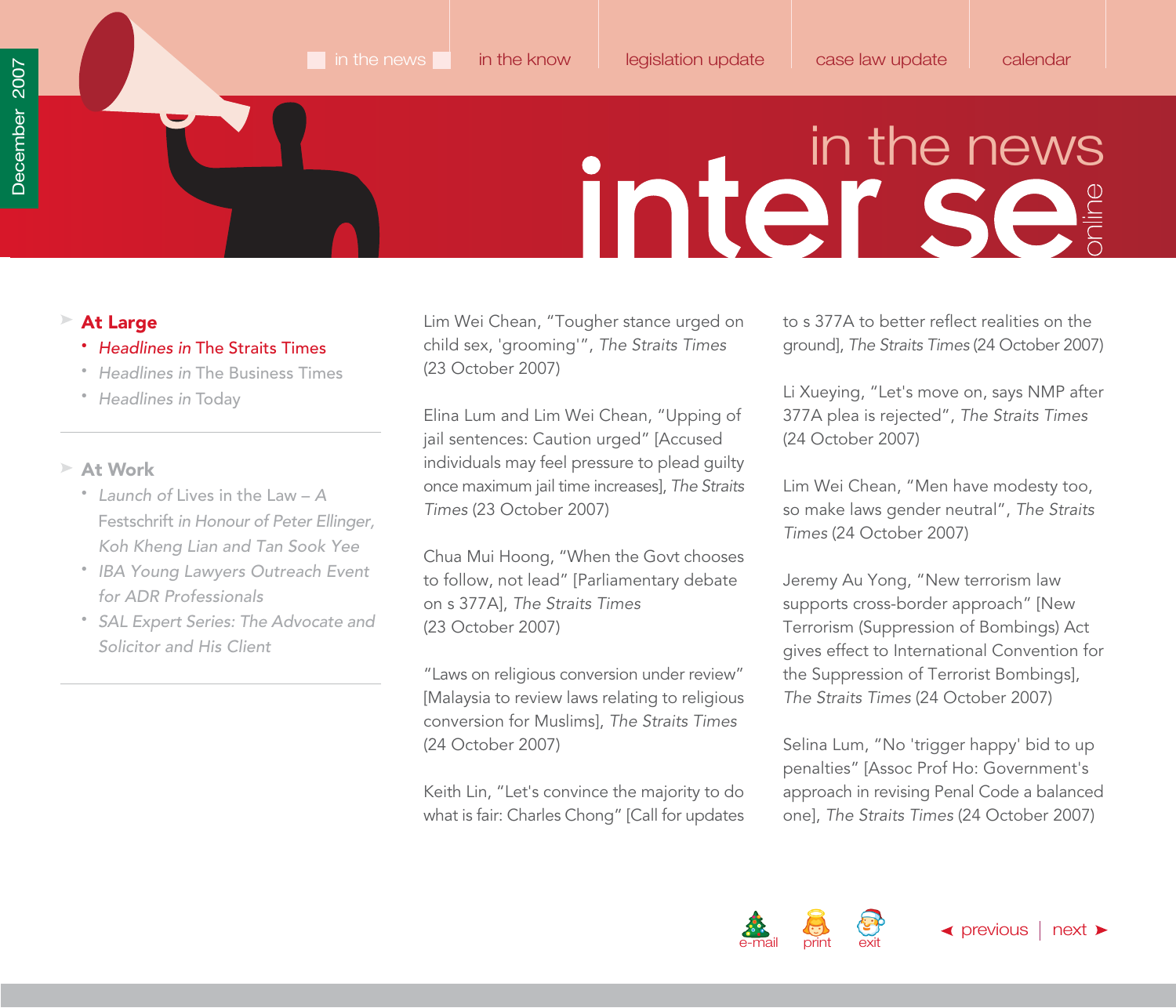### <span id="page-8-0"></span>**At Large**

- Headlines in The Straits Times
- Headlines in [The Business Times](#page-10-0)
- [Headlines in](#page-11-0) Today

### **At Work**

- Launch of Lives in the Law A Festschrift in Honour of Peter Ellinger, [Koh Kheng Lian and Tan Sook Yee](#page-13-0)
- [IBA Young Lawyers Outreach Event](#page-16-0) for ADR Professionals
- [SAL Expert Series: The Advocate and](#page-18-0) Solicitor and His Client

Natalie Soh, "Rape: Marital immunity stays, with exceptions", The Straits Times (24 October 2007)

Lim Wei Chean, "Some call for stricter 'sex predator' laws" [MPs proposed for age of offenders to be lowered], The Straits Times (24 October 2007)

"Why we should leave section 377A alone: PM", The Straits Times (24 October 2007)

Patrick Tan Siong Kuan, "Failed bid to repeal section 377A", The Straits Times (25 October 2007)

Azimin Saini, "NMP Thio's comments were inappropriate" [Letter referring to NMP Thio's parliamentary speech on s 377A], The Straits Times (25 October 2007)

Tan Seow Hon, "Public debate: Giving voice to the religious" [Article on relevance of

moral values endorsed by religious persons in public decision-making], The Straits Times (25 October 2007)

Jenica Chua Chor Ping, "'Visibly distraught'? Prof was fiery and passionate" [Letter referring to Prof Thio's parliamentary speech on s 377A], The Straits Times (25 October 2007)

Wong Suan Yin, "Discrimination enshrined in law" [On s 377A], The Straits Times (27 October 2007)

Carolyn Hong, "Extension of CJ's tenure held up by judge-fixing scandal" [Six-month extension of Malaysian Chief Justice yet to be approved], The Straits Times (27 October 2007)

Shefali Rekhi, "ASEAN Charter to turn region into community", The Straits Times (28 October 2007)

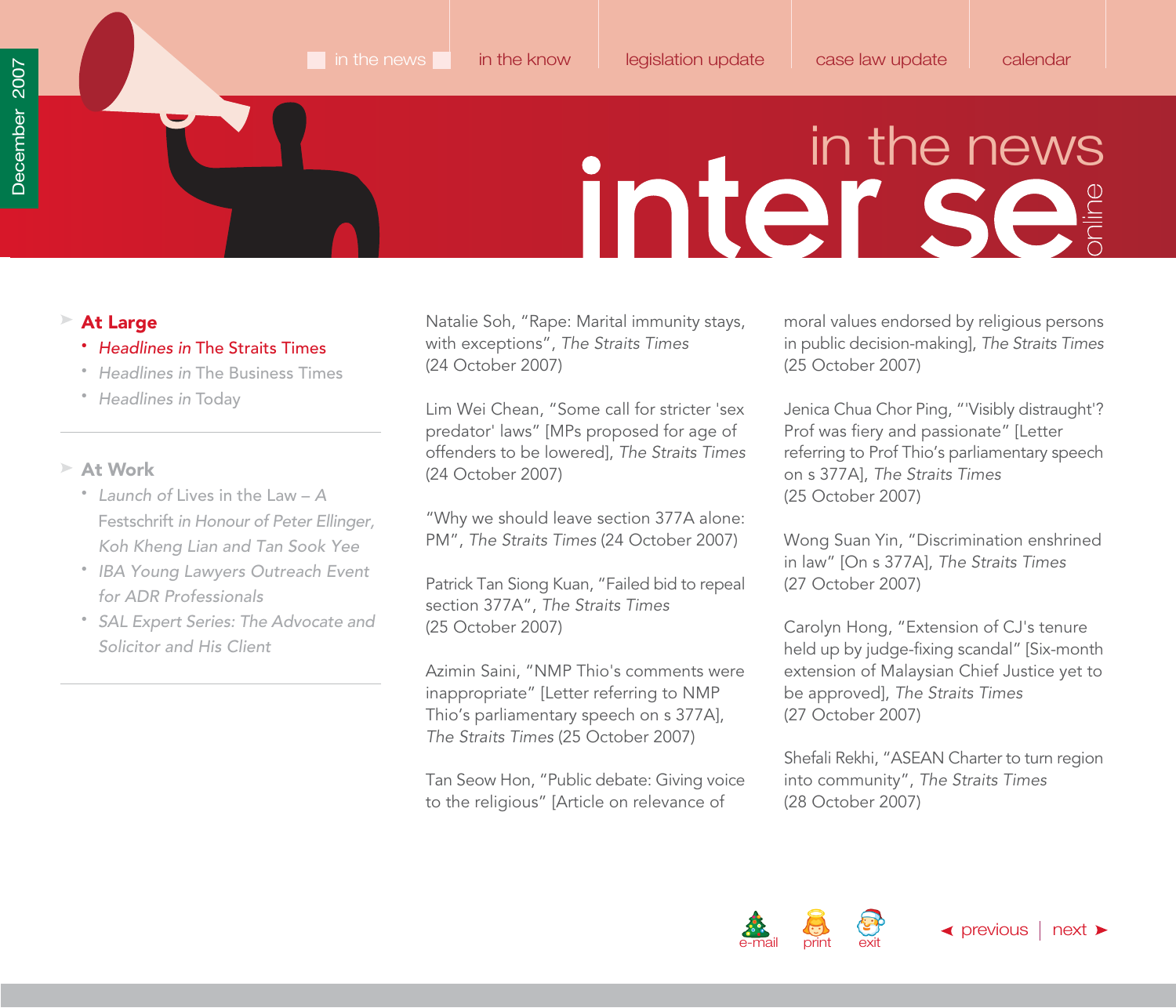### <span id="page-9-0"></span>**At Large**

- Headlines in The Straits Times
- Headlines in [The Business Times](#page-10-0)
- [Headlines in](#page-11-0) Today

### **At Work**

- Launch of Lives in the Law A Festschrift in Honour of Peter Ellinger, [Koh Kheng Lian and Tan Sook Yee](#page-13-0)
- [IBA Young Lawyers Outreach Event](#page-16-0) for ADR Professionals
- [SAL Expert Series: The Advocate and](#page-18-0) Solicitor and His Client

Carolyn Hong, "Perak ruler – a former Chief Justice – calls for judicial reforms", The Straits Times (30 October 2007)

"Lawyers deny judicial reforms will turn off foreign investors" [Article on Malaysian lawyers' response to recent judge-fixing allegation], The Straits Times (31 October 2007)

Carolyn Hong, "Malaysia's CJ retires; successor not named", The Straits Times (1 November 2007)

K C Vijayan, "New book lauds three pioneers in teaching law" [Lives in the Law celebrates contributions of three retired NUS dons], The Straits Times (31 October 2007)

"Controversial video shown at law meet" [Alleged judge-fixing clip shown at annual Malaysian Law Conference], The Straits Times (2 November 2007)

Carolyn Hong, "Malaysian judiciary's woes: KL to move 'fast' to fill Chief Justice post", The Straits Times (2 November 2007)

Leslie Lopez, "The talk in Kuala Lumpur: KL cops and judiciary getting a bad name", The Straits Times (3 November 2007)

"M'sia draws up law to protect whistleblowers", The Straits Times (5 November 2007)

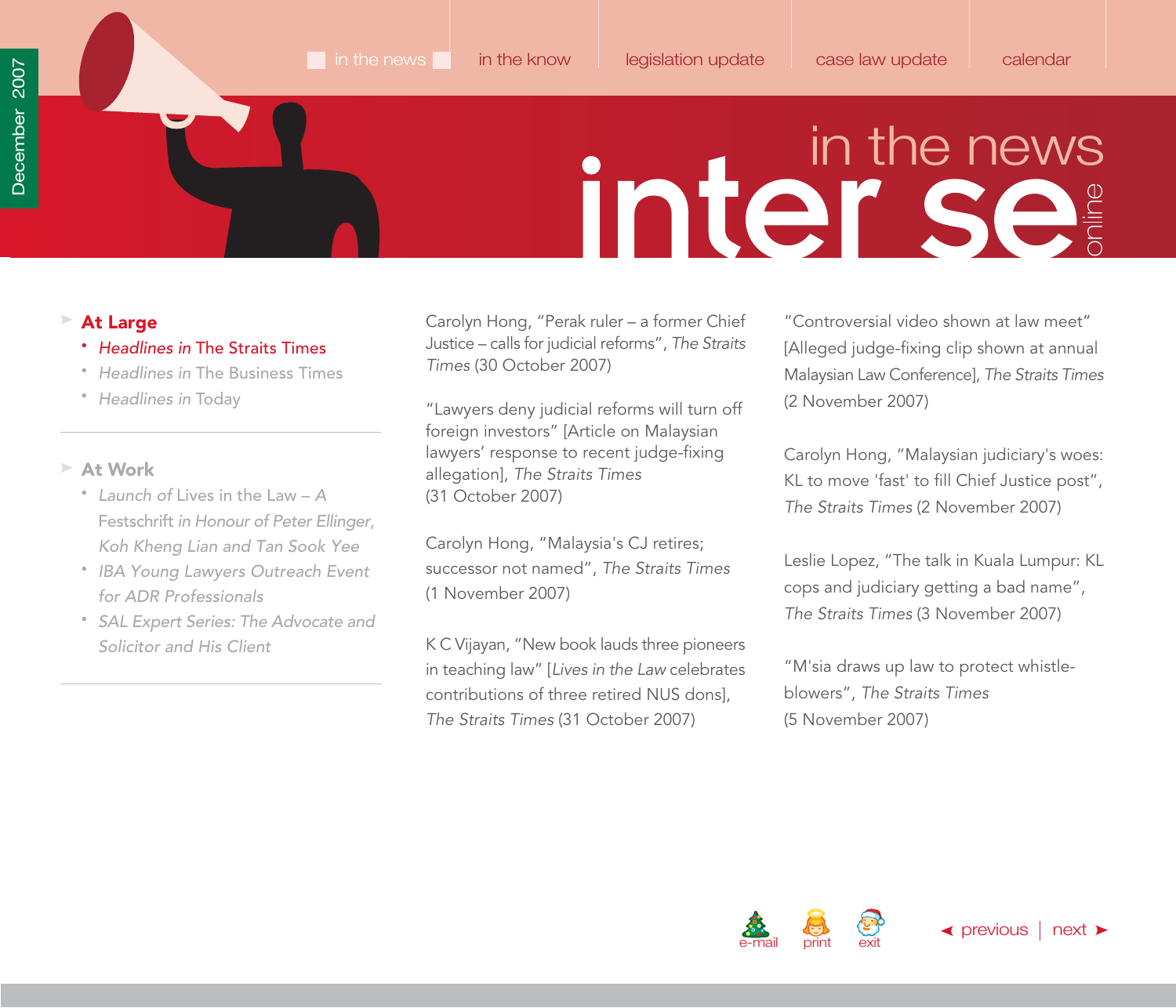- Headlines in [The Straits Times](#page-1-0)
- Headlines in The Business Times
- [Headlines in](#page-11-0) Today

### **At Work**

- Launch of Lives in the Law A Festschrift in Honour of Peter Ellinger, [Koh Kheng Lian and Tan Sook Yee](#page-13-0)
- [IBA Young Lawyers Outreach Event](#page-16-0) for ADR Professionals
- [SAL Expert Series: The Advocate and](#page-18-0) Solicitor and His Client

### <span id="page-10-0"></span>**At Large Headlines in The Business Times**

Michelle Quah, "A&G ties up with top M'sian law firm", The Business Times (11 October 2007)

Wee Li-En, "Allen & Gledhill tops in financial law market", The Business Times (12 October 2007)

Lynette Khoo, "Legal system can't rest on its laurels: MM Lee", The Business Times (15 October 2007)

Lynette Khoo, "S'pore set to leverage on growth in international arbitration", The Business Times (15 October 2007)

Wee Li-En, "ICDR and SIAC open office in Singapore", The Business Times (18 October 2007)

Wee Li-En, "Interests of the community take precedence: Jayakumar" [Greater emphasis attached to community interests in rule of law balance], The Business Times (20 October 2007)

Oh Boon Ping, "Gay sex law will not be strictly enforced", The Business Times (24 October 2007)

Wee Li-En, "Major law firms express interest in going public", The Business Times (30 October 2007)

S Jayasankaran, "M'sian Chief Justice's term unlikely to be extended", The Business Times (1 November 2007)

Siow Li Sen, "MAS comfort for guarantors in face of bank secrecy laws" [Guarantors have right to be informed of liabilities despite differing industry practices], The Business Times (2 November 2007)

Wee Li-En, "Lawyers put on business hats at top firms", The Business Times (6 November 2007)

"NUS, NYU in dual degree programme", The Business Times (6 November 2007)

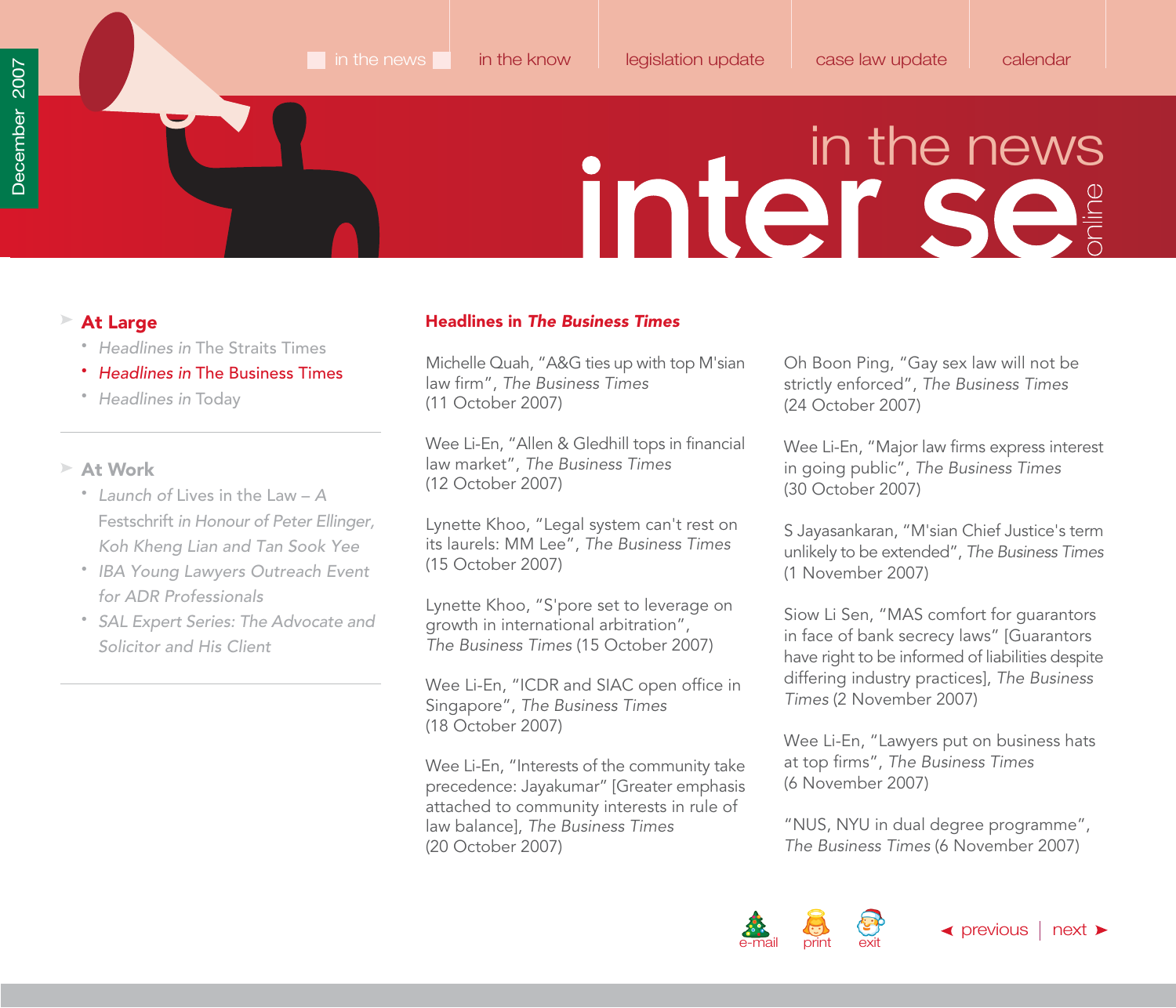- Headlines in [The Straits Times](#page-1-0)
- Headlines in [The Business Times](#page-10-0)
- Headlines in Today

### **At Work**

- Launch of Lives in the Law A Festschrift in Honour of Peter Ellinger, [Koh Kheng Lian and Tan Sook Yee](#page-13-0)
- [IBA Young Lawyers Outreach Event](#page-16-0) for ADR Professionals
- [SAL Expert Series: The Advocate and](#page-18-0) Solicitor and His Client

### <span id="page-11-0"></span>**At Large**  And **Headlines in** *Today*

Leong Wee Keat, "Rogue lawyer faces the axe", Today (9 October 2007)

Nazry Bahrawi, "Give state-picked panel a chance" [UMNO Youth leader: Judge-fixing probe team must be given "a chance to do its job"], Today (10 October 2007)

Jasmine Yin, "Top law firms in pact to serve ASEAN business needs", Today (11 October 2007)

Loh Chee Kong, "What price, this success?" [Questions on Singapore's democracy put to MM Lee during dialogue at IBA conference], Today (15 October 2007)

Ron Chong Ker Chuen, "Leave gay law unchanged", Today (16 October 2007) Huang Qiao Ying, "Protect kids from violent outsiders" [Writer recommends that personal protection orders be extended to protect against threats from non-family members], Today (16 October 2007)

Thomas Koshy, "Leaving behind those legal blues" [Article discussing whether Court of Appeal in motor claims dispute should have directed for inquiry into lawyer's conduct], Today (17 October 2007)

Loh Chee Kong, "The worldwide battle for young legal eagles" ["Pay is not enough" to retain young lawyers], Today (17 October 2007)

Loh Chee Kong, "Greasing palms: Business as usual?" [Lawyers face dilemma when dealing with corruption], Today (18 October 2007)

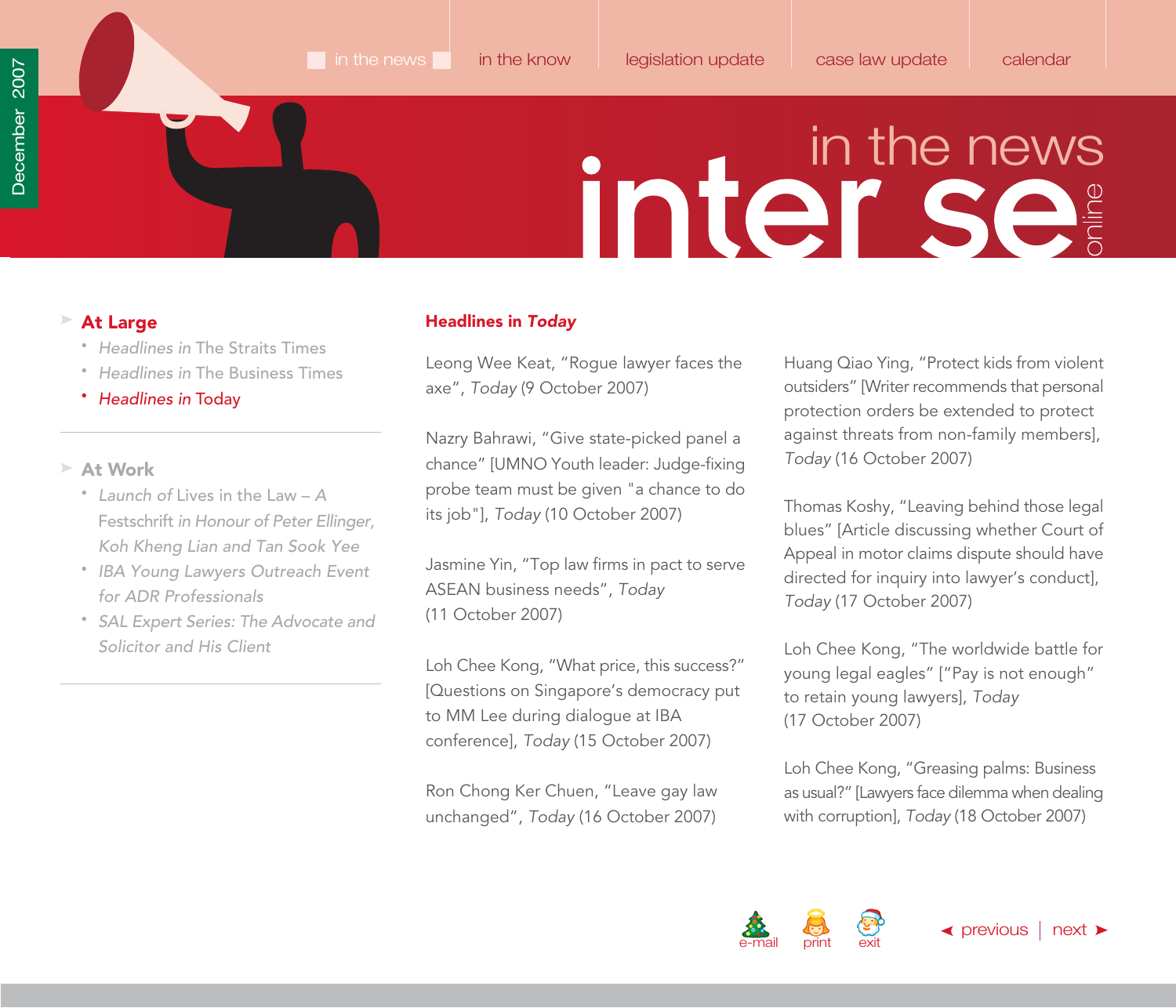### <span id="page-12-0"></span>**At Large**

- Headlines in [The Straits Times](#page-1-0)
- Headlines in [The Business Times](#page-10-0)

### • Headlines in Today

### **At Work**

- Launch of Lives in the Law A Festschrift in Honour of Peter Ellinger, [Koh Kheng Lian and Tan Sook Yee](#page-13-0)
- [IBA Young Lawyers Outreach Event](#page-16-0) for ADR Professionals
- [SAL Expert Series: The Advocate and](#page-18-0) Solicitor and His Client

Cubby Leong, "Should it have gone this far?" [Article highlighting need for proper mediation and arbitration between athletes and National Sports Association], Today (18 October 2007)

"Fear of the law makes victims cough up cash" [New scam by con artists impersonating Supreme Court staff], Today (19 October 2007)

Bala S Rajaratnam, "Mediate, don't waste funds", Today (19 October 2007)

"New law to deter those who steal metal to sell as scrap", Today (19 October 2007)

Sheralyn Tay, "Docs learn to avert patient disputes" [Medical Protection Society launched Risk Consulting Service and Educational Services for better doctor-patient communication], Today (20 October 2007)

Nicholas Tan, "More bewildered than enlightened" [Letter in response to ["Keep377A.com](http://keep377a.com) vs [Repeal377A.com"](http://repeal377a.com)], Today (20 October 2007)

Loh Chee Kong, "Rule of law and freedom: Do they mix?", Today (20 October 2007)

"Badawi to lawyers: Don't scare off investors", Today (31 October 2007)

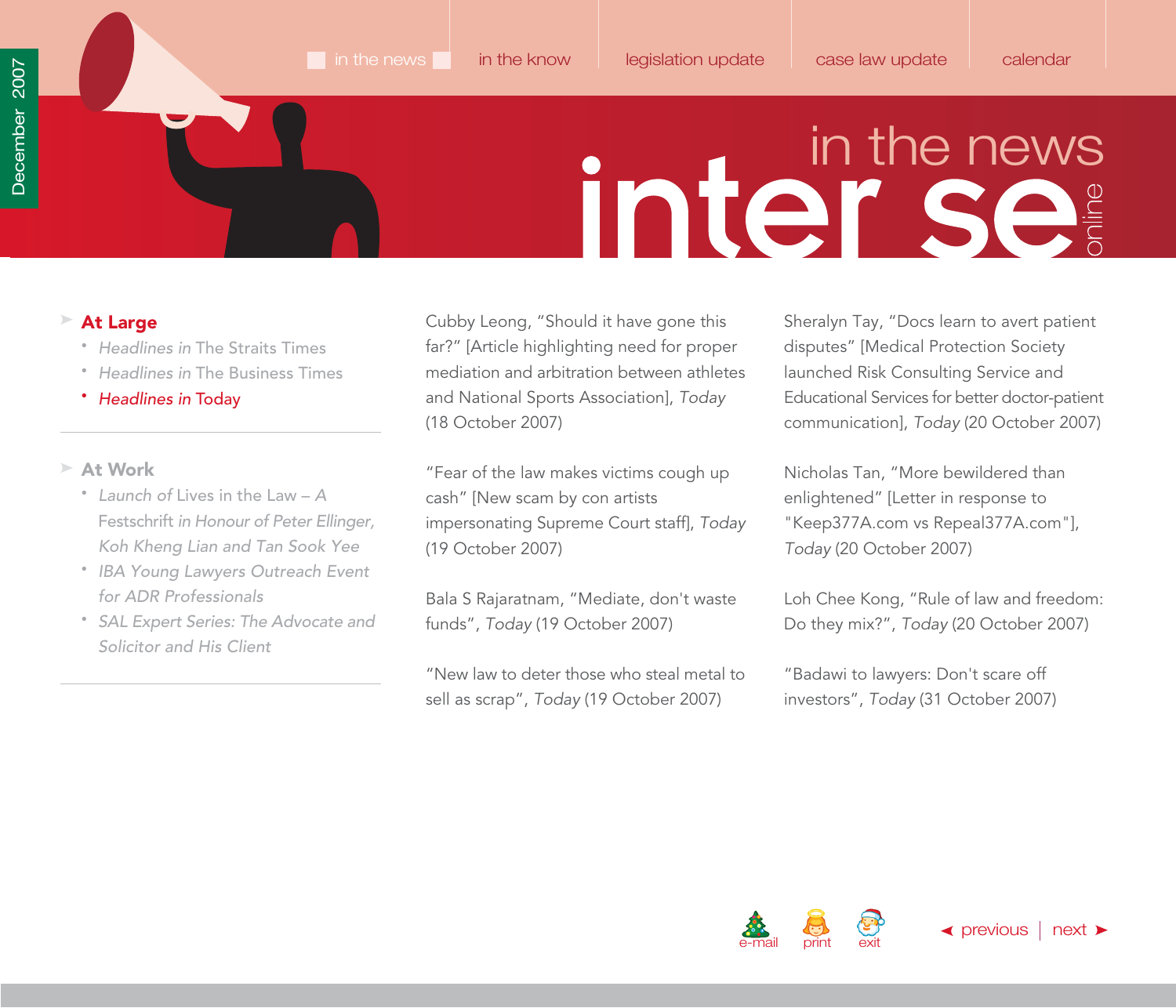- <span id="page-13-0"></span>**At Large**
	- Headlines in [The Straits Times](#page-1-0)
	- Headlines in [The Business Times](#page-10-0)
	- [Headlines in](#page-11-0) Today

### **At Work**

- Launch of Lives in the Law A Festschrift in Honour of Peter Ellinger, Koh Kheng Lian and Tan Sook Yee
- [IBA Young Lawyers Outreach Event](#page-16-0) for ADR Professionals
- [SAL Expert Series: The Advocate and](#page-18-0) Solicitor and His Client

### **Launch of** *Lives in the Law* **– A** *Festschrift* **in Honour of Peter Ellinger, Koh Kheng Lian and Tan Sook Yee**

### Lives in the Law **Essays in Honour of** PETER ELLINGER **KOH KHENG LIAN TAN SOOK YEE**

Lives in the Law. It honours the lives and work of three illustrious professors of law – Emeritus Professor Peter Ellinger, Emeritus Professor Koh Kheng Lian and Professor Tan Sook Yee. All three honourees are pioneers

in the teaching of law at NUS.

University of Singapore ("NUS") Faculty of Law and Academy Publishing, with the support of a donation by law firm Rajah and Tann, have published a Festschrift entitled

The National

The Festschrift was officially launched on 30 October 2007 at a cocktail party held on the premises of Evans Lodge (the former Raffles College) by the Honourable the Chief Justice Chan Sek Keong, who also wrote the book's foreword.

The event was graced by legal luminaries including Deputy Prime Minister and Minister for Law Professor S Jayakumar, the Attorney-General Mr Chao Hick Tin and Judges of Appeal Justice Andrew Phang and Justice V K Rajah. Also amongst the evening's guests were Dr Thio Su Mien, Justice Tan Lee Meng and Associate Professor Chin Tet Yung – former NUS deans whose presence made the event even more special – and Professor Michael Furmston, dean of the Singapore Management University School of Law.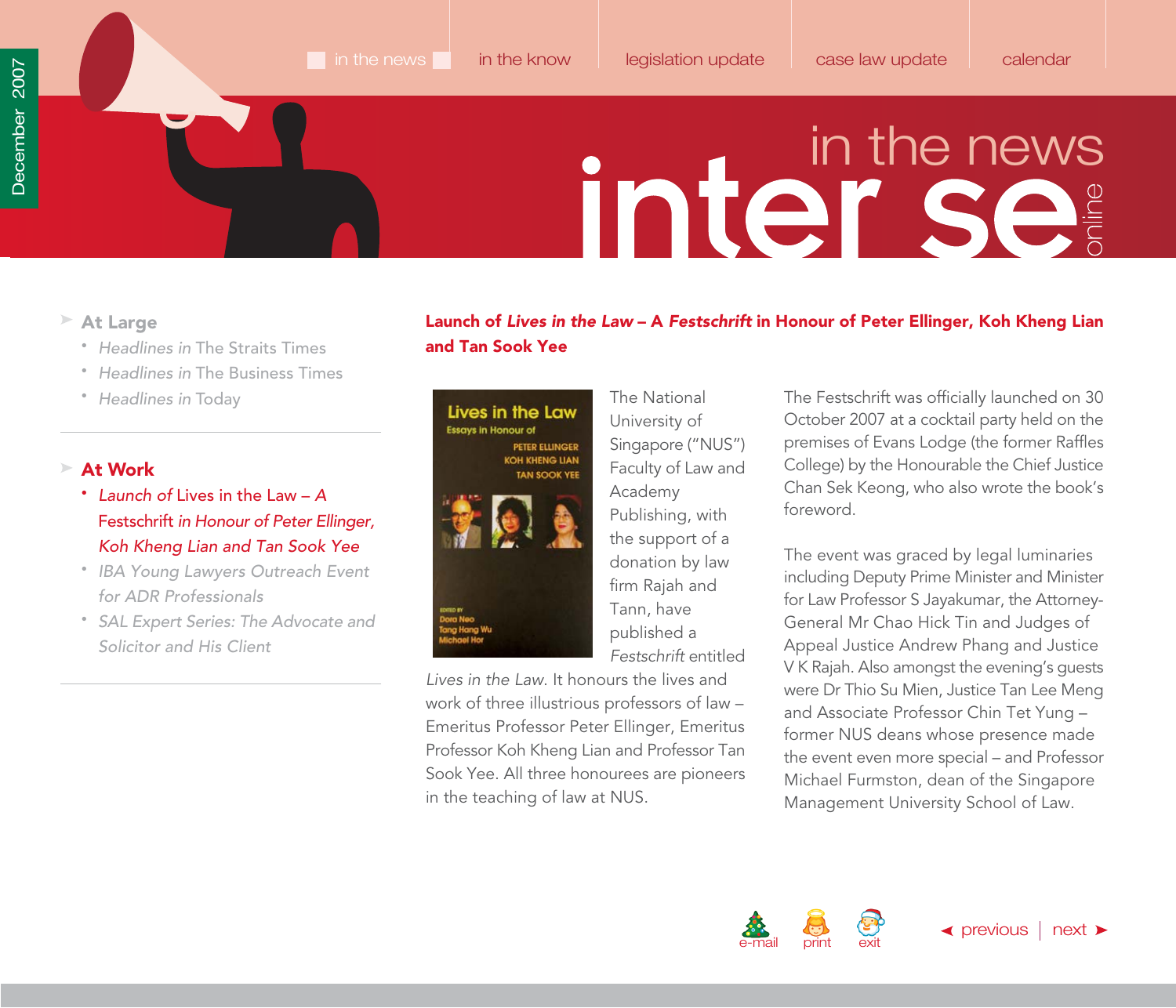- <span id="page-14-0"></span>**At Large**
	- Headlines in [The Straits Times](#page-1-0)
	- Headlines in [The Business Times](#page-10-0)
	- [Headlines in](#page-11-0) Today

### **At Work**

- Launch of Lives in the Law A Festschrift in Honour of Peter Ellinger, Koh Kheng Lian and Tan Sook Yee
- [IBA Young Lawyers Outreach Event](#page-16-0) for ADR Professionals
- [SAL Expert Series: The Advocate and](#page-18-0) Solicitor and His Client

Nostalgic and heart-warming speeches were given by the three honourees who shared and reflected on the highlights of their lives and career in the legal academia. Chief Justice Chan Sek Keong, Law Dean Professor Tan Cheng Han and Senior Counsel Quentin Loh also addressed the guests and reminisced about their personal experiences with each of the three honourees.

Lives in the Law is the first of its kind published in Singapore to honour distinguished members of the legal academia. In recognition of the monumental contributions of the honourees, the book's editors (Professor Michael Hor, Associate Professor Dora Neo and Associate Professor Tang Hang Wu) assembled a team of local and international legal academics who contributed essays on the subject areas that the honourees have devoted their lives to teaching and researching. Notably, the book also contains a brief but informative biography of the three honourees.

### **The honourees**

Peter Ellinger is internationally recognised as a leading banking lawyer. In 1998, he became the first person from the faculty to be appointed Emeritus Professor by the University. His book, Modern Banking Law, is a leading text in the United Kingdom and the Commonwealth.

Koh Kheng Lian is Singapore's pre-eminent academic criminal lawyer whose texts on the subject remain authoritative today. More recently, she has established herself as one of the best-known environmental lawyers in Asia-Pacific. She is the first woman to be conferred an Emeritus Professorship in the history of the National University of Singapore and its predecessor institutions.

Tan Sook Yee's name is synonymous with Singapore land law. She is the author of

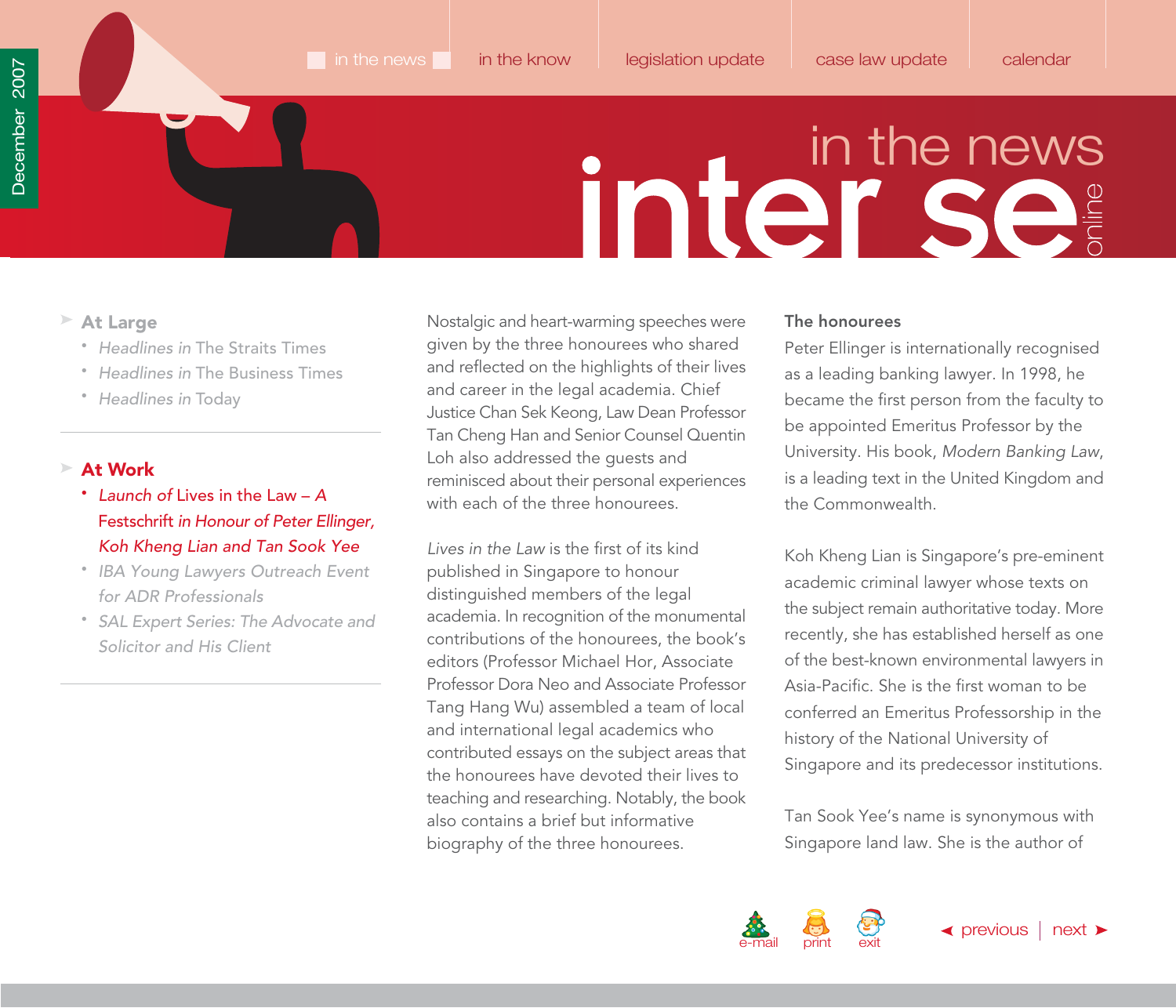- <span id="page-15-0"></span>**At Large**
	- Headlines in [The Straits Times](#page-1-0)
	- Headlines in [The Business Times](#page-10-0)
	- [Headlines in](#page-11-0) Today

### **At Work**

- Launch of Lives in the Law A Festschrift in Honour of Peter Ellinger, Koh Kheng Lian and Tan Sook Yee
- [IBA Young Lawyers Outreach Event](#page-16-0) for ADR Professionals
- [SAL Expert Series: The Advocate and](#page-18-0) Solicitor and His Client

Principles of Singapore Land Law, a book frequently cited with approval by Singapore courts. She also served a distinguished term as dean of the faculty, laying a firm foundation for the Faculty of Law in the National University of Singapore as we know it today.



Chief Justice Chan Sek Keong officially launches the Festschrift and marks the moment with a congratulatory note on a commemorative poster.



Lives in the Law honourees together with the team of editors. Standing (L to R): Associate Professor Tang Hang Wu, Associate Professor Dora Neo and Professor Michael Hor. Seated (L to R): Emeritus Professor Peter Ellinger, Professor Tan Sook Yee and Emeritus Professor Koh Kheng Lian.

Lives in the Law may be purchased from the Singapore Academy of Law's Academy Publishing. Please contact Ms Pauline Wong at tel: (65) 6332 0056 or e-mail[: pauline\\_wong@sal.org.sg.](mailto:pauline_wong@sal.org.sg)

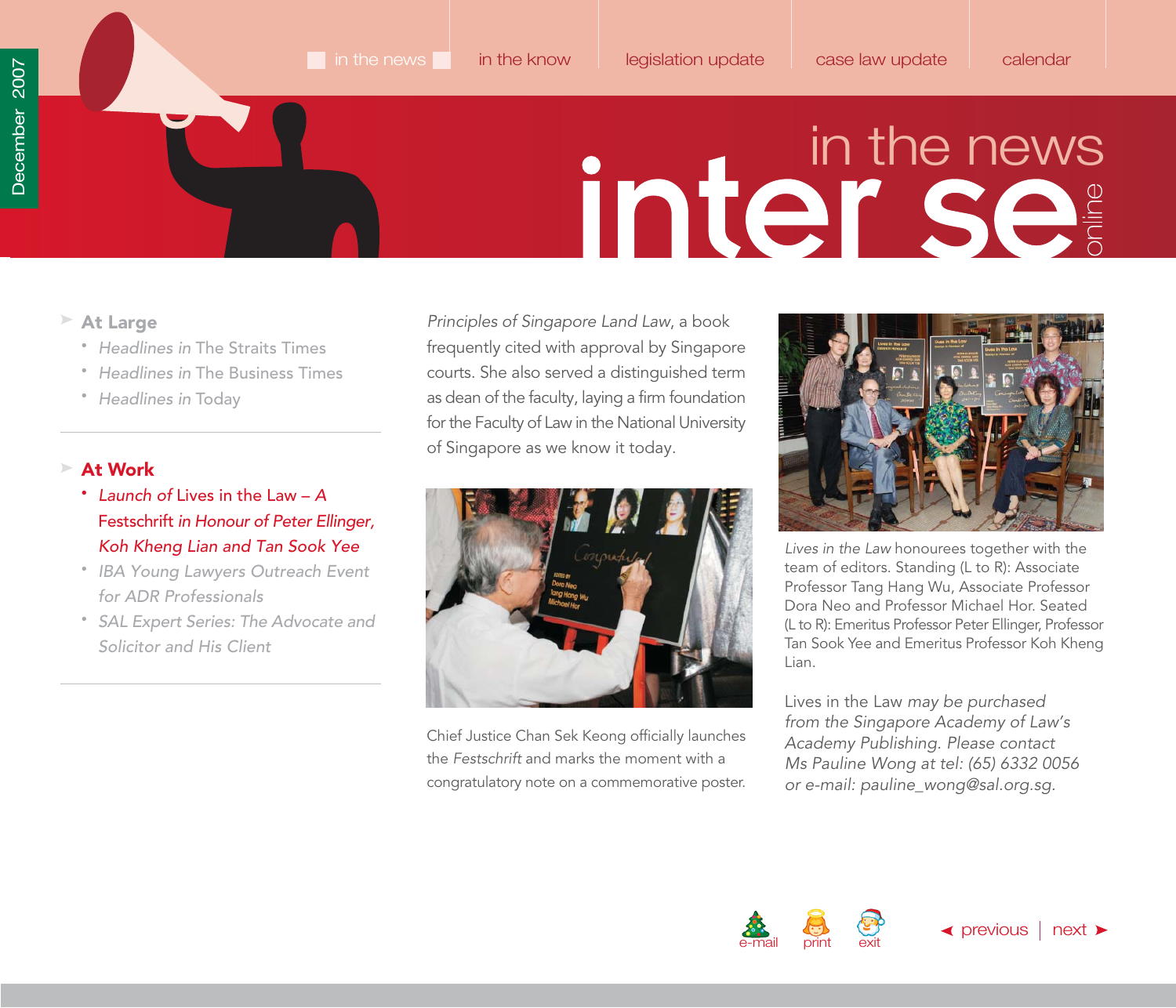- <span id="page-16-0"></span>**At Large**
	- Headlines in [The Straits Times](#page-1-0)
	- Headlines in [The Business Times](#page-10-0)
	- [Headlines in](#page-11-0) Today

### **At Work**

- Launch of Lives in the Law A Festschrift in Honour of Peter Ellinger, [Koh Kheng Lian and Tan Sook Yee](#page-13-0)
- IBA Young Lawyers Outreach Event for ADR Professionals
- [SAL Expert Series: The Advocate and](#page-18-0) Solicitor and His Client





In conjunction with the International Bar Association ("IBA") conference held in Singapore, the Singapore Mediation Centre ("SMC") and the Singapore International Arbitration Centre ("SIAC") co-hosted the IBA Young lawyers Outreach Event for ADR Professionals on 18 October 2007 at Attica, a popular club in Clarke Quay. The event was co-organised by the IBA Mediation Committee and the International Centre for Dispute Resolution ("ICDR") Young and International.

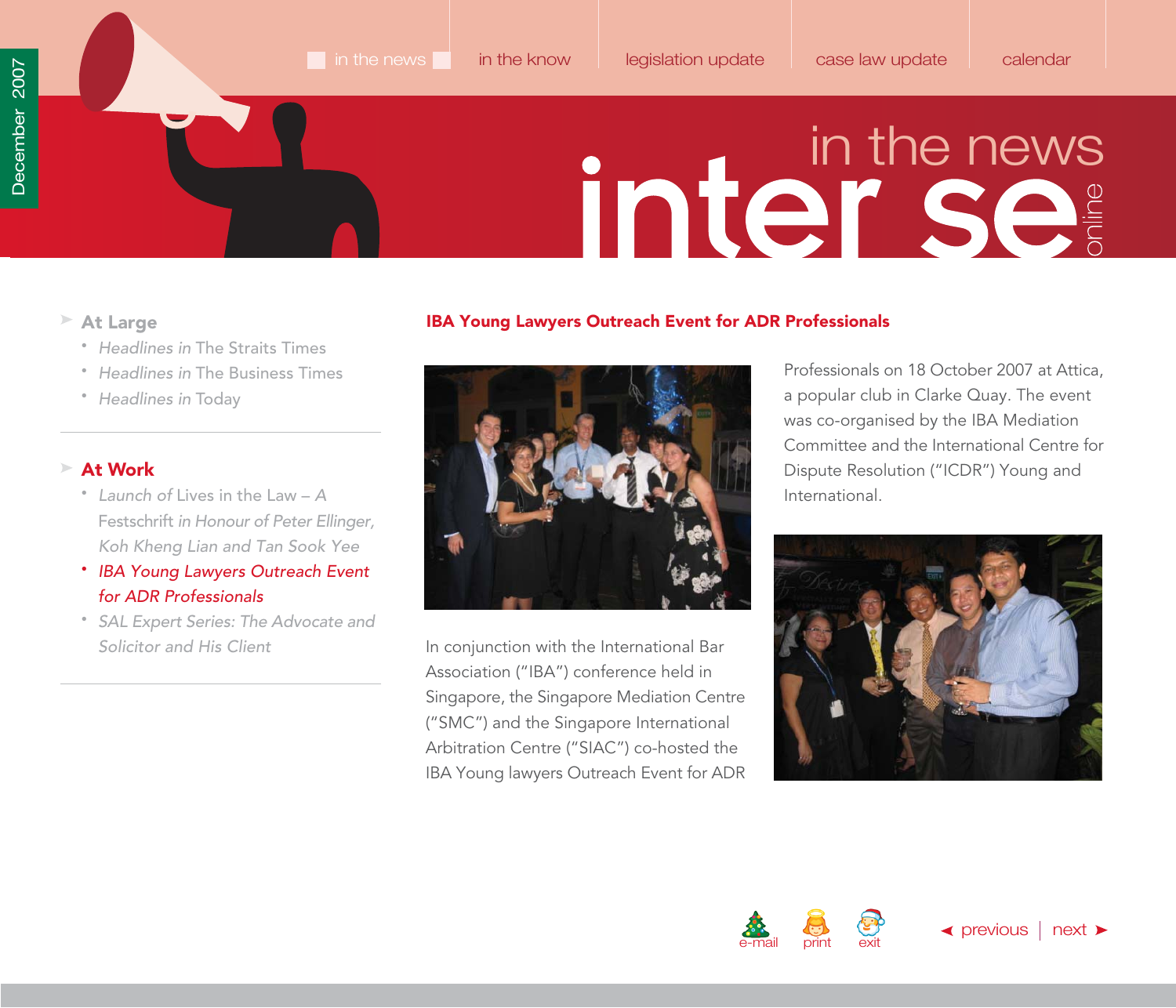- <span id="page-17-0"></span>**At Large**
	- Headlines in [The Straits Times](#page-1-0)
	- Headlines in [The Business Times](#page-10-0)
	- [Headlines in](#page-11-0) Today

### **At Work**

- Launch of Lives in the Law A Festschrift in Honour of Peter Ellinger, [Koh Kheng Lian and Tan Sook Yee](#page-13-0)
- IBA Young Lawyers Outreach Event for ADR Professionals
- [SAL Expert Series: The Advocate and](#page-18-0) Solicitor and His Client





The event was attended by about 40 guests including legal professionals from USA, UK, France, Germany, Switzerland, Nigeria, Malaysia and Singapore. The networking session saw guests exchanging ideas and views on the latest ADR trends while unwinding over food and drinks after a hectic conference schedule.



 $\blacktriangle$  [previous](#page-16-0)  $\mid$  [next](#page-18-0)  $\blacktriangleright$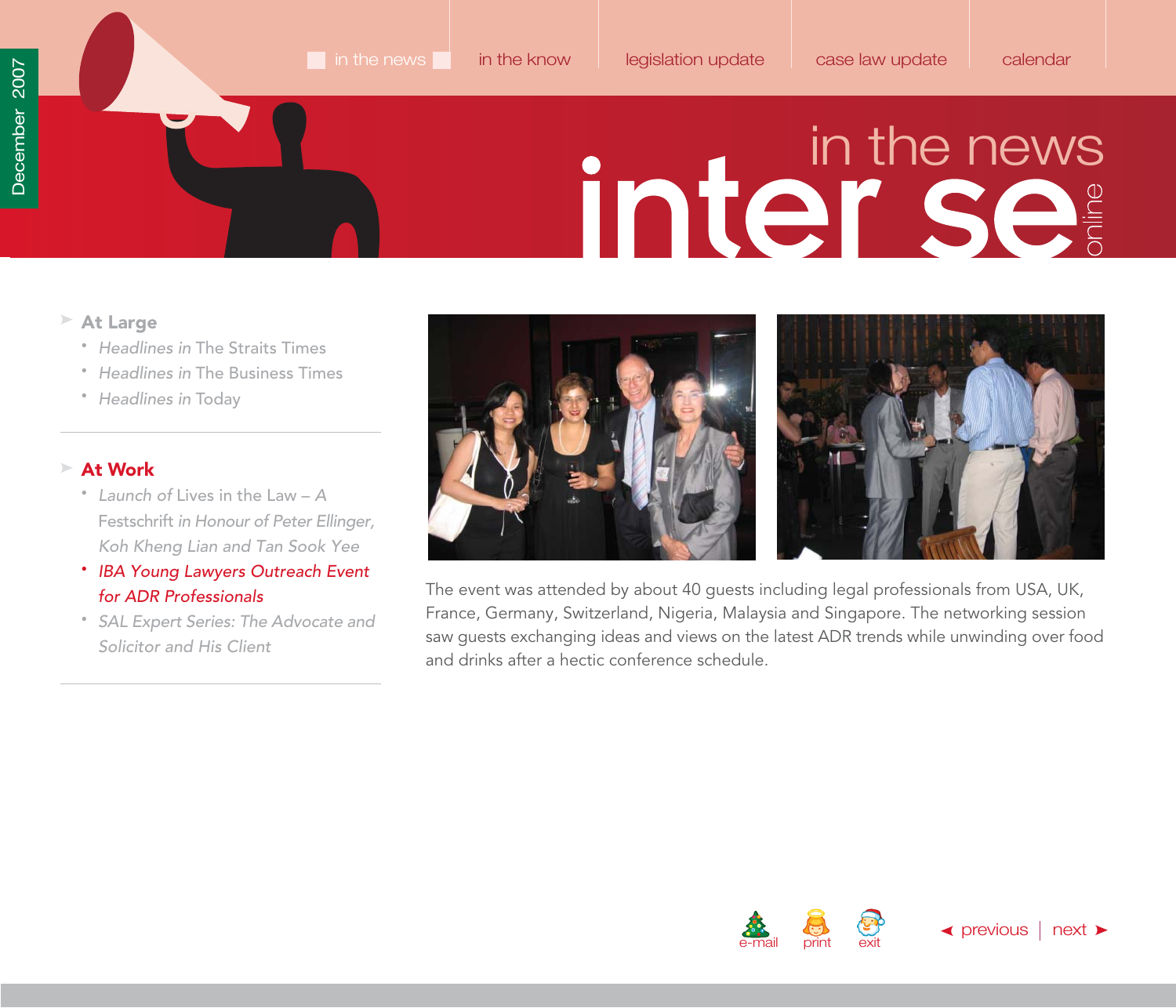- <span id="page-18-0"></span>**At Large**
	- Headlines in [The Straits Times](#page-1-0)
	- Headlines in [The Business Times](#page-10-0)
	- [Headlines in](#page-11-0) Today

### **At Work**

- Launch of Lives in the Law A Festschrift in Honour of Peter Ellinger, [Koh Kheng Lian and Tan Sook Yee](#page-13-0)
- [IBA Young Lawyers Outreach Event](#page-16-0) for ADR Professionals
- SAL Expert Series: The Advocate and Solicitor and His Client

### **SAL Expert Series: The Advocate and Solicitor and His Client**

By Lina Tong, Senior Manager, SAL and Carol Liew, Assistant Director, SAL



As part of the SAL Expert Series, the Singapore Academy of Law ("SAL"), together with co-organisers, the Law Society and the Supreme Court of Singapore, presented the seminar "The Advocate and Solicitor and His Client" on Thursday 15 November 2007. This seminar is the brainchild of the Professional Values Chapter of the SAL Professional Affairs Committee, and is the first part of a series of three seminars on ethics and the legal profession.

The last few years have seen several high profile matters involving the misappropriation of clients' moneys and notable developments in case law relating to legal ethics, thereby generating much interest in the topic. Author of the seminal book Ethics and Professional Responsibility: A Code for the Advocate and Solicitor, Dr Jeffrey D Pinsler, was invited to speak at the inaugural ethics seminar. The seminar was well-attended by over 200 members with the Honourable Justice V K Rajah, Judge of Appeal and Chairman of the Professional Affairs Committee, as the Guest of Honour. Mr Michael Hwang SC, Chairman of the Law Society's Ethics Committee, chaired this inaugural seminar.

Dr Pinsler opened his lecture by emphasising that he did not think that lawyers were behaving worse than before. However, there

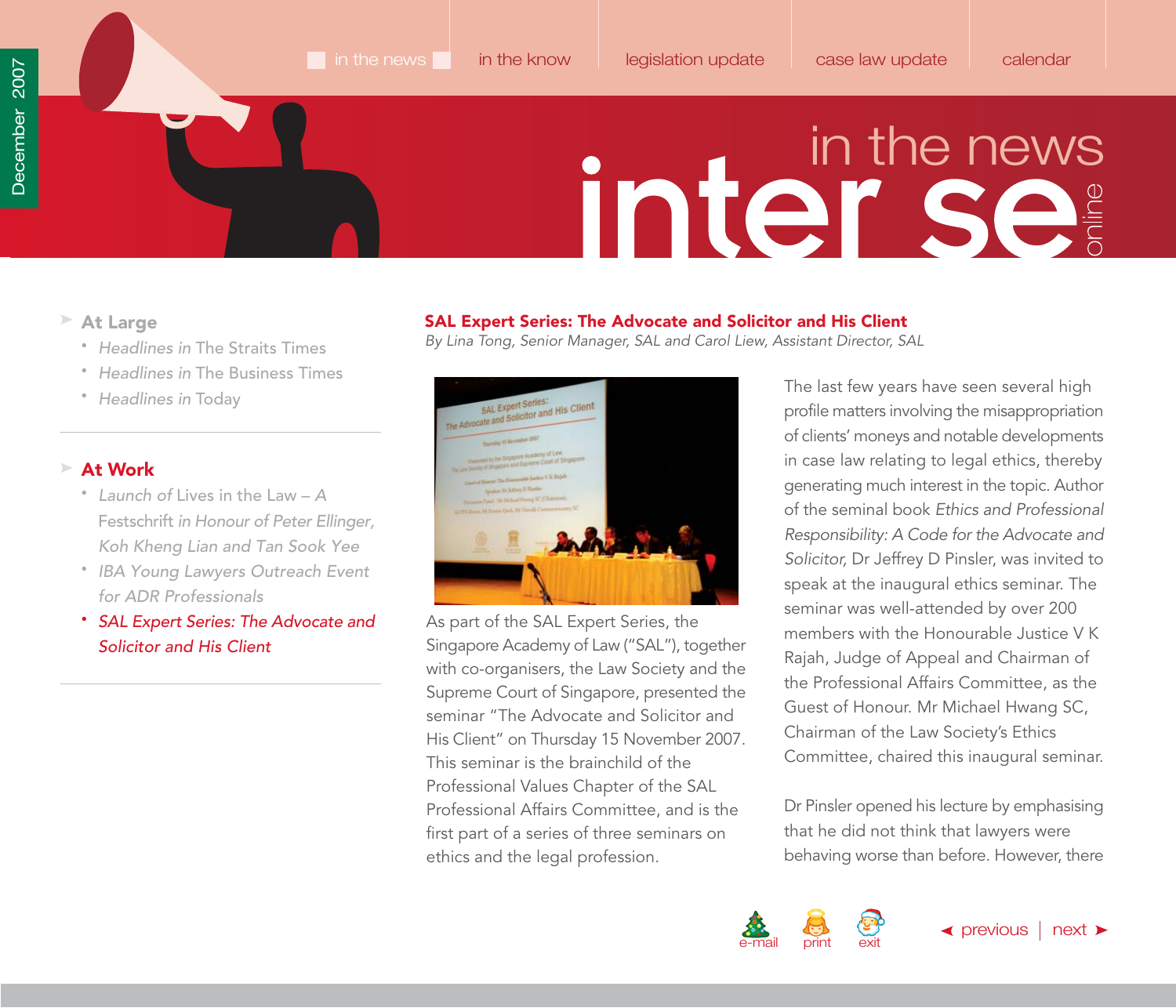- <span id="page-19-0"></span>**At Large**
	- Headlines in [The Straits Times](#page-1-0)
	- Headlines in [The Business Times](#page-10-0)
	- [Headlines in](#page-11-0) Today

### **At Work**

- Launch of Lives in the Law A Festschrift in Honour of Peter Ellinger, [Koh Kheng Lian and Tan Sook Yee](#page-13-0)
- [IBA Young Lawyers Outreach Event](#page-16-0) for ADR Professionals
- SAL Expert Series: The Advocate and Solicitor and His Client

was now a greater awareness of how lawyers ought to conduct themselves and as such, the public may not be so forgiving in light of this new ethics consciousness. He addressed three main areas in his lecture: the issue of who is a client, how an implied retainer arises and responsibilities beyond the implied retainer; the duty to protect the client's position in the face of other competing interests; and the lawyer's "moral compass" and the spirit of the rules of ethics. Dr Pinsler cited the cases of Law Society of Singapore v Ahmad Khalis bin Abdul Ghani [2006] 4 SLR 308, Law Society of Singapore v Tan Phuay Khiang [2007] 3 SLR 477 and Law Society of Singapore v Vardan Vasantha Lashimi [2007] 1 SLR 240 in their various contexts, highlighting the guidance provided by the court on the conduct expected of an advocate and solicitor. Perhaps the position on the responsibility of the advocate and solicitor is best put by the court in Tan Phuay

Khiang in concluding that "(the) proceedings serve as a clarion call, and emphasise that the paramount duty of a solicitor is to conscientiously advance his clients' interests and to unwaveringly avoid all manner of conflicts of interest, whether potential or actual. Solicitors would also be well advised to be tirelessly proactive in ensuring that clients understand all the attendant legal risks of every transaction they enter into."

Following Dr Pinsler's presentation was a panel discussion chaired by Mr Michael Hwang SC. The other panellists were Mr T P B Menon, consultant with Wee Swee Teow & Co, Mr Ronnie Quek, partner with Allen & Gledhill and Mr Vinodh Coomaraswamy SC, partner with Shook Lin & Bok. The panel discussion gave the audience further insights on the Legal Profession Act and the Legal Profession (Professional Conduct) Rules, as each panellist shared their own interpretation and perspectives of the Act and Rules.

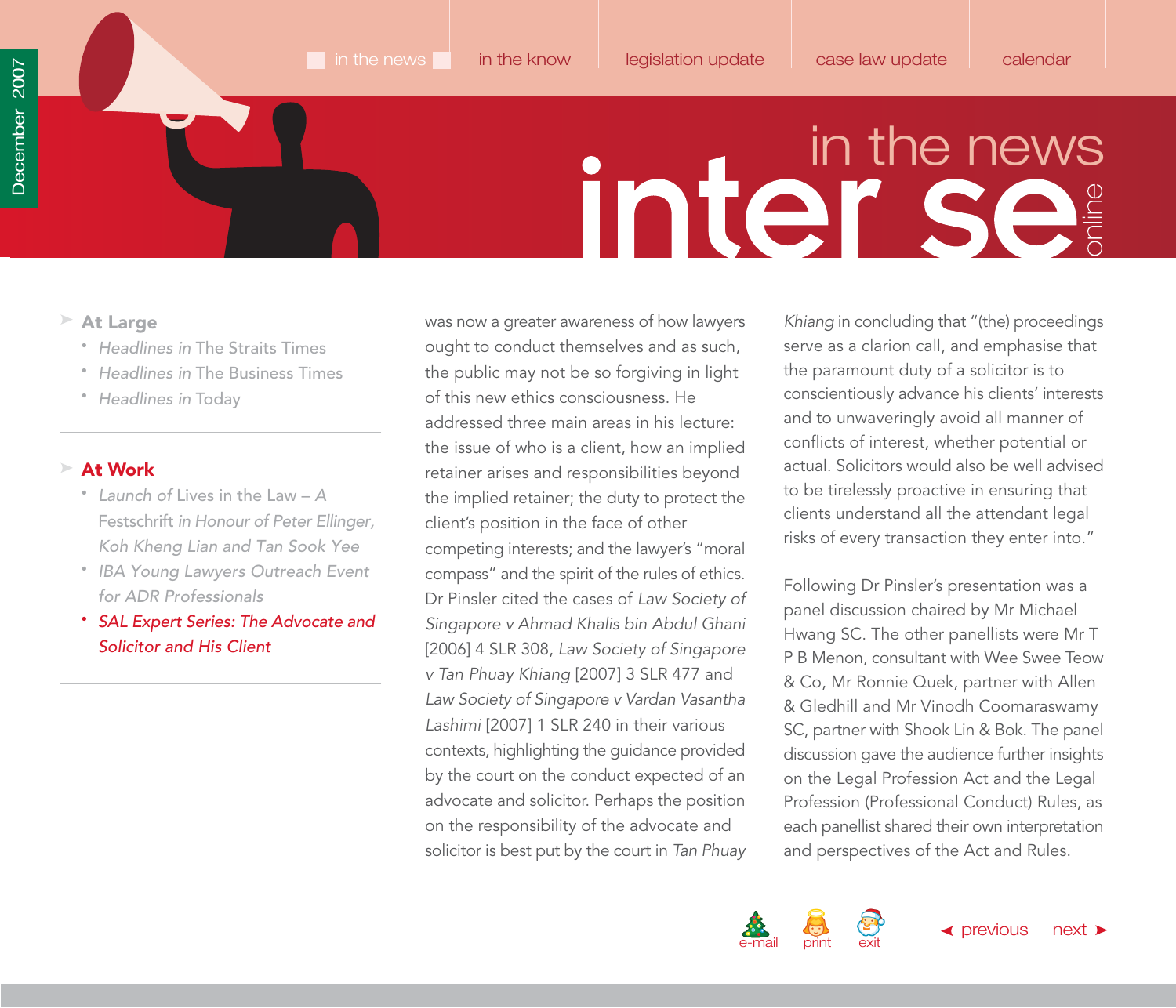- <span id="page-20-0"></span>**At Large**
	- Headlines in [The Straits Times](#page-1-0)
	- Headlines in [The Business Times](#page-10-0)
	- [Headlines in](#page-11-0) Today

### **At Work**

- Launch of Lives in the Law A Festschrift in Honour of Peter Ellinger, [Koh Kheng Lian and Tan Sook Yee](#page-13-0)
- [IBA Young Lawyers Outreach Event](#page-16-0) for ADR Professionals
- SAL Expert Series: The Advocate and Solicitor and His Client

Whilst there is room for further discussion and debate on the responsibilities of an advocate and solicitor and in particular how to manage litigation risks, the take-home message for every lawyer at this seminar may well be summarised and quoted from Justice Rajah's keynote address "… clients depend very heavily on lawyers … it is therefore incumbent on every lawyer to ensure that such (legal) advice is comprehensive and – most importantly – competent. … full disclosure of risks and the costs involved be given in all matters at the



earliest possible stage. This advice should be properly minuted. This will help minimise disputes later about what has been said."



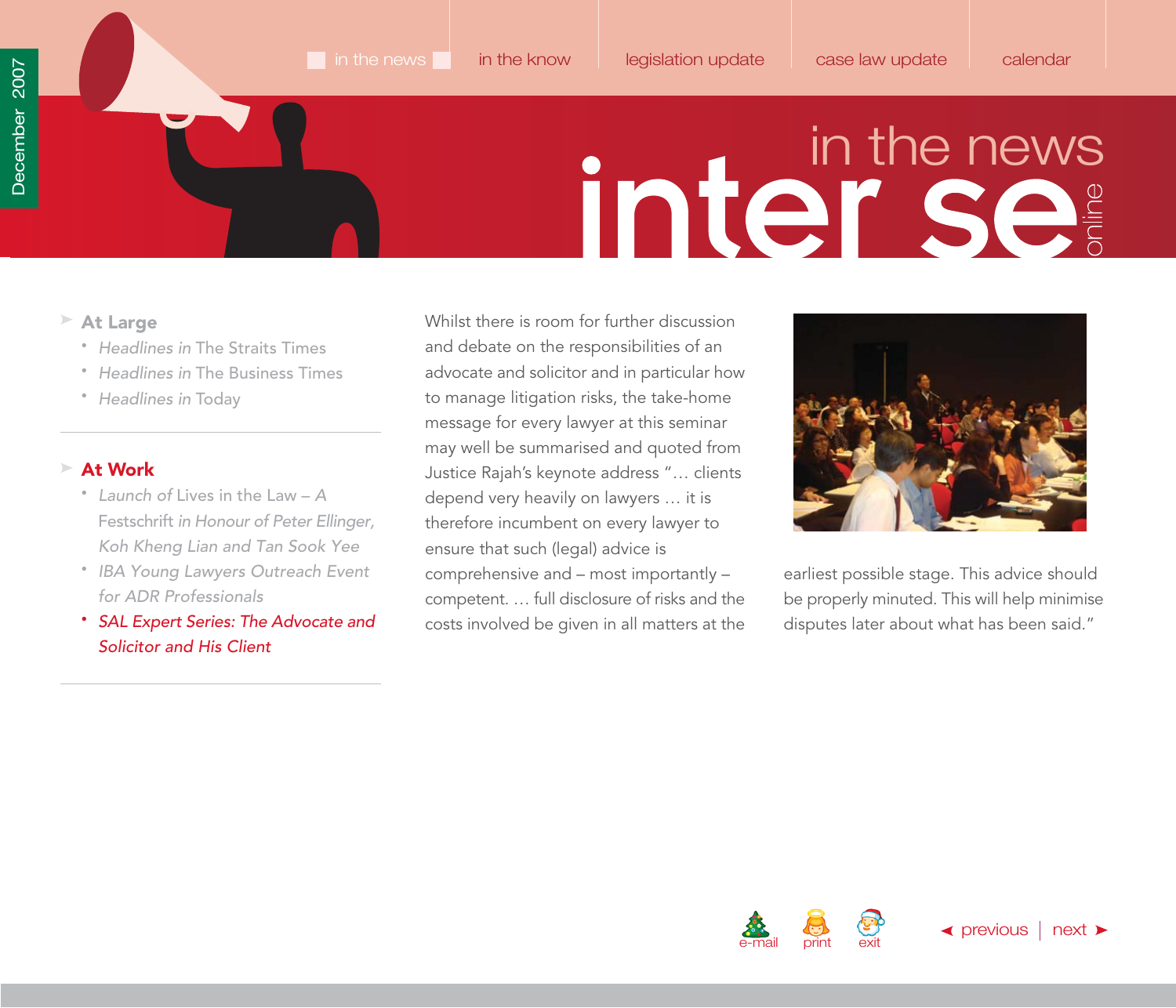<span id="page-21-0"></span>

*The Law on Corruption in Singapore: Cases and Materials* By Tan Boon Gin; review by Professor Michael Hor Yew Meng

### in the know

- **Book Review**
	- The Law on Corruption in Singapore: Cases and Materials
- **Tech Law Update**
	- European Court of First Instance [Upholds EC Finding on Microsoft](#page-23-0)

### **At Play**

- ['Tis the Season to be Giving](#page-27-0)
- Party-perfect Recipe: Angel Hair [Pasta with Sliced Abalone and Avruga](#page-28-0) Roe
- [Exclusive Festive Treats for SAL](#page-29-0)  members!
- [SAL Christmas Charity Project 2007:](#page-34-0) Theatre Magic for Children

### **Announcements**

- [Waiver of Annual Subscriptions](#page-35-0)
- [SAL's 20th Anniversary Diary](#page-37-0)



The Prevention of Corruption Act is one of the most important pieces of criminal legislation in Singapore legal history, a pillar of the foundational principle of clean government in the post-colonial period. It is also one of most "Singaporean" – bearing the marks of a fledgling Government taking bold steps to fashion new law to deal with a formidable problem. Singapore's anticorruption strategy was to be phenomenally successful.

While academics and social scientists ask questions about the extent to which the law played a part, and whether or not the radical exceptions to normal criminal law and process made are still required, those directly concerned with its administration – the prosecutors, the officers of the CPIB, defence counsel and the courts – have to make it work from day to day. It is the facilitation of this that Tan Boon Gin's The Law of Corruption in Singapore is aimed.

The work bears the mark of the author's substantial experience with corruption law and practice, both as a prosecutor and then as a District Judge. It accurately and

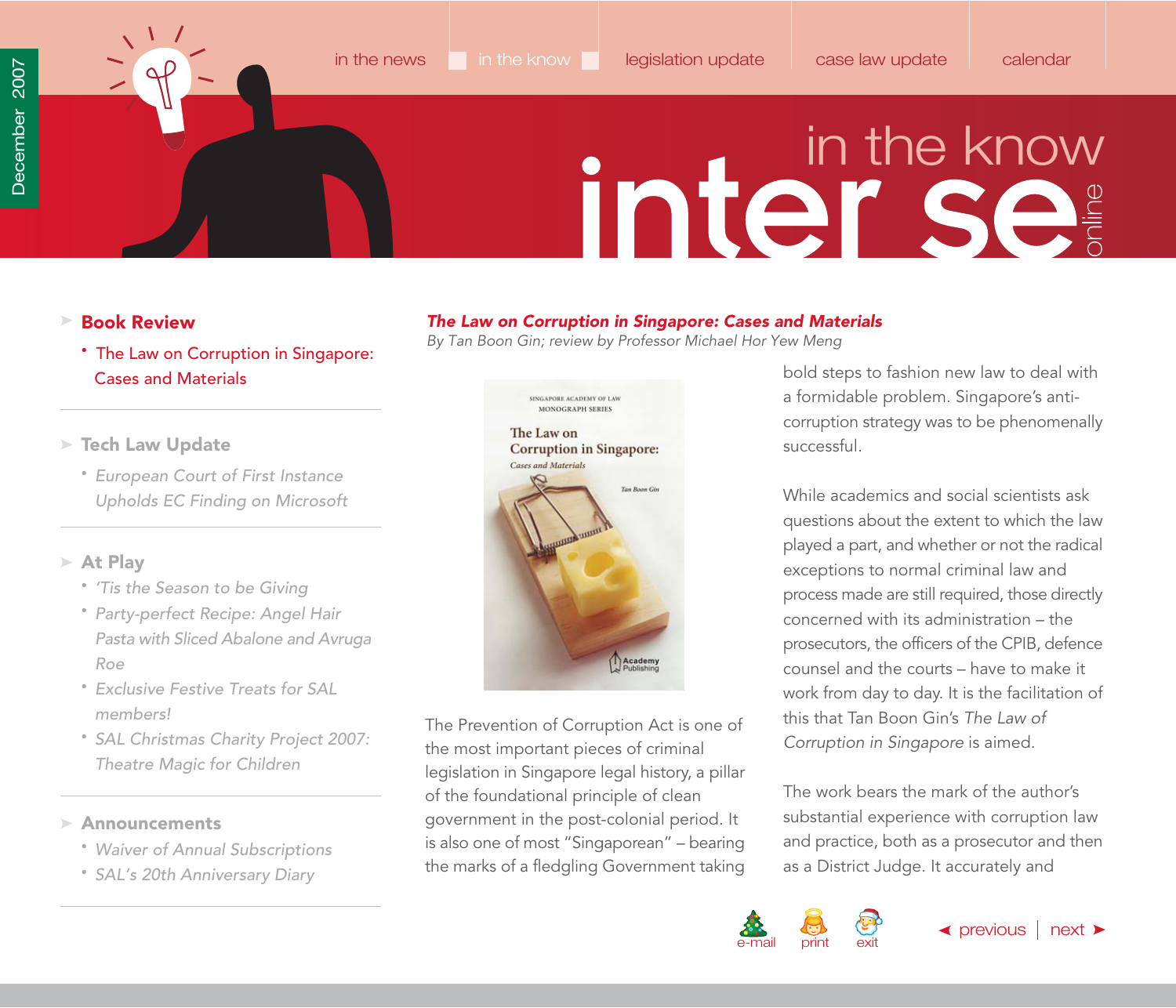- <span id="page-22-0"></span>**Book Review**
	- The Law on Corruption in Singapore: Cases and Materials
- **Tech Law Update**
	- European Court of First Instance [Upholds EC Finding on Microsoft](#page-23-0)
- **At Play**
	- ['Tis the Season to be Giving](#page-27-0)
	- Party-perfect Recipe: Angel Hair [Pasta with Sliced Abalone and Avruga](#page-28-0) Roe
	- [Exclusive Festive Treats for SAL](#page-29-0)  members!
	- [SAL Christmas Charity Project 2007:](#page-34-0) Theatre Magic for Children
- **Announcements**
	- [Waiver of Annual Subscriptions](#page-35-0)
	- [SAL's 20th Anniversary Diary](#page-37-0)

efficiently distils the law as it stands, putting an admirable order on the apparent chaos of cases interpreting the statute. This task is much more difficult than it sounds. The uniqueness of the legislation meant that there was little assistance to be had from the usual suspects – the major common law jurisdictions of the world. The author had to start from scratch. The structure which the author eventually came up with is a model of clarity – particular issues and cases are discussed under the broad headings of "elements of the offence", "evidential issues" and "ancillary matters". I suspect this is a taxonomy which will influence the way practitioners think about corruption for years to come.

The law of corruption has produced some of the most intriguingly complex cases in the law reports; but the author somehow manages to select manageable excerpts from them, and appends insightful notes with precision and economy. The decision to write the book in a "cases and materials" style is surprising for a volume intended for

the practitioner. Such writing requires far more work for the reader who has, to an extent, to digest the primary material. I think this is a positive development, reflecting the increasing maturity and sophistication of legal practice in Singapore – the law cannot be expressed in bland textbook type propositions. I hope this experiment succeeds.

I also hope that this book finds a larger audience – that of experts from other jurisdictions wanting to learn the secret of Singapore's success with fighting corruption. It has been a bit of an embarrassment when we are asked by others what they can read to understand the Prevention of Corruption Act – there was until now no one source we could point them to. I am thankful we now have Tan Boon Gin's book – a convenient one-stop-shop, accessible without being simplistic.

This book is a joint publication of Academy Publishing and the Subordinate Courts of Singapore.

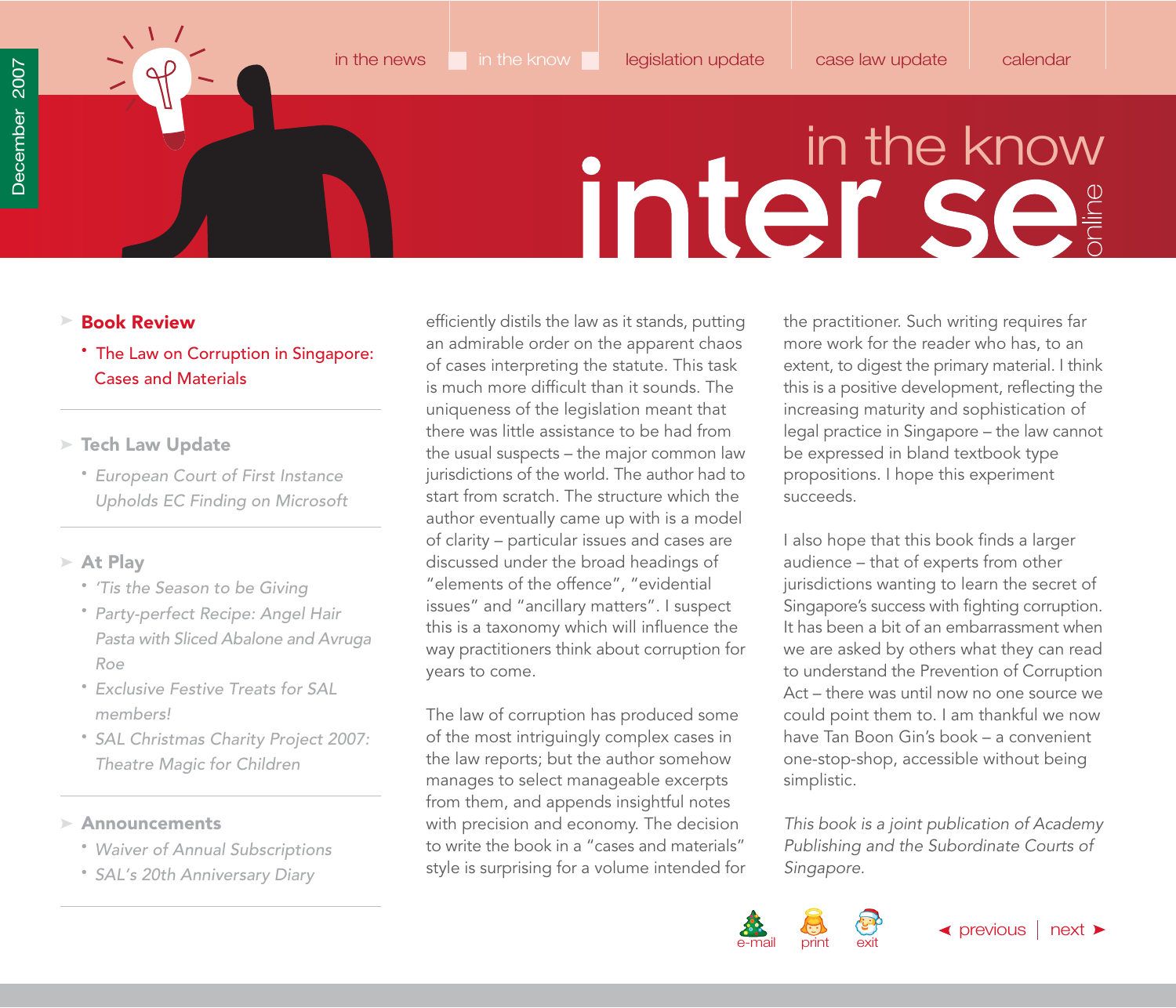<span id="page-23-0"></span>

- **Book Review**
	- [The Law on Corruption in Singapore:](#page-21-0) Cases and Materials

### **Tech Law Update**

• European Court of First Instance Upholds EC Finding on Microsoft

### **At Play**

- ['Tis the Season to be Giving](#page-27-0)
- Party-perfect Recipe: Angel Hair [Pasta with Sliced Abalone and Avruga](#page-28-0) Roe
- [Exclusive Festive Treats for SAL](#page-29-0)  members!
- [SAL Christmas Charity Project 2007:](#page-34-0) Theatre Magic for Children

### **Announcements**

- [Waiver of Annual Subscriptions](#page-35-0)
- [SAL's 20th Anniversary Diary](#page-37-0)

### **European Court of First Instance Upholds EC Finding on Microsoft**

By Cornie Ng

The European Court of First Instance ("ECFI") handed down its decision on 17 September 2007 upholding the European Commission's ("Commission") finding that software giant Microsoft had abused its dominant position, an infringement of Art 82 of the EC Treaty (the equivalent of s 47 of the Singapore Competition Act, Cap 50B).

Earlier on in March 2004, the Commission had found that Microsoft had abused its dominant position, by engaging in the following conduct:

- (a) Refusing to supply competitors with and authorise the use of "interoperability information" so that competing products could be developed and distributed on the workgroup server operating systems ("OS") market.
- (b) Tying Windows Media Player with the Windows PC OS, ie, requiring any

purchaser of Windows to also purchase Windows Media Player (as it came together as a package) such that other media player suppliers are foreclosed from entering into the media player market.

As a result of the above abuses, the Commission required Microsoft to ––

- (a) disclose specifications of its server/server communication protocols to any party wishing to develop and distribute workgroup server OS; and
- (b) offer for sale a version of Windows without Windows Media Player.

The Commission also imposed a fine of EUR 497 million on Microsoft.

To ensure Microsoft's compliance with the directions above, a monitoring trustee was

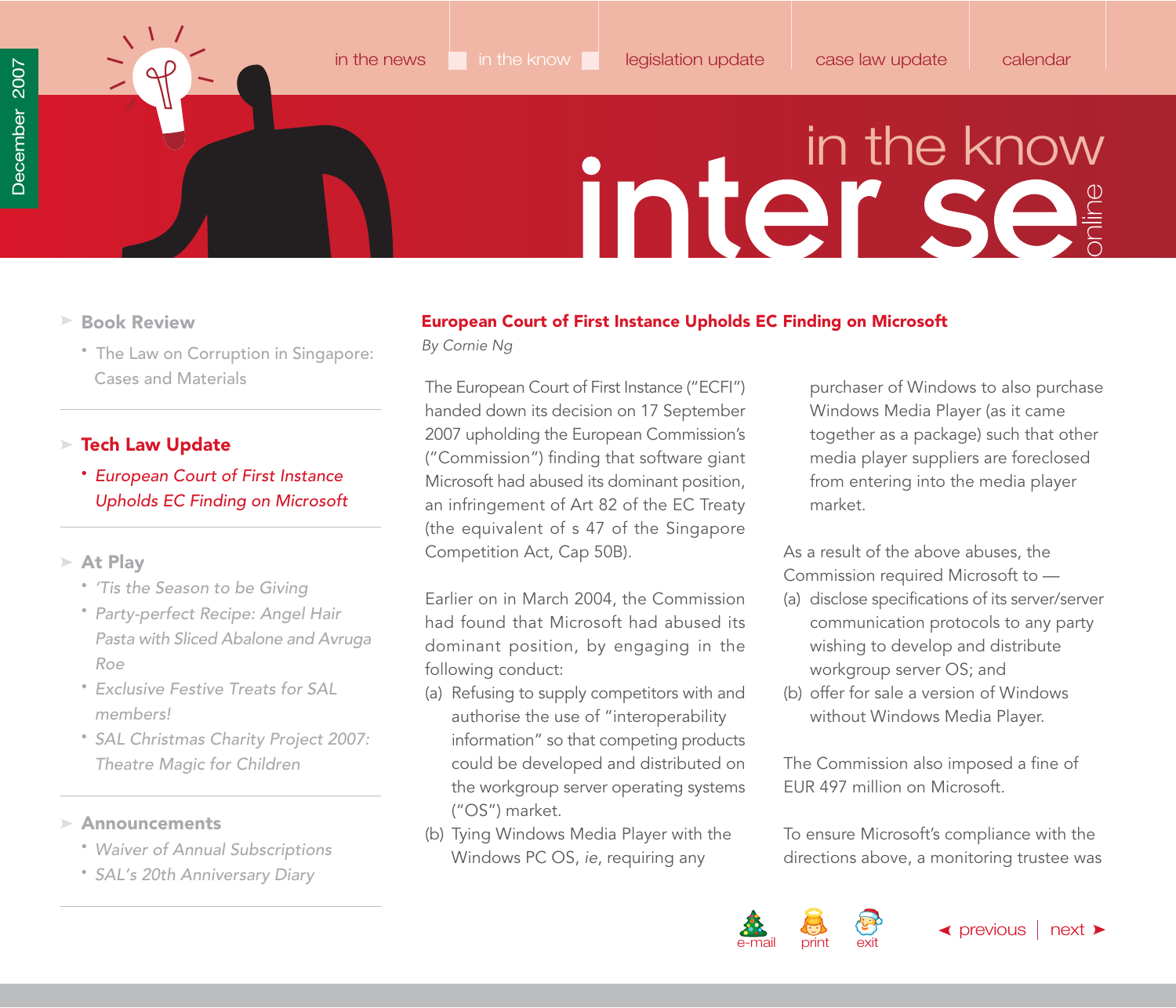

- <span id="page-24-0"></span>**Book Review**
	- [The Law on Corruption in Singapore:](#page-21-0) Cases and Materials

### **Tech Law Update**

• European Court of First Instance Upholds EC Finding on Microsoft

### **At Play**

- ['Tis the Season to be Giving](#page-27-0)
- Party-perfect Recipe: Angel Hair [Pasta with Sliced Abalone and Avruga](#page-28-0) Roe
- [Exclusive Festive Treats for SAL](#page-29-0)  members!
- [SAL Christmas Charity Project 2007:](#page-34-0) Theatre Magic for Children

**Announcements**

- [Waiver of Annual Subscriptions](#page-35-0)
- [SAL's 20th Anniversary Diary](#page-37-0)

to be appointed by the Commission, at Microsoft's expense and from a list of persons drawn up by Microsoft, who was to have access to Microsoft's assistance, information, documents, premises or employees and to the source code of the relevant Microsoft products.

In appealing against the decision to the ECFI, Microsoft sought an annulment of the decision, or an annulment or a substantial reduction of the fine imposed on it.

### **Refusal to supply**

In considering the appeal, the ECFI assessed the facts on the basis that a refusal by an intellectual property right holder to license to a third party the use of a product can be an abuse of a dominant position only if the following three conditions have been satisfied:

(a) The refusal must relate to a product or service indispensable to the exercise of an activity on a neighbouring market.

- (b) The refusal must be of such a kind as to exclude any effective competition on that market.
- (c) The refusal must prevent the appearance of a new product for which there is potential consumer demand.

Even if the above conditions are all satisfied, if the refusal to grant a licence can be objectively justified, there will be no abuse.

The ECFI decided that all three conditions had been satisfied. It stated that the Commission was correct to conclude that, for competitors' work group server OSes to be marketed viably, they had to be able to interoperate with Windows domain architecture on an equal footing with Windows OS. The absence of such interoperability had the effect of reinforcing Microsoft's dominant position on the market and creating a risk of eliminating competition.

As Microsoft was not able to show any objective justification for the refusal to supply

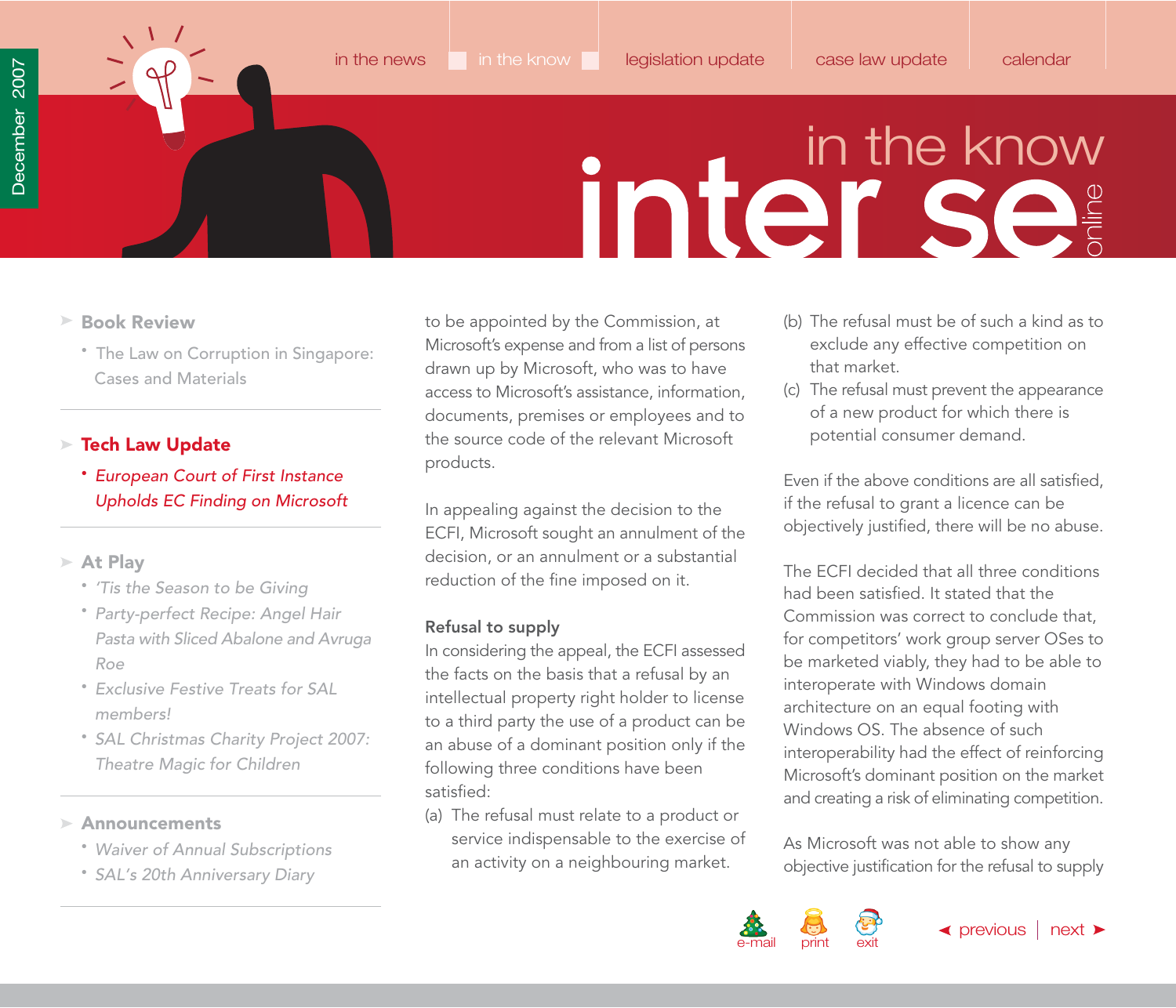

- <span id="page-25-0"></span>**Book Review**
	- [The Law on Corruption in Singapore:](#page-21-0) Cases and Materials

### **Tech Law Update**

• European Court of First Instance Upholds EC Finding on Microsoft

### **At Play**

- ['Tis the Season to be Giving](#page-27-0)
- Party-perfect Recipe: Angel Hair [Pasta with Sliced Abalone and Avruga](#page-28-0) Roe
- [Exclusive Festive Treats for SAL](#page-29-0)  members!
- [SAL Christmas Charity Project 2007:](#page-34-0) Theatre Magic for Children

### **Announcements**

- [Waiver of Annual Subscriptions](#page-35-0)
- [SAL's 20th Anniversary Diary](#page-37-0)

(ie Microsoft failed to show that the disclosure of interoperability information would have a significant negative effect on its incentives to innovate), the ECFI upheld that part of the decision concerning interoperability.

### **Tying**

The ECFI considered that for tying to be abusive —

- (a) the undertaking concerned must have a dominant position on the market for the tying product;
- (b) the tying product and the tied product must be two separate products;
- (c) consumers must not have a choice to obtain the tying product without the tied product; and
- (d) the practice must foreclose competition.

The ECFI found that all four conditions above were satisfied. It was not disputed that Microsoft had a dominant position on the

client PC OS market and that the products were distinct when assessed by reference to consumer demand in that there was existence of separate consumer demand for media players. In consequence of the tying, consumers were unable to acquire the Windows OS without simultaneously acquiring Windows Media Player. In this respect, it did not matter that Microsoft did not charge a separate price for Windows Media Player or that consumers were not obliged to use the Windows Media Player. The tying led to a weakening of competition in the media player market as it provided a disincentive for users to use third-party media players and for OEMs to pre-install such media players on client PCs. As there was no objective justification for the tying and the remedy imposed by the Commission to offer for sale a version of Windows without Windows Media Player was proportionate, the CFI upheld that part of the decision concerning tying.

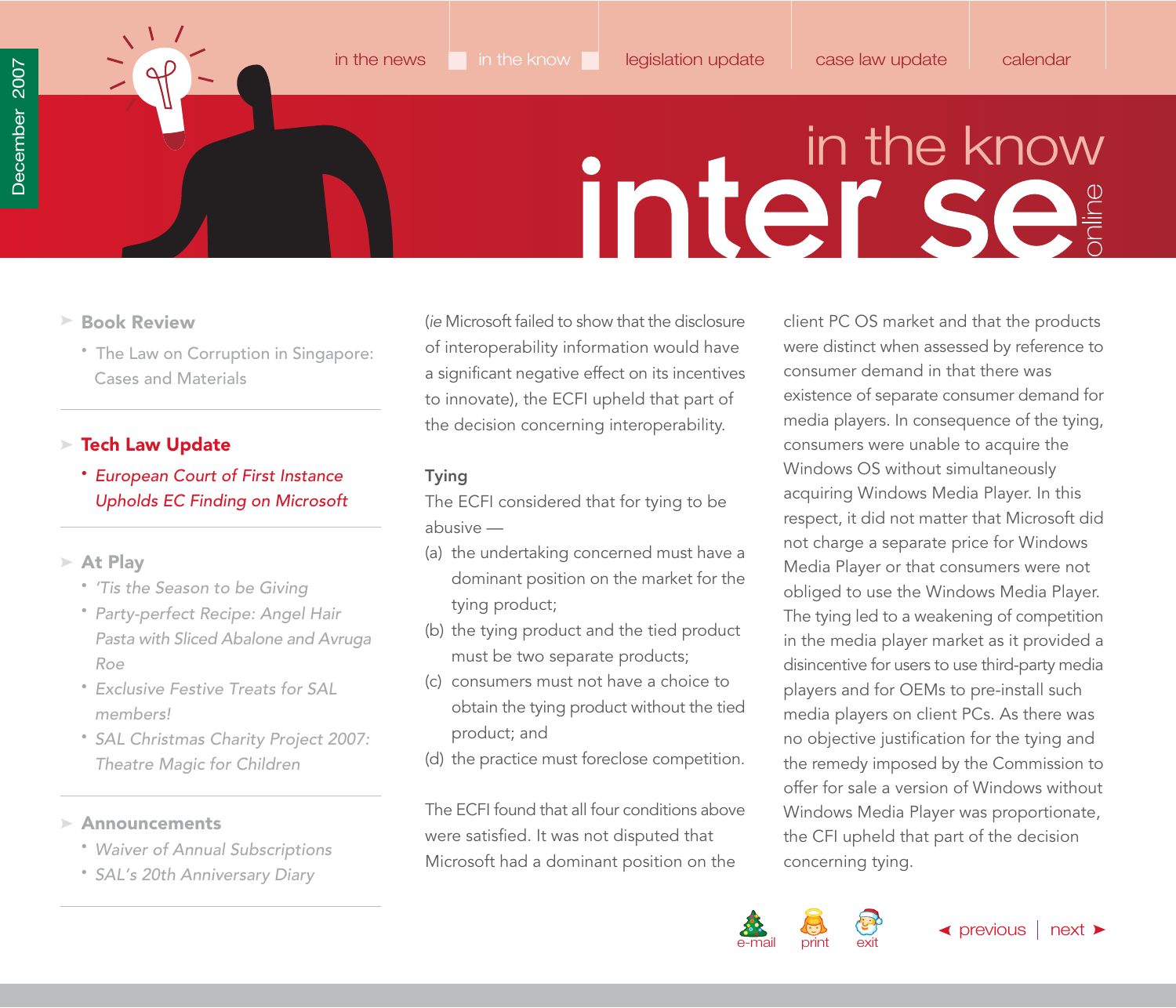<span id="page-26-0"></span>

- **Book Review**
	- [The Law on Corruption in Singapore:](#page-21-0) Cases and Materials

### **Tech Law Update**

- European Court of First Instance Upholds EC Finding on Microsoft
- **At Play**
	- ['Tis the Season to be Giving](#page-27-0)
	- Party-perfect Recipe: Angel Hair [Pasta with Sliced Abalone and Avruga](#page-28-0) Roe
	- [Exclusive Festive Treats for SAL](#page-29-0)  members!
	- [SAL Christmas Charity Project 2007:](#page-34-0) Theatre Magic for Children

### **Announcements**

- [Waiver of Annual Subscriptions](#page-35-0)
- [SAL's 20th Anniversary Diary](#page-37-0)

### **The monitoring trustee**

In the only victory for Microsoft on appeal, the ECFI annulled that part of the Commission's decision ordering Microsoft to submit a proposal for the appointment of a monitoring trustee exercising his own powers of investigation and capable of being called upon by third parties to act, as well as the decision requiring Microsoft to provide for all costs associated with the appointment of the monitoring trustee. In doing so, the ECFI found that the Commission had acted ultra vires.

### **The fine**

The EUR 497 million fine was upheld by the ECFI.

**Afternote:** As at 23 October 2007, Microsoft had announced that it would not be appealing against and will comply with the CFI's decision.

The author of this Tech Law Update, Cornie Ng, is a Deputy Director of the Competition Commission of Singapore, and a member of the Legal Service Commission's Technology Law Core Group ("TLCG"). Formed in 2000, the TLCG aims to build up a corps of legal service officers with special knowledge in information technology, and a deeper understanding of the legal issues arising from the adoption of new technologies.

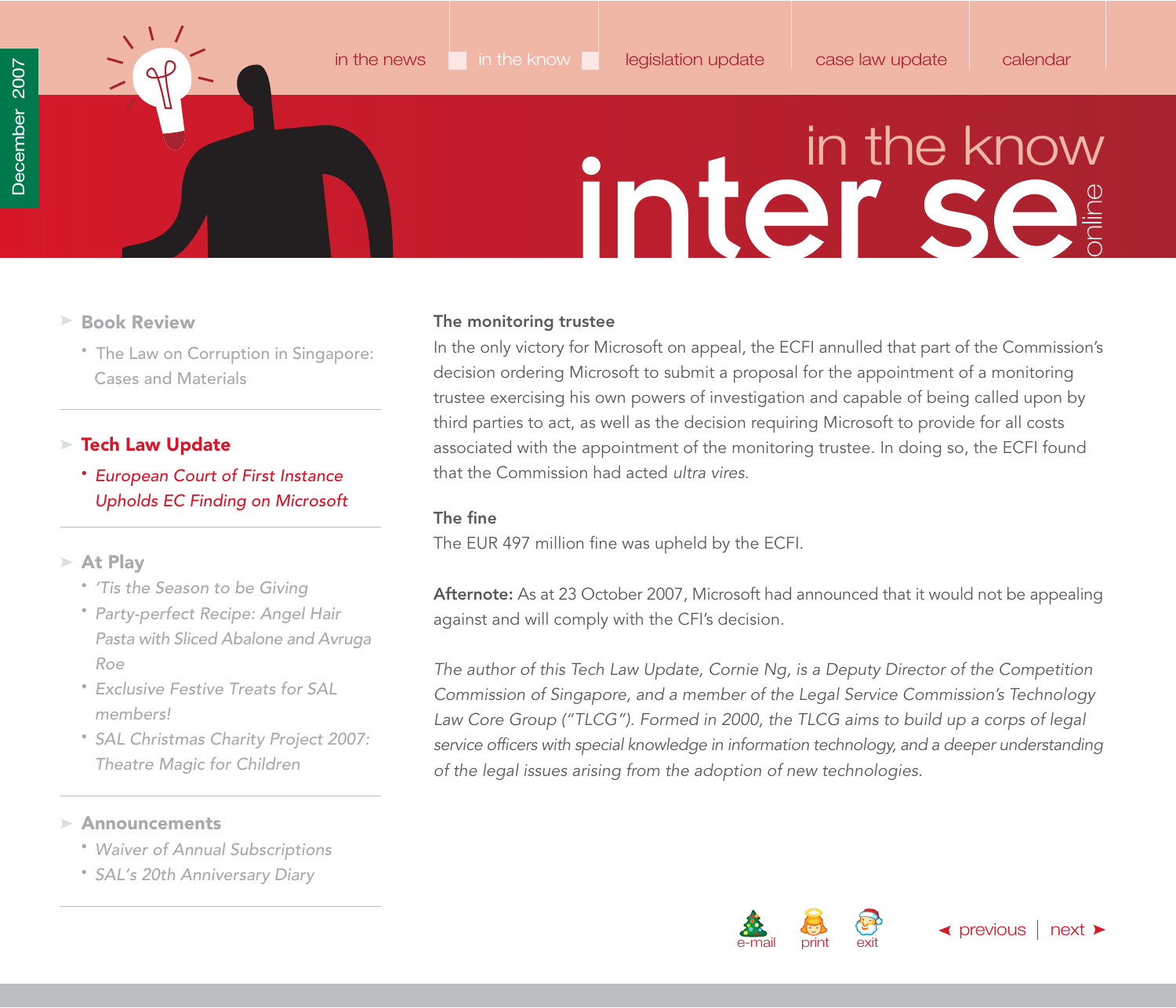- <span id="page-27-0"></span>**Book Review**
	- [The Law on Corruption in Singapore:](#page-21-0) Cases and Materials
- **Tech Law Update**
	- European Court of First Instance [Upholds EC Finding on Microsoft](#page-23-0)

### **At Play**

### • 'Tis the Season to be Giving

- Party-perfect Recipe: Angel Hair [Pasta with Sliced Abalone and Avruga](#page-28-0) Roe
- [Exclusive Festive Treats for SAL](#page-29-0)  members!
- [SAL Christmas Charity Project 2007:](#page-34-0) Theatre Magic for Children

**Announcements**

- [Waiver of Annual Subscriptions](#page-35-0)
- [SAL's 20th Anniversary Diary](#page-37-0)

### **'Tis the Season to be Giving**

"Give, and it will be given to you. A good measure, pressed down, shaken together and running over, will be poured into your lap. For with the measure you use, it will be measured to you." (Luke 6:38)

- **Help make a sick child's wish come true.** It could be a wish to see their favourite cartoon character live, to be a doctor for a day, or for a motorised wheelchair. The Make-A-Wish Foundation helps children who are battling with life-threatening illnesses fulfil their wishes. Visit [www.makeawish.org.sg](http://www.makeawish.org.sg) to find out how you or your organisation can make a difference.
- **Bring home a different type of guest for Christmas.** Help foster a rescued animal till it finds its fur-ever home.

Rabbits[: www.hrss.net |](http://www.hrss.net) Cats: [www.catwelfare.org](http://www.catwelfare.org) | Dogs[: www.asdsingapore.com](http://www.asdsingapore.com)

- **Make a free donation at your desk!** About 24,000 people die every day from hunger or hunger-related causes but you can help to reduce that number simply by clicking the yellow "Click Here to Give – it's FREE" button at [www.thehungersite.com.](http://www.thehungersite.com)
- **f** Sponsor a child. For \$45 a month, you can help an impoverished child have access to clean water, nutritious food, education, healthcare and a chance to break the poverty cycle. Visit [www.worldvision.org.sg/st\\_sponsorchild.php](http://www.worldvision.org.sg/st_sponsorchild.php) for more details.
- **Send your clients personalised e-cards from Bizibody's website** [\(www.bizilaw.com\) th](http://www.bizilaw.com)is festive season and they will donate 50% of the proceeds to TWC2, an organisation working to encourage greater consideration for migrant workers.
- **11** Test your vocabulary and feed the needy at the same time. For each word you get right, 10 grains of rice will be donated through the United Nations to help end world hunger. The FreeRice vocabulary test is available a[t www.freerice.com.](http://www.freerice.com)

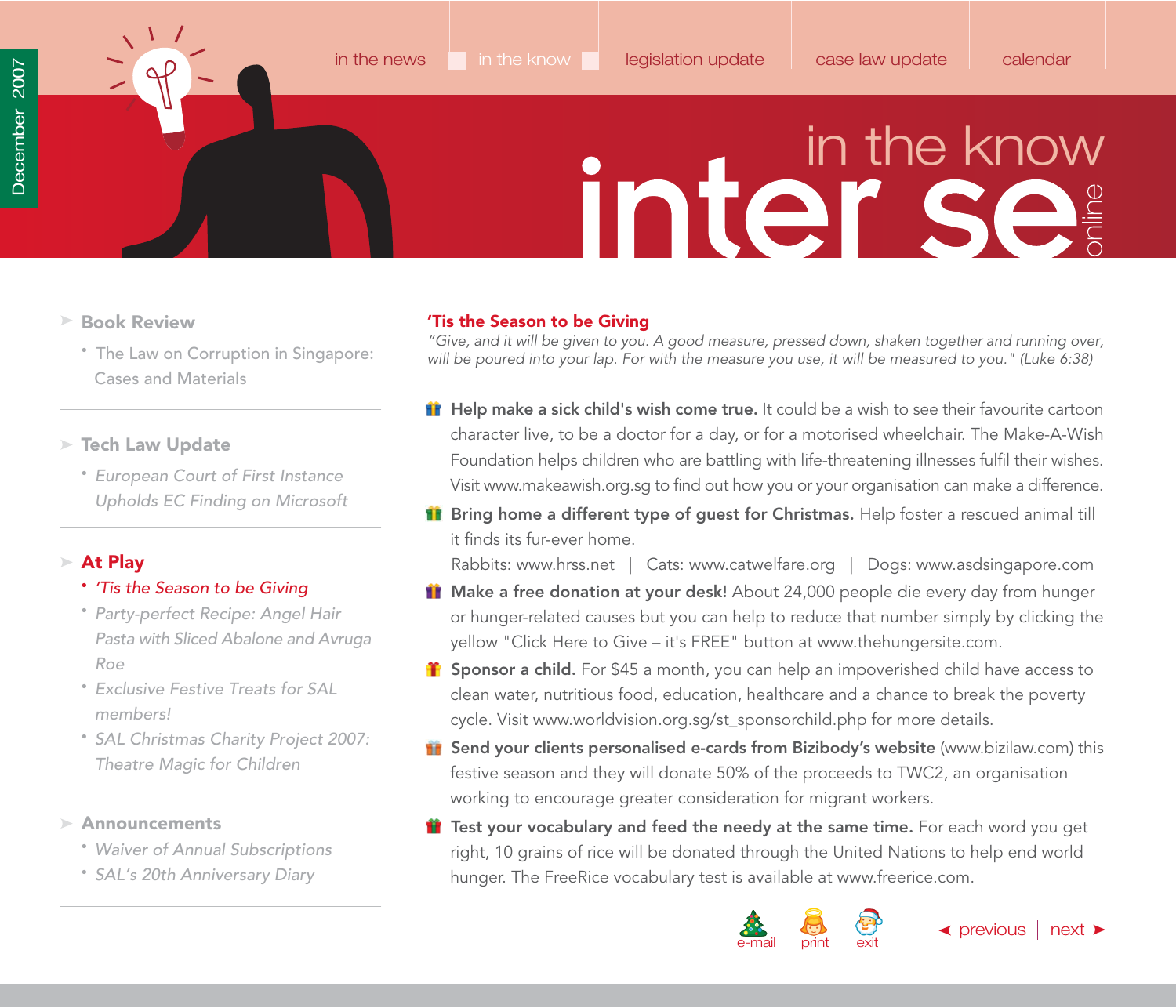<span id="page-28-0"></span>

- **Book Review**
	- [The Law on Corruption in Singapore:](#page-21-0) Cases and Materials
- **Tech Law Update**
	- European Court of First Instance [Upholds EC Finding on Microsoft](#page-23-0)

### **At Play**

- ['Tis the Season to be Giving](#page-27-0)
- Party-perfect Recipe: Angel Hair Pasta with Sliced Abalone and Avruga Roe
- [Exclusive Festive Treats for SAL](#page-29-0)  members!
- [SAL Christmas Charity Project 2007:](#page-34-0) Theatre Magic for Children

**Announcements**

- [Waiver of Annual Subscriptions](#page-35-0)
- [SAL's 20th Anniversary Diary](#page-37-0)

### **Angel Hair Pasta with Sliced Abalone and Avruga Roe** Serves four



### **Ingredients**

1 packet angel hair pasta – blanched/cooked 50 ml mirin 30 ml canola oil 1 tbsp Japanese mayonnaise 1 tin abalone – sliced thinly 4 tsp Avruga roe Daikon sprouts Dash of soy glaze Salt and pepper to taste

### **Directions**

- Cook pasta in salted water for about four minutes.
- **Cool down over running water.**
- **B** Drain dry and marinate with mirin, canola oil and mayonnaise.
- Roll with fork and place on plate, top with sliced abalone and spoon roe on top.
- Garnish with sprouts and drizzle with soy glaze.

Recipe courtesy of The Academy Bistro's award-winning Executive Chef Jimmy Chok.

*A selection of yuletide fare specially prepared by Jimmy will also be available for takeaway at the bistro.* Order forms are available at

[www.sal.org.sg/RegistrationForms/MBD/Bi](http://www.sal.org.sg/RegistrationForms/MBD/Bistro.pdf) stro.pdf – do place your orders early for a hassle-free Christmas celebration!

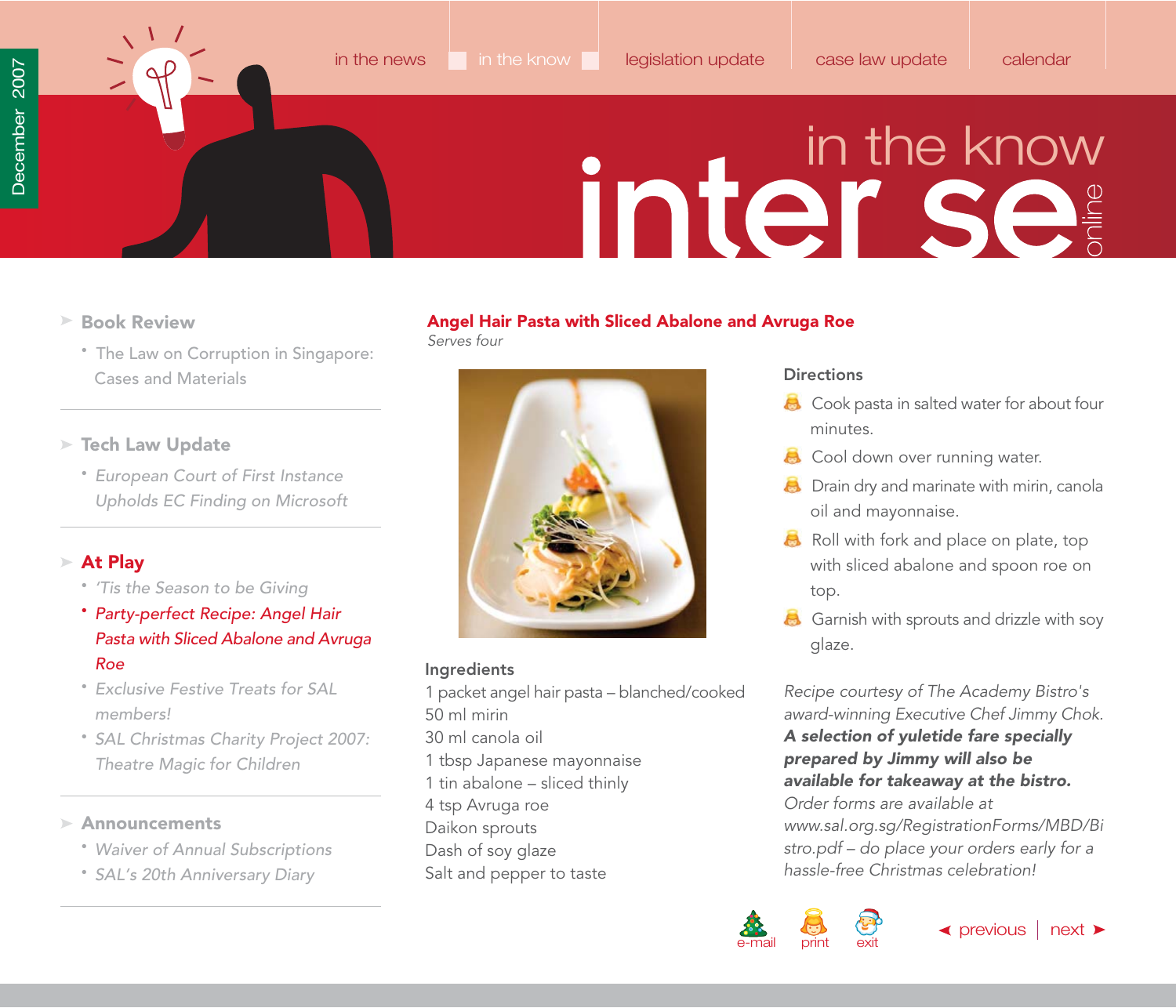- - [The Law on Corruption in Singapore:](#page-21-0) Cases and Materials
- **Tech Law Update**
	- European Court of First Instance [Upholds EC Finding on Microsoft](#page-23-0)

### **At Play**

- ['Tis the Season to be Giving](#page-27-0)
- Party-perfect Recipe: Angel Hair [Pasta with Sliced Abalone and Avruga](#page-28-0) Roe
- Exclusive Festive Treats for SAL members!
- [SAL Christmas Charity Project 2007:](#page-34-0) Theatre Magic for Children

### **Announcements**

- [Waiver of Annual Subscriptions](#page-35-0)
- [SAL's 20th Anniversary Diary](#page-37-0)

### <span id="page-29-0"></span>**Book Review Exclusive Festive Treats for SAL members!**

### **TOUCHE**

### **FREE BodyFocus Body Evaluation and**

**Sensual Rosebud Polish** (Worth \$155) Indulge in a luxurious full body scrub that rids dead skin cells, increases blood circulation, tones your skin and makes it glow with healthy radiance.

**OR**

### **FREE VideoMax Skin Analysis and Whitening Hydro Eye Fusion Therapy** (Worth \$155)

Give your eyes the much needed care and pampering. This Enzyme Eye Treatment relieves fatigue and strain by erasing dark eye circles, puffiness and dryness around the eyes.

**PLUS any of the following @ \$45!**

**Additional Bonus:** Receive a complimentary TOUCHE festive bag with any purchase above.

### **Christmas Skin Glow** (UP \$478) (Inclusive of GST)

Consists of:

- (a) BioLight Whitening Treatment
- (b) BioLight Neck Treatment

An advanced breakthrough treatment that is based on research on melanogenesis and source of skin surface alterations. Using

patented electrostatic system technology, this whitening skin treatment aims to achieve the positive results of whitening, brightening, rejuvenation and protection of the skin.





 $\blacktriangle$  [previous](#page-28-0)  $\mid$  [next](#page-30-0)  $\blacktriangleright$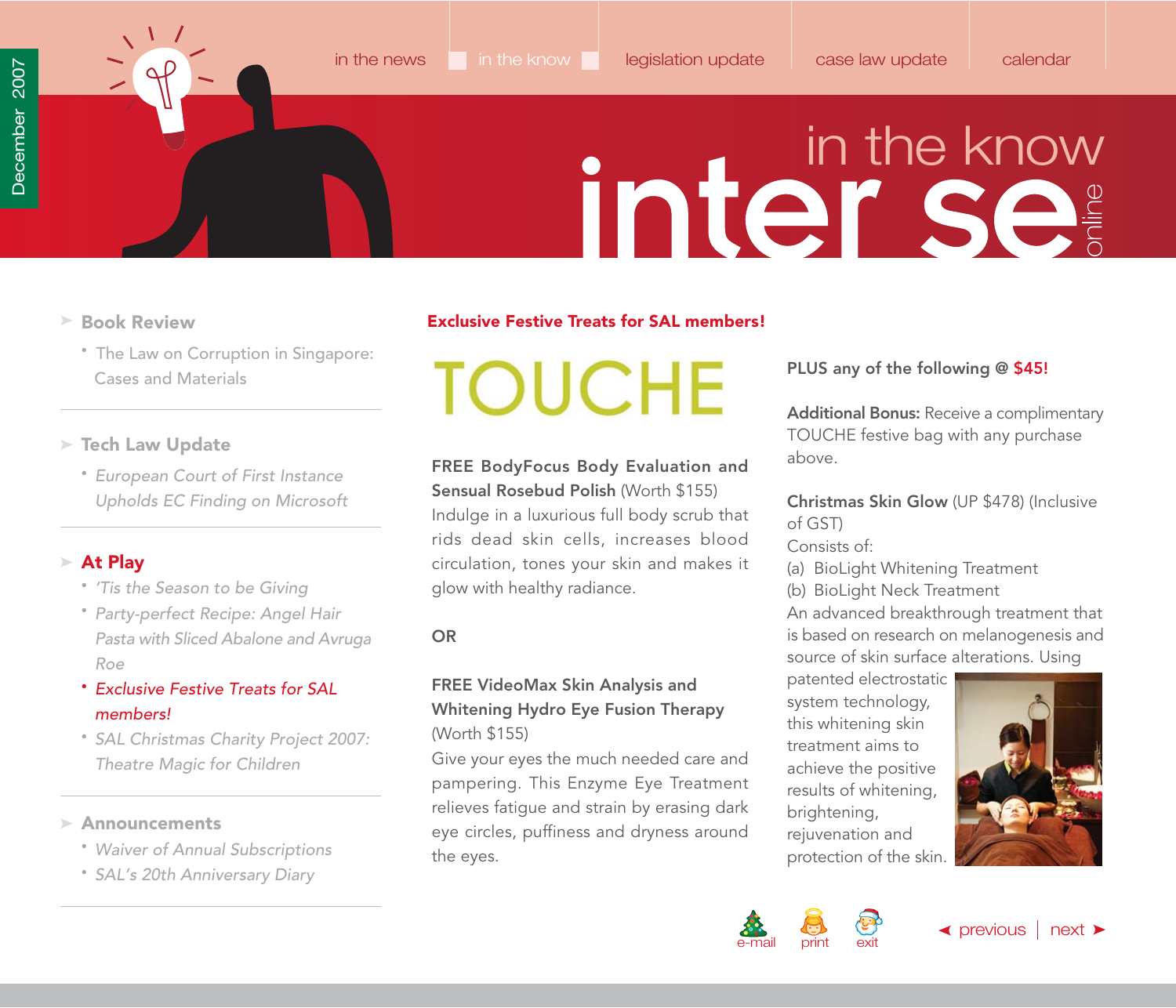<span id="page-30-0"></span>

- **Book Review**
	- [The Law on Corruption in Singapore:](#page-21-0) Cases and Materials
- **Tech Law Update**
	- European Court of First Instance [Upholds EC Finding on Microsoft](#page-23-0)

### **At Play**

- ['Tis the Season to be Giving](#page-27-0)
- Party-perfect Recipe: Angel Hair [Pasta with Sliced Abalone and Avruga](#page-28-0) Roe
- Exclusive Festive Treats for SAL members!
- [SAL Christmas Charity Project 2007:](#page-34-0) Theatre Magic for Children

### **Announcements**

- [Waiver of Annual Subscriptions](#page-35-0)
- [SAL's 20th Anniversary Diary](#page-37-0)

### **Christmas Body Glow** (UP \$197) (Inclusive of GST)

Consists of:

- (a) AromaSpa Body Massage
- (b) Aromatic Ear Candling Bliss

Indulge in a luxurious full body scrub that rids dead skin cells, increases blood circulation, tones your skin with natural rose and makes it glow with healthy radiance. Rejuvenate your body and spirit with our AromaSpa full body massage and Aromatic Ear Candling Bliss. You just need to lie back and experience the relief of your tensions and restoration of your vitality under our expert hands.

### **Outlets**

TOUCHE @ 390 Orchard Rd #04-02 Palais Renaissance (Opposite Hilton Hotel); tel: (65) 6738 8441

- **B** TOUCHE @ 27C Tanjong Pagar Rd #04-00 (Near Maxwell Food Center); tel: (65) 6221 6612
- **C** TOUCHE @ No 9 Tan Quee Lan Street #01-02/#02-07 TQL Suites (Opposite Bugis Junction); tel: (65) 6238 0500

### **Terms & Conditions**

- Valid for first-time customers aged 21 years  $\bullet$ and above only.
- Strictly for Singapore citizens and PR only.  $\bullet$
- Valid till 31 Jan 2008.
- Advance booking is required.  $\bullet$
- Please present identity card for verification  $\bullet$ purposes.
- Not valid with other offers, services and promotions.
- Treatment(s) to be done on a single visit.
- Each customer is entitled to one festive bag only, strictly with purchase of any of the above.
- The management reserves the right to change the above conditions without prior notice.



 $\blacktriangle$  [previous](#page-29-0)  $\mid$  [next](#page-31-0)  $\blacktriangleright$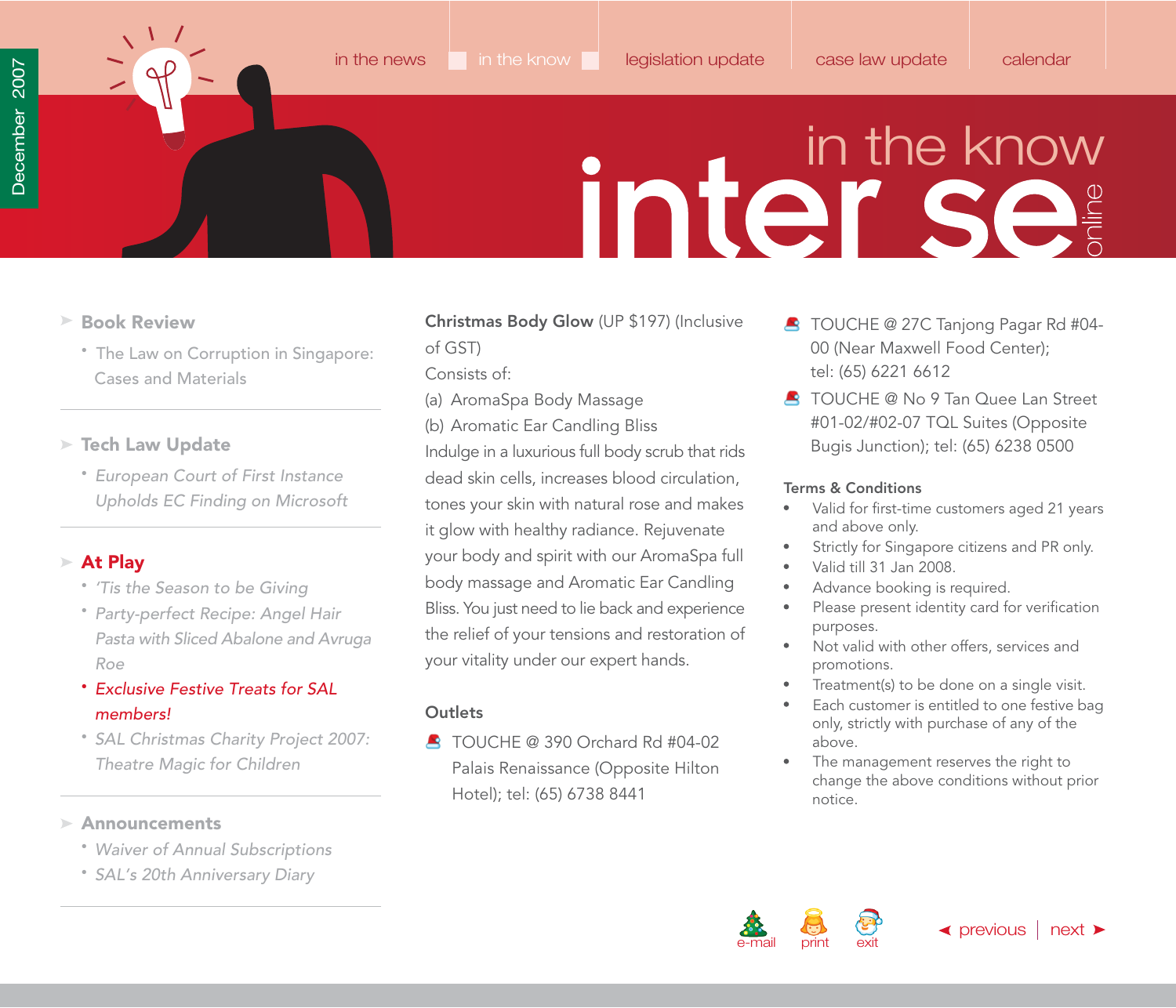<span id="page-31-0"></span>

- **Book Review**
	- [The Law on Corruption in Singapore:](#page-21-0) Cases and Materials
- **Tech Law Update**
	- European Court of First Instance [Upholds EC Finding on Microsoft](#page-23-0)

### **At Play**

- ['Tis the Season to be Giving](#page-27-0)
- Party-perfect Recipe: Angel Hair [Pasta with Sliced Abalone and Avruga](#page-28-0) Roe
- Exclusive Festive Treats for SAL members!
- [SAL Christmas Charity Project 2007:](#page-34-0) Theatre Magic for Children

### **Announcements**

- [Waiver of Annual Subscriptions](#page-35-0)
- [SAL's 20th Anniversary Diary](#page-37-0)



### **Enjoy 15% off Buffets at the Awardwinning Oscar's at Conrad Centennial Singapore**

Sumptuous Asian and international cuisine, together with traditional festive offerings to indulge your palate! To make a reservation, call (65) 6432 7481.

### **Terms & Conditions**

- Valid from 1 Dec 2007 to 1 Jan 2008 (including Christmas Eve, Christmas Day, New Year's Eve and New Year's Day).
- SAL membership card must be presented upon ordering.
- Buffets include lunch, dinner, Uniquely  $\bullet$ Singapore Lunch (Sat) and Amazing Graze Sunday Brunch.
- Not valid in conjunction with other  $\bullet$  . promotions, offers, discounts and vouchers.
- Prices are subject to 10% service charge and prevailing government taxes.



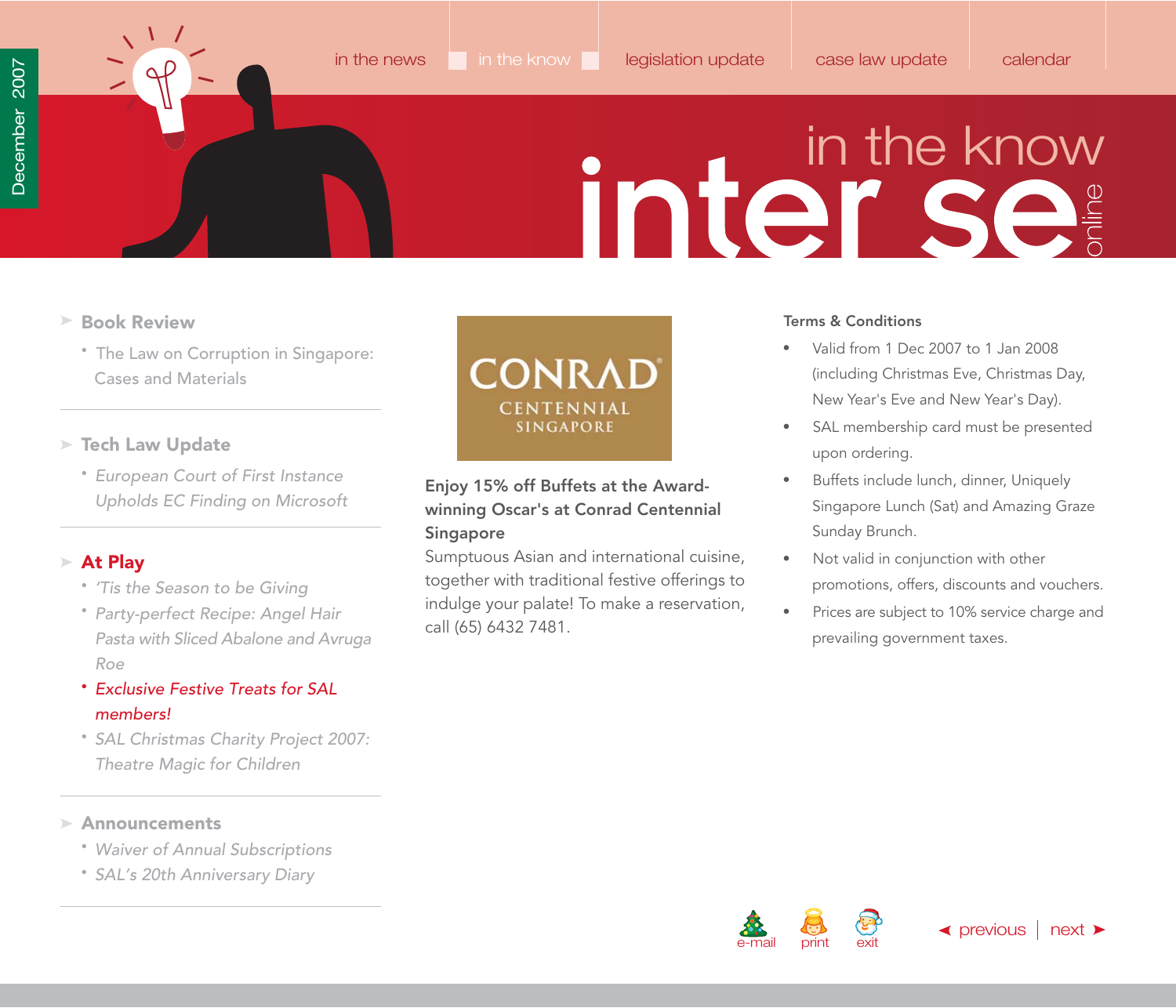<span id="page-32-0"></span>

- **Book Review**
	- [The Law on Corruption in Singapore:](#page-21-0) Cases and Materials

### **Tech Law Update**

• European Court of First Instance [Upholds EC Finding on Microsoft](#page-23-0)

### **At Play**

- ['Tis the Season to be Giving](#page-27-0)
- Party-perfect Recipe: Angel Hair [Pasta with Sliced Abalone and Avruga](#page-28-0) Roe
- Exclusive Festive Treats for SAL members!
- [SAL Christmas Charity Project 2007:](#page-34-0) Theatre Magic for Children

### **Announcements**

- [Waiver of Annual Subscriptions](#page-35-0)
- [SAL's 20th Anniversary Diary](#page-37-0)



**Elements Body Massage @ \$33** (60 minutes; UP \$98)

Tailored to treat the overworked body, this deep tissue massage helps to reduce stress and combat fatigue.

### **Diamond Dazzle Face Spa @ \$43**

(90 minutes; UP \$145)

Microdermabrasion exfoliates to reduce fine lines, acne scars, pigmentation, boost collagen synthesis and aid healing.

Enjoy the following services as an add-on or on their own. Choice of one of the following:

### **Classic Manicure @ \$16**

(30 minutes; UP \$23)

Pamper those overworked fingers to keep your hands looking great. We'll treat your cuticles, shape and polish your nails, and finish with a moisturising massage. This treatment is available only at the Cathay outlet.



### **Classic Pedicure @ \$24**

(45 minutes; UP \$36)

For healthy beautiful feet, we'll treat your cuticles, scrub, massage, shape and polish your nails. This treatment is available only at the Cathay outlet.

### **Private Heated Spa Pool @ \$32 per couple** (30 minutes)

Relaxing hydrotherapy with 44 Jacuzzi jets in a private spa room. This treatment is available only at the Cathay outlet.

**Bonus!** Bring along a friend for your friend to enjoy the same promotion at the same price.

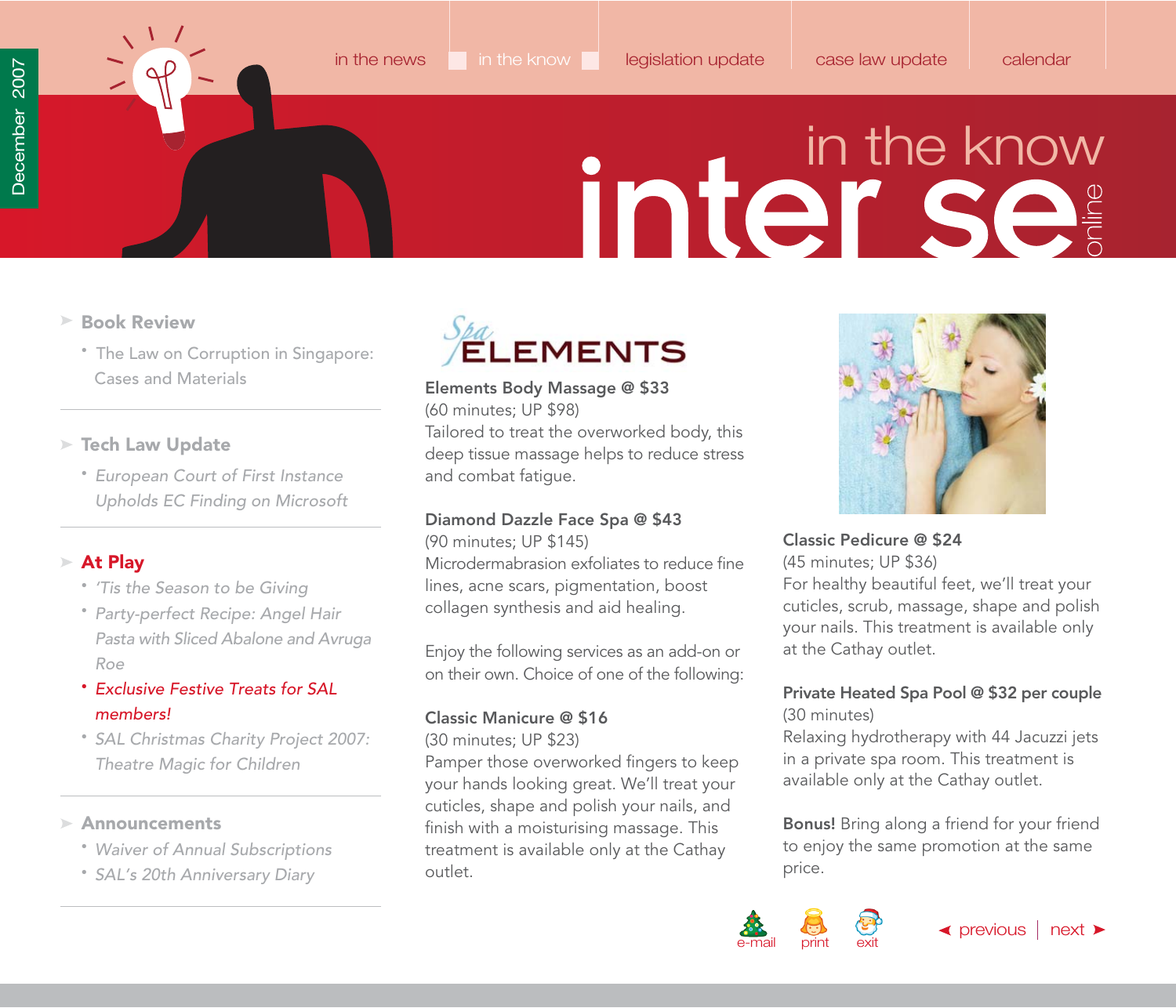- <span id="page-33-0"></span>**Book Review**
	- [The Law on Corruption in Singapore:](#page-21-0) Cases and Materials
- **Tech Law Update**
	- European Court of First Instance [Upholds EC Finding on Microsoft](#page-23-0)

### **At Play**

- ['Tis the Season to be Giving](#page-27-0)
- Party-perfect Recipe: Angel Hair [Pasta with Sliced Abalone and Avruga](#page-28-0) Roe
- Exclusive Festive Treats for SAL members!
- [SAL Christmas Charity Project 2007:](#page-34-0) Theatre Magic for Children

### **Announcements**

- [Waiver of Annual Subscriptions](#page-35-0)
- [SAL's 20th Anniversary Diary](#page-37-0)

### **Outlets**

- Spa Elements @ Orchard #02-10/11/16 Orchard Hotel Shopping Arcade; tel: (65) 6733 3772
- Spa Elements @ The Cathay #03-19 Cathay Building (Near Dhoby Ghaut MRT); tel: (65) 6738 8008

### **Terms & Conditions**

Valid for SAL members above 23 years old  $\bullet$  . and his/her friend who has not visited Elements in the past six months, and limited to Singaporeans and PRs only.

- Limited to one choice of treatment per member; no multiple redemptions allowed.
- Treatments are applicable to both ladies and gentlemen, and subject to availability.
- Please quote "SAL Christmas Promotion" when making appointment.
- Surcharge of \$8 is applicable for massage appointments made for weekends and public holidays.
- $\bullet$ Please arrive 10 minutes before your appointment as treatment time will be shortened in the event of late arrival.
- $\bullet$ Elements reserves the right to charge the customer the value of the treatment (usual price) should the redemption be repeated.
- Promotion is valid till 15 Feb 2008.



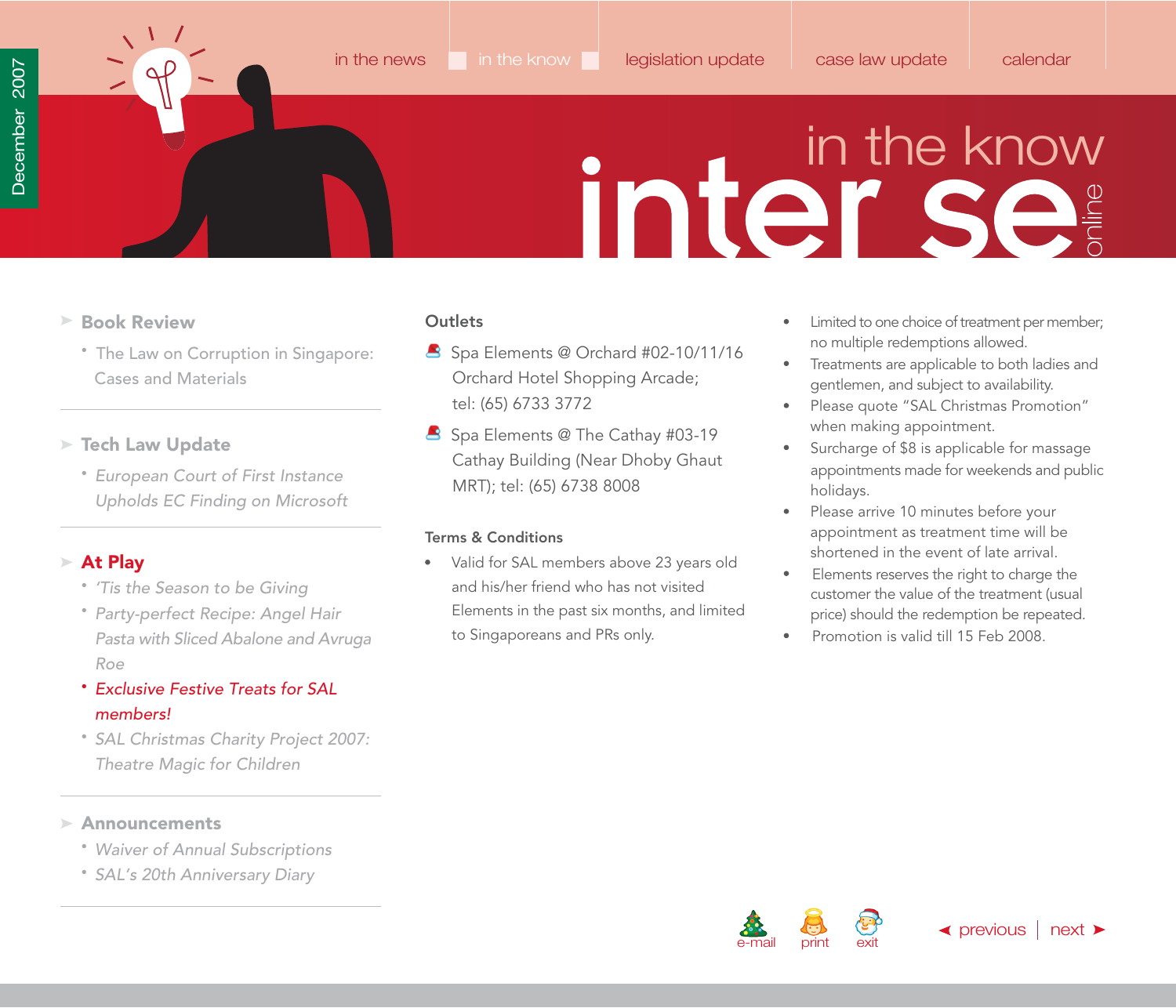- <span id="page-34-0"></span>**Book Review**
	- [The Law on Corruption in Singapore:](#page-21-0) Cases and Materials
- **Tech Law Update**
	- European Court of First Instance [Upholds EC Finding on Microsoft](#page-23-0)

### **At Play**

- ['Tis the Season to be Giving](#page-27-0)
- Party-perfect Recipe: Angel Hair [Pasta with Sliced Abalone and Avruga](#page-28-0) Roe
- [Exclusive Festive Treats for SAL](#page-29-0)  members!
- SAL Christmas Charity Project 2007: Theatre Magic for Children
- **Announcements**
	- [Waiver of Annual Subscriptions](#page-35-0)
	- [SAL's 20th Anniversary Diary](#page-37-0)

### **SAL Christmas Charity Project 2007: Theatre Magic for Children**

Friday, 7 December 2007, 10am–2.30pm, Supreme Court

The Singapore Academy of Law Membership and Social Committee is organising a charity event on Friday, 7 December 2007 for underprivileged children between 4 and 12 years old from the Melrose Home. These are children who require care or protection, or whose parents or family members are unable to supervise or care for them. The programme is as follows:

- 9.00am Children leave Melrose Home for Singapore Repertory Theatre ("SRT")
- 10.00am Scrooge The Musical at SRT
- 11.30am Post-show Meet the Cast at SRT
- 12.00pm Children leave SRT for Supreme Court
- 12.15pm Lunch and activities (interactive drama and games)
- 2.00pm Distribution of gifts by Santa and Judge
- 2.30pm Ends

If you would like to help fulfil the wishes of the children, please visit www.sal.org.sg/RegistrationForms/MBD/C [hristmasFlyer%20to%20members%20\(3\).pdf](www.sal.org.sg/RegistrationForms/MBD/ChristmasFlyer%20to%20members%20(3).pdf) for more details. We look forward to your support, and thank you in advance for helping to make the wish of every underprivileged child at our event come true!



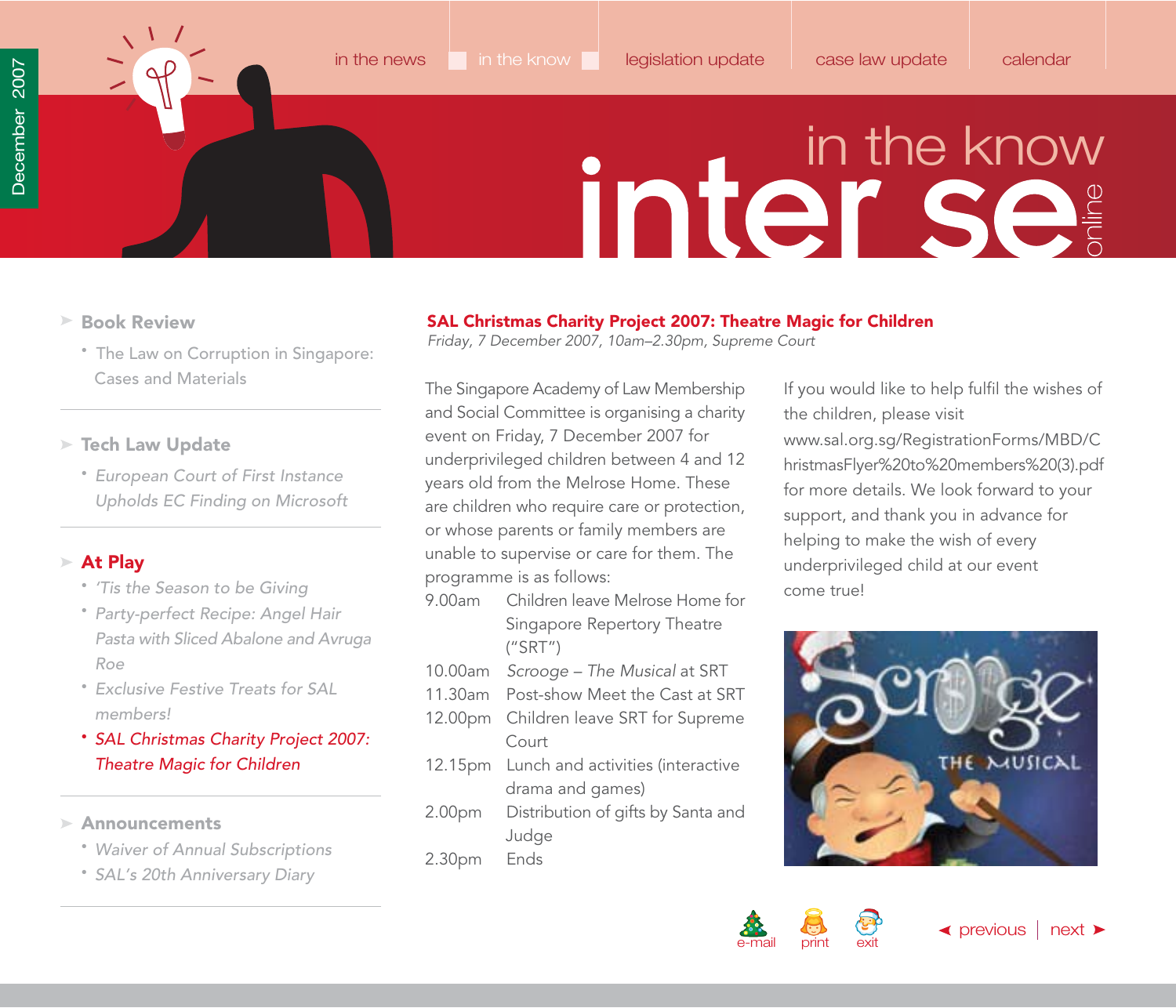<span id="page-35-0"></span>

- - [The Law on Corruption in Singapore:](#page-21-0) Cases and Materials

### **Tech Law Update**

• European Court of First Instance [Upholds EC Finding on Microsoft](#page-23-0)

### **At Play**

- ['Tis the Season to be Giving](#page-27-0)
- Party-perfect Recipe: Angel Hair [Pasta with Sliced Abalone and Avruga](#page-28-0) Roe
- [Exclusive Festive Treats for SAL](#page-29-0)  members!
- [SAL Christmas Charity Project 2007:](#page-34-0) Theatre Magic for Children

### **Announcements**

- Waiver of Annual Subscriptions
- [SAL's 20th Anniversary Diary](#page-37-0)

### **Book Review Waiver of Annual Subscriptions**

This is a reminder to members that r 4 of the Singapore Academy of Law ("SAL") Rules (Cap 294A, R1, 2002 Rev Ed) sets out the procedures for waiver of annual subscriptions. Comprehensive details relating to the granting of waivers and the application process, as well as the relevant application form, may be found on the SAL website under the Membership section a[t www.sal.org.sg. F](http://www.sal.org.sg)or enquiries, kindly call (65) 6332 4384 or e-mail [membership@sal.org.sg](mailto:membership@sal.org.sg) or fax to (65) 6333 9747.

### **Grounds for waiver**

Members may apply for waiver of annual subscriptions under r 4 (for any period of not less than six months) if they will — (a) be continuously absent from Singapore; (b) not be ordinarily resident or domiciled in Singapore;

(c) not be in the profession of law; or (d) not be gainfully employed.

A member shall be deemed "not to be in the profession of law" where he does not have in force a practising certificate and is not any of the following:

- (a) a member of the Senate;
- (b) a legal officer;
- (c) a teacher in law at any university or institution of higher learning;
- (d) a person employed to perform legal work or the duties of a lawyer by the Government, a statutory body, a corporation or an unincorporated association; or
- (e) such other person who, in the opinion of the Executive Committee, is carrying on activities so closely connected to the law or the profession of law as to be regarded as being in the profession of law.

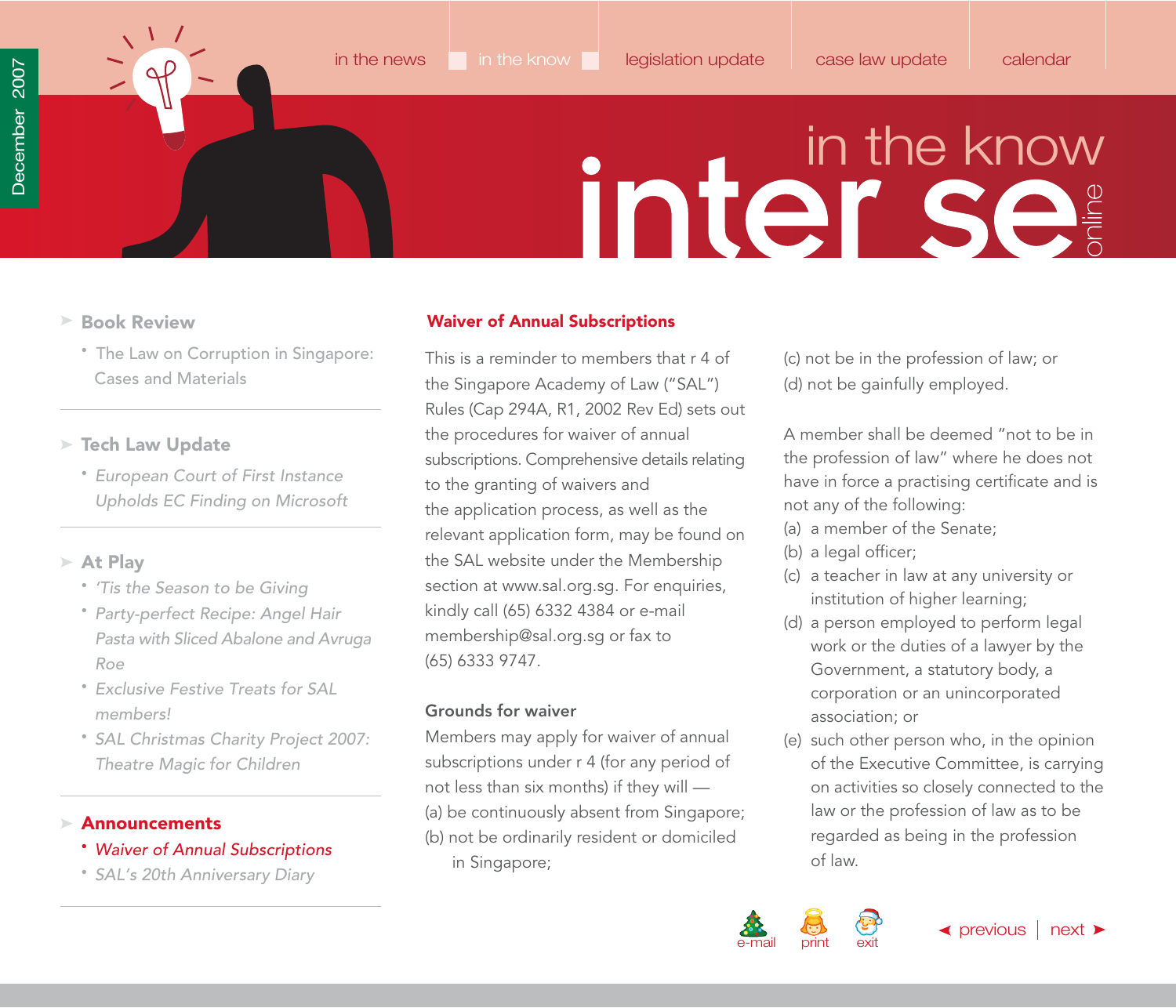<span id="page-36-0"></span>

- **Book Review**
	- [The Law on Corruption in Singapore:](#page-21-0) Cases and Materials
- **Tech Law Update**
	- European Court of First Instance [Upholds EC Finding on Microsoft](#page-23-0)
- **At Play**
	- ['Tis the Season to be Giving](#page-27-0)
	- Party-perfect Recipe: Angel Hair [Pasta with Sliced Abalone and Avruga](#page-28-0) Roe
	- [Exclusive Festive Treats for SAL](#page-29-0)  members!
	- [SAL Christmas Charity Project 2007:](#page-34-0) Theatre Magic for Children

### **Announcements**

- Waiver of Annual Subscriptions
- [SAL's 20th Anniversary Diary](#page-37-0)

### **Period of waiver**

The minimum period of waiver is six months. Applications for waivers for any period less than six months will be rejected.

### **Time frame allowed for application for waiver**

An application for waiver shall be made in writing one month prior to or during the period to which the application relates, and in any case not later than three months after the expiry of each period of six months referred to.

### **Waiver expiry**

There is no automatic renewal or extension of waiver.

The waiver application and waiver extension can be submitted via the members' portal at [www.sal.org.sg.](http://www.sal.org.sg)



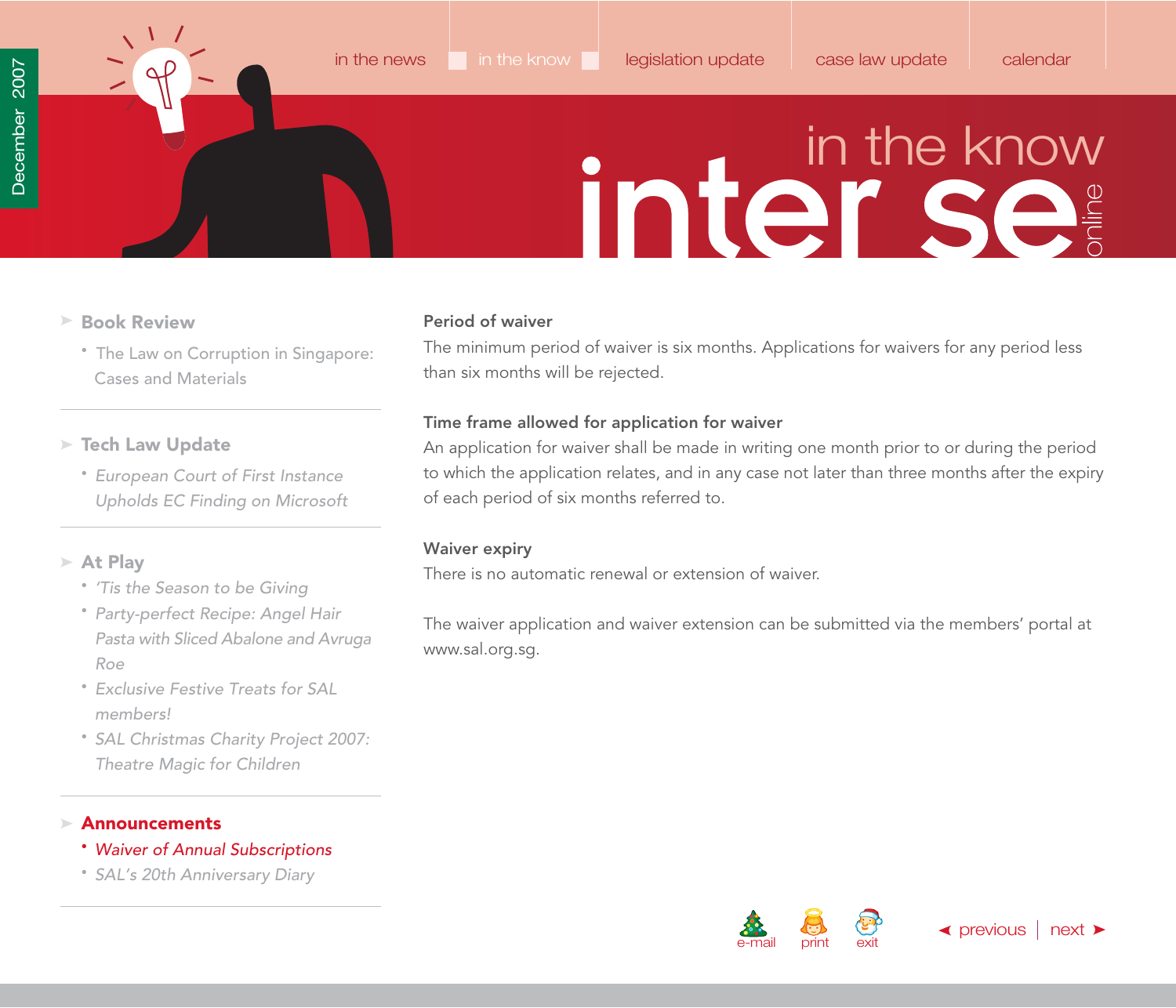<span id="page-37-0"></span>**Book Review**

### **SAL's 20th Anniversary Diary**

- [The Law on Corruption in Singapore:](#page-21-0) Cases and Materials
- **Tech Law Update**
	- European Court of First Instance [Upholds EC Finding on Microsoft](#page-23-0)

### **At Play**

- ['Tis the Season to be Giving](#page-27-0)
- Party-perfect Recipe: Angel Hair [Pasta with Sliced Abalone and Avruga](#page-28-0) Roe
- [Exclusive Festive Treats for SAL](#page-29-0)  members!
- [SAL Christmas Charity Project 2007:](#page-34-0) Theatre Magic for Children

### **Announcements**

- [Waiver of Annual Subscriptions](#page-35-0)
- SAL's 20th Anniversary Diary





Your postman will be coming soon with a letter. This letter contains details of a Member's Diary that SAL has produced just for you. Here is a sneak preview of what you can expect in the diary!



Christmas décor in this issue courtesy of N.Design Studio at [www.ndesign-studio.com.](http://www.ndesign-studio.com)

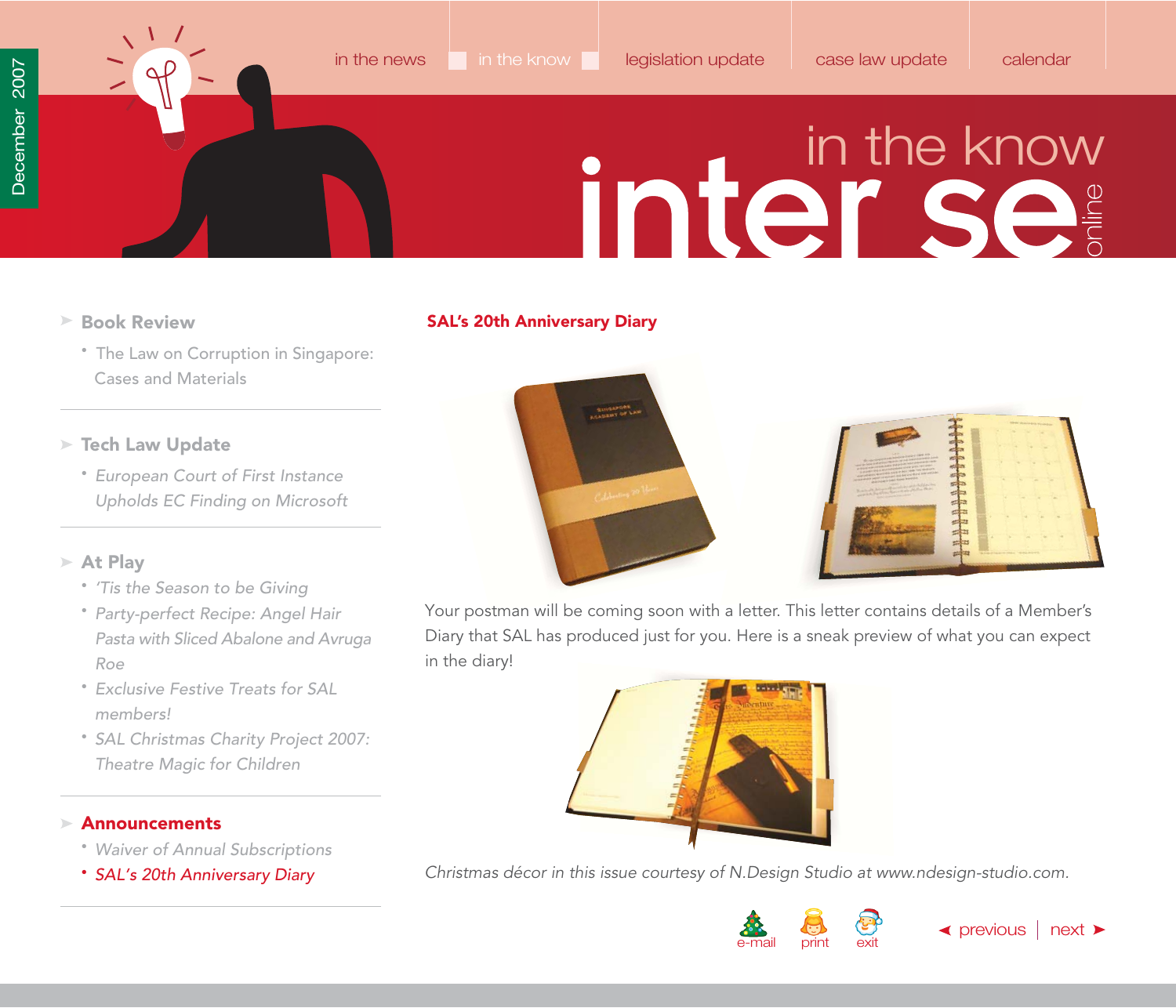[in the news](#page-1-0) [in the know](#page-21-0) legislation update [case law update](#page-49-0) [calendar](#page-56-0)

- <span id="page-38-0"></span>**Bills Introduced in Parliament in October**
- **[Subsidiary Legislation Published in](#page-44-0) October and November**
- **[Acts Brought into Operation in](#page-47-0) November**
- **[Revision of Acts](#page-48-0)**

By Joyce Chng and Emily Teo, Legislation Division, Attorney-General's Chambers

### **Bills Introduced in Parliament in October**

The **Geneva Conventions (Amendment) Bill** (No 41/2007) seeks to amend the Geneva Conventions Act (Cap 117) for the following main purposes:

- (a) to give effect to Protocol III of the Geneva Conventions;
- (b) to prohibit the unauthorised use of the red crescent emblem, the red crystal emblem and the red lion and sun emblem, in addition to the red cross emblem and the words "Red Cross" or "Geneva Cross";
- (c) to prohibit the use of any design which resembles the red crescent emblem, the red cross emblem, the red crystal emblem and the red lion and sun emblem, or the use of any words resembling the words "Red Cross" or "Geneva Cross" as to be capable of being understood as referring to the red cross emblem;
- (d) to increase the penalty for offences committed under Pt III (Prevention of abuse of red cross and other emblems) from \$1,000 to \$10,000; and
- (e) to enable the Minister to appoint one or more public officers as inspectors to investigate the commission of an offence under Pt III and provides for the powers of such inspectors in carrying out investigations relating to such an offence.

The Bill also makes consequential and miscellaneous amendments to the Singapore Red Cross Society (Incorporation) Act (Cap 304).

### The **National Registry of Diseases Bill** (No

42/2007) seeks to establish the National Registry of Diseases and to provide for the compilation of information on the incidence of certain diseases for use as a basis for the

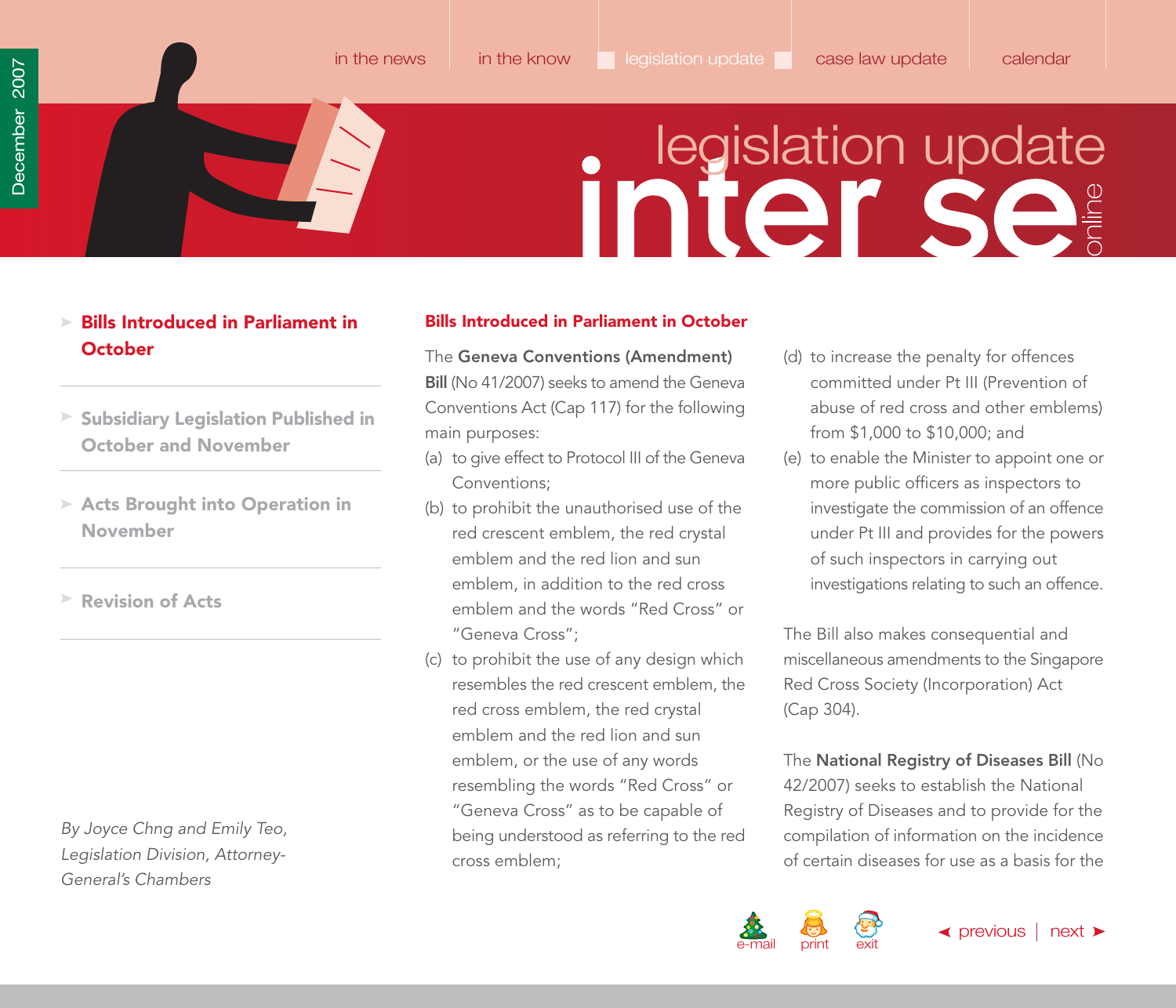### <span id="page-39-0"></span>**Bills Introduced in Parliament in October**

- **[Subsidiary Legislation Published in](#page-44-0) October and November**
- **[Acts Brought into Operation in](#page-47-0) November**
- **[Revision of Acts](#page-48-0)**

By Joyce Chng and Emily Teo, Legislation Division, Attorney-General's Chambers

direction of programmes for disease prevention and control. The Bill, amongst other things —

- (a) provides for the establishment and functions of the National Registry of Diseases ("the Registry"), and for the appointment of the Registrar, Deputy Registrar, Assistant Registrars and Registry officers who are to be responsible for the administration of the Registry;
- (b) imposes on the manager of a healthcare institution the duty to notify the Registrar of cases in which a person has been diagnosed with or is undergoing treatment for a reportable disease at the healthcare institution;
- (c) empowers the Registrar, with the approval of the Director of Medical Services ("the Director"), to disclose individually-identifiable information held by the Registry to any public officer or any other person for the purpose of conducting national public health

programmes concerning any reportable disease;

- (d) empowers the Registrar to disclose
	- (i) to a medical practitioner treating any person for a reportable disease, any individually-identifiable information of a medical nature held by the Registry concerning that person; and
	- (ii) to a researcher any individuallyidentifiable information held by the Registry for the purpose of carrying out any medical, epidemiological or other form of public health research concerning any reportable disease; and
- (e) provides that where any personal information pertaining to persons suffering from any reportable disease had been collected by a specified entity for the purposes of a national disease registry before the date on which that disease becomes a reportable disease for the purposes of the Bill, the personal information so collected will be deemed

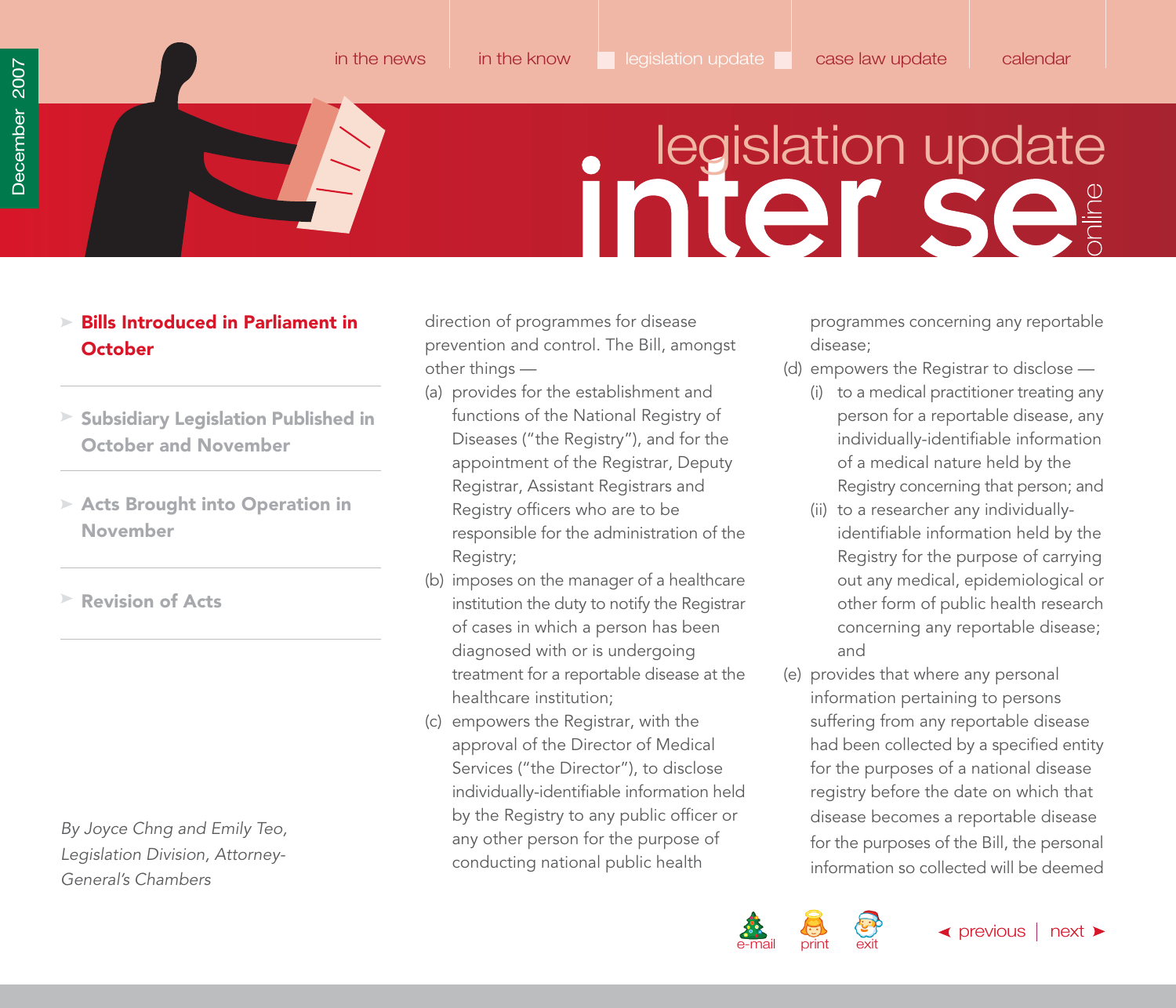### <span id="page-40-0"></span>**Bills Introduced in Parliament in October**

- **[Subsidiary Legislation Published in](#page-44-0) October and November**
- **[Acts Brought into Operation in](#page-47-0) November**
- **[Revision of Acts](#page-48-0)**

By Joyce Chng and Emily Teo, Legislation Division, Attorney-General's Chambers

to be personal information that has been collected under and for the purposes of the Bill in relation to that reportable disease.

- The **Income Tax (Amendment No 2) Bill** (No 43/2007) seeks to implement the tax changes announced in the Government's 2007 Budget Statement and to amend the Income Tax Act (Cap 134) for the following main purposes:
- (a) to provide explicitly that the Comptroller of Income Tax ("the Comptroller") may disclose to a public officer or an officer of a statutory board for the administration of any written law or public scheme, or to a person engaged by the Government or a statutory board for the administration of such law or scheme, information relating to any person with his consent;
- (b) to enable the Comptroller to furnish information to the Government or any statutory board, for a statistical or research purpose, in a manner that does

not identify and is not reasonably capable of being used to identify the person to whom the information relates;

- (c) to provide that income derived by a special purpose vehicle under any approved Islamic debt securities arrangement entered into on or after 17 February 2006 will be deemed to be derived at the end of the arrangement by the originator of the arrangement;
- (d) to extend tax exemption to interest derived from qualifying project debt securities which are issued during the period from 1 November 2006 to 31 December 2008, to discount, prepayment fee, redemption premium and break cost from qualifying project debt securities issued during the period from 15 February 2007 to 31 December 2008, and to other prescribed income directly attributable to qualifying project debt securities issued on or after a prescribed date, subject to conditions;

 $\blacktriangleleft$  [previous](#page-39-0)  $\mid$  [next](#page-41-0)  $\blacktriangleright$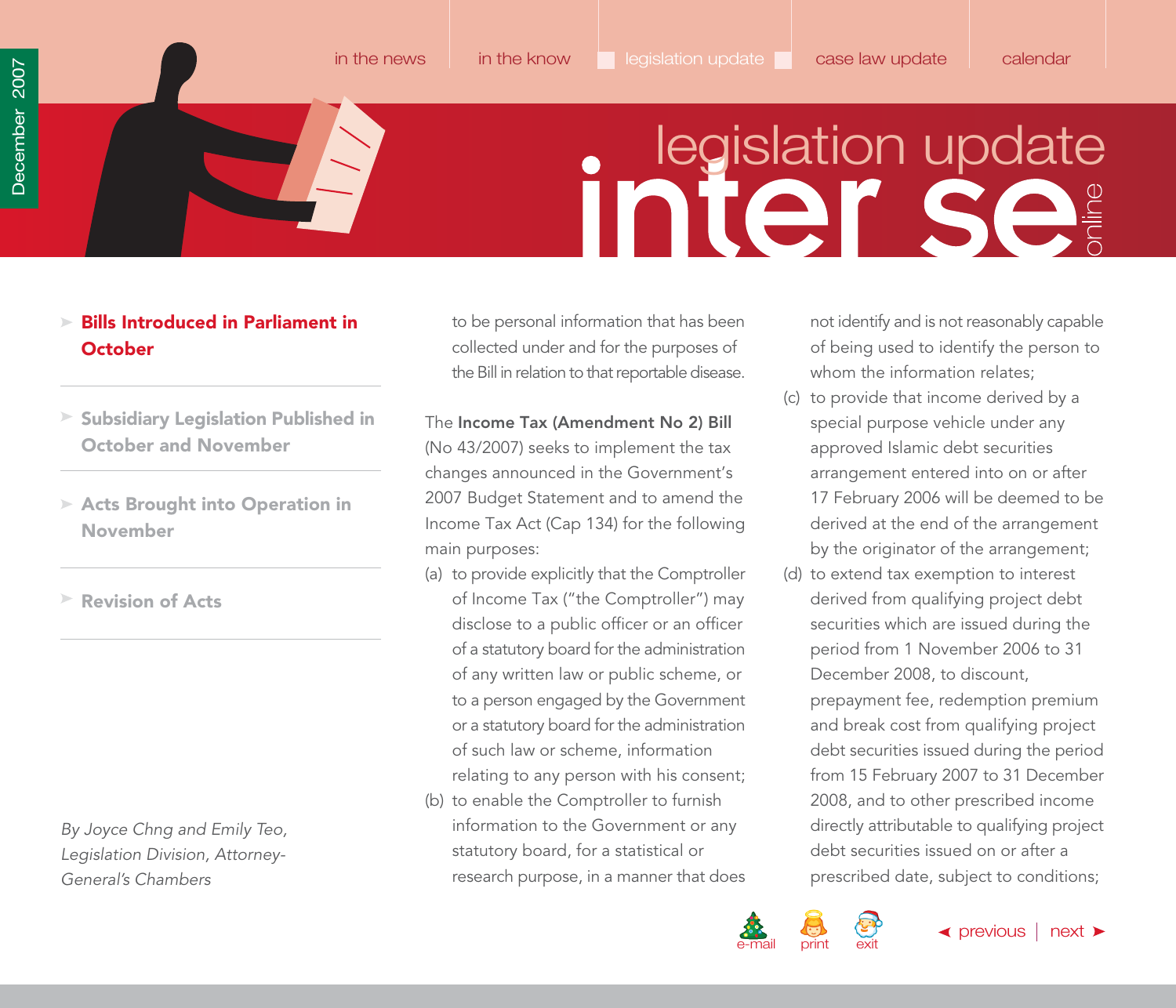- <span id="page-41-0"></span>**Bills Introduced in Parliament in October**
- **[Subsidiary Legislation Published in](#page-44-0) October and November**
- **[Acts Brought into Operation in](#page-47-0) November**
- **[Revision of Acts](#page-48-0)**

By Joyce Chng and Emily Teo, Legislation Division, Attorney-General's Chambers

- (e) to extend, subject to conditions, tax exemption to prepayment fee, redemption premium and break cost from qualifying debt securities issued during the period from 15 February 2007 to 31 December 2008, and to other prescribed income directly attributable to qualifying debt securities issued on or after a prescribed date, derived by any non-resident person who does not have a permanent establishment in Singapore, or who carries on an operation in Singapore through such a permanent establishment but did not use funds from the operation to acquire the securities;
- (f) to extend tax exemption to prepayment fee, redemption premium and break cost from any debt securities derived on or after 15 February 2007, and to other prescribed income directly attributable to any debt securities derived on or after

a prescribed date, by any individual where such income is not derived through a partnership in Singapore or from the carrying on of a trade, business or profession;

- (g) to extend tax exemption to interest derived from money held on deposit in an approved bank in Singapore by a non-resident person (not being an individual or permanent establishment in Singapore) who carries on any operation in Singapore through a permanent establishment in Singapore, provided that the funds used by that person to make the deposit are not obtained from that operation;
- (h) to extend tax exemption to income derived by a qualifying non-resident person from any structured product (the contract for which, including any renewal or extension, takes effect during a specified period) offered by a financial institution;



[in the news](#page-1-0) [in the know](#page-21-0) legislation update [case law update](#page-49-0) [calendar](#page-56-0)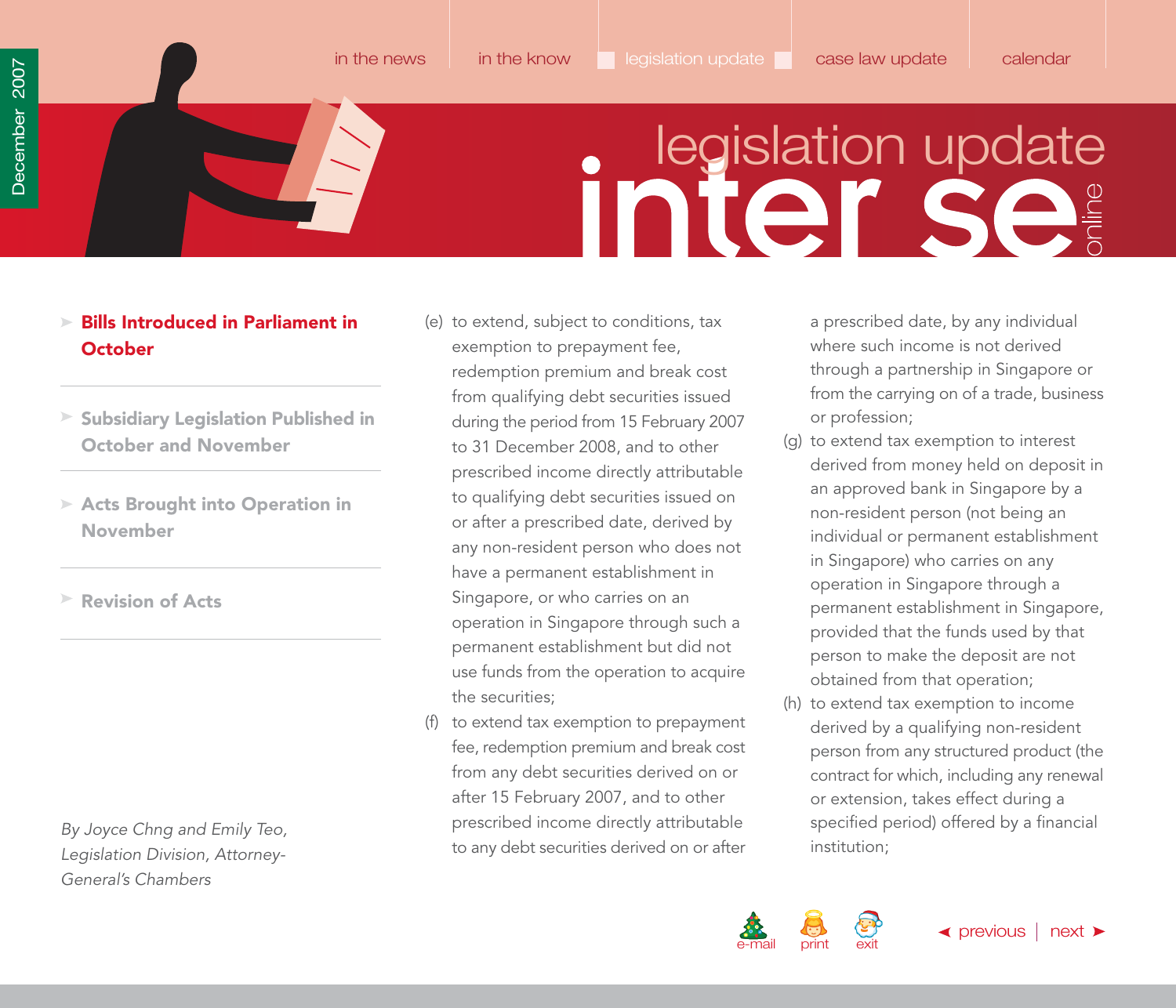- <span id="page-42-0"></span>**Bills Introduced in Parliament in October**
- **[Subsidiary Legislation Published in](#page-44-0) October and November**
- **[Acts Brought into Operation in](#page-47-0) November**
- **[Revision of Acts](#page-48-0)**

By Joyce Chng and Emily Teo, Legislation Division, Attorney-General's Chambers

- (i) to provide for tax exemption on prescribed income derived by a trustee of a prescribed trust fund from funds managed in Singapore by a prescribed fund manager;
- to provide for a tax exemption on the qualifying income of an approved law practice from the rendering of legal services in connection with any international arbitration the hearing of which is held in Singapore, subject to conditions;
- (k) to reduce the tax rate from 20% to 18% for companies, trustees (other than trustees of incapacitated persons), executors and non-resident persons who are not individuals or Hindu joint families; and
- (l) to provide tax transparency treatment to certain other income distributed by the trustee of a real estate investment trust, and to certain income distributed by the trustee of an approved sub-trust to the trustee of a real estate investment

trust (such income would be charged to tax as income of the beneficiaries of the trust and not as income of the trustee of the trust).

The Bill also makes consequential amendments to the Economic Expansion Incentives (Relief from Income Tax) Act (Cap 86).

The **Central Provident Fund (Amendment No 2) Bill** (No 44/2007) seeks to amend the Central Provident Fund Act (Cap 36) for the following main purposes:

- (a) to modify certain arrangements under the Act relating to interest;
- (b) to extend the purposes for which a retirement account is maintained;
- (c) to provide for the establishment of the Workfare Income Supplement Scheme and for matters connected there with;
- (d) to extend the MediShield Scheme to cover the payment of costs incurred by

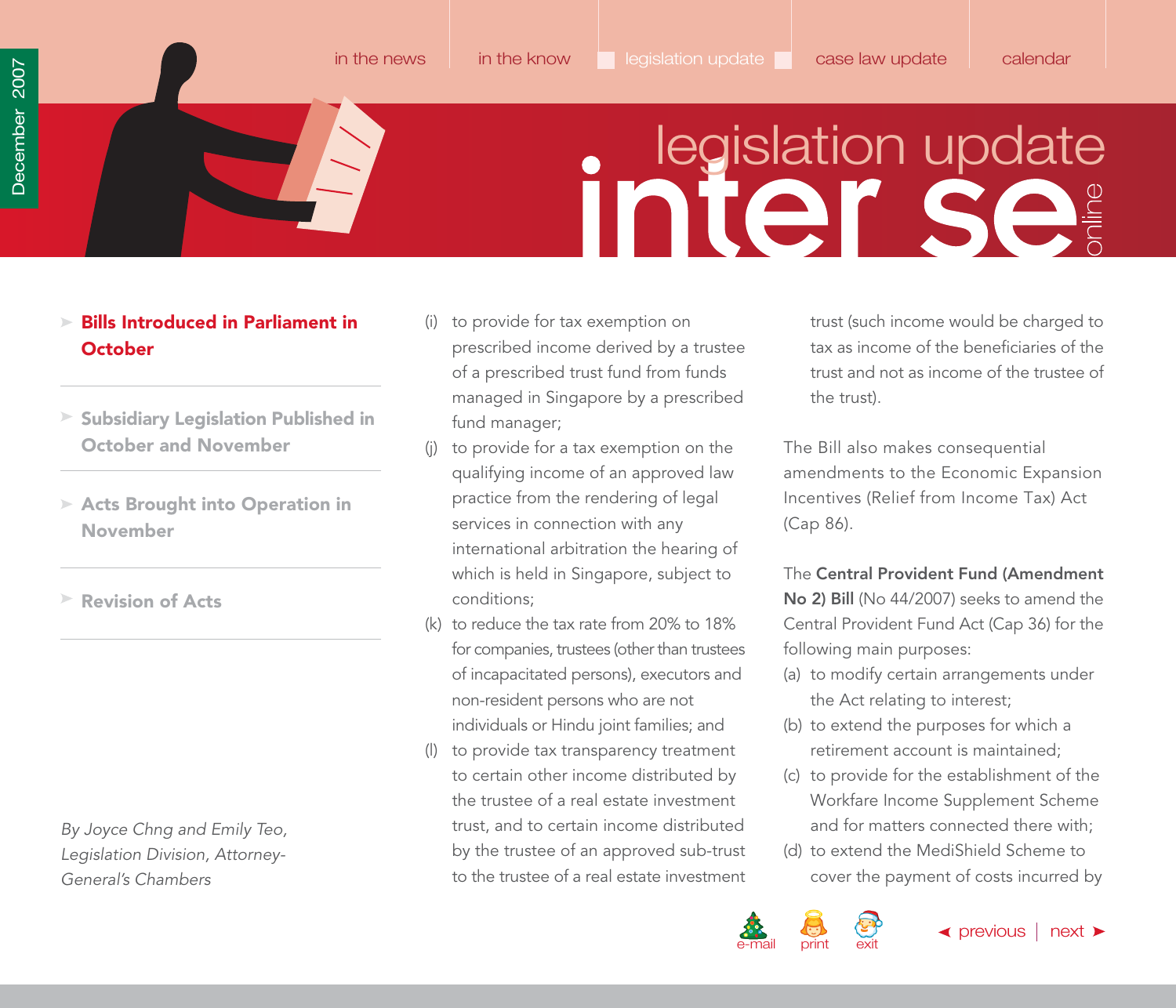### <span id="page-43-0"></span>**Bills Introduced in Parliament in October**

- **[Subsidiary Legislation Published in](#page-44-0) October and November**
- **[Acts Brought into Operation in](#page-47-0) November**
- **[Revision of Acts](#page-48-0)**

By Joyce Chng and Emily Teo, Legislation Division, Attorney-General's Chambers

an insured person for medical services received by him; and

(e) to empower the Central Provident Fund Board to engage in the compilation of information relating to members.

### The **Agency for Science, Technology and**

**Research (Amendment) Bill** (No 45/2007) seeks to amend the Agency for Science, Technology and Research Act (Cap 5A) for the following main purposes:

- (a) to transfer the functions, powers, property, assets, interests, rights, privileges, liabilities, obligations and employees of the Standards, Productivity and Innovation Board ("SPRING") relating to its national metrology centre to the Agency for Science, Technology and Research ("A\*STAR");
- (b) to provide for the continuation and completion of pending disciplinary

proceedings, hearings and investigations in respect of employees who are transferred to A\*STAR;

- (c) to explain the status of contracts and proceedings relating to the national metrology centre and the property, assets, interests, rights, privileges, liabilities, obligations and employees transferred to A\*STAR; and
- (d) to empower A\*STAR to take disciplinary action against any employee transferred to it for any misconduct or neglect of duty during his employment with SPRING.

The Bill also makes consequential amendments to the Health Sciences Authority Act (Cap 122C), the Standards, Productivity and Innovation Board Act (Cap 303A) and the Weights and Measures Act (Cap 349).

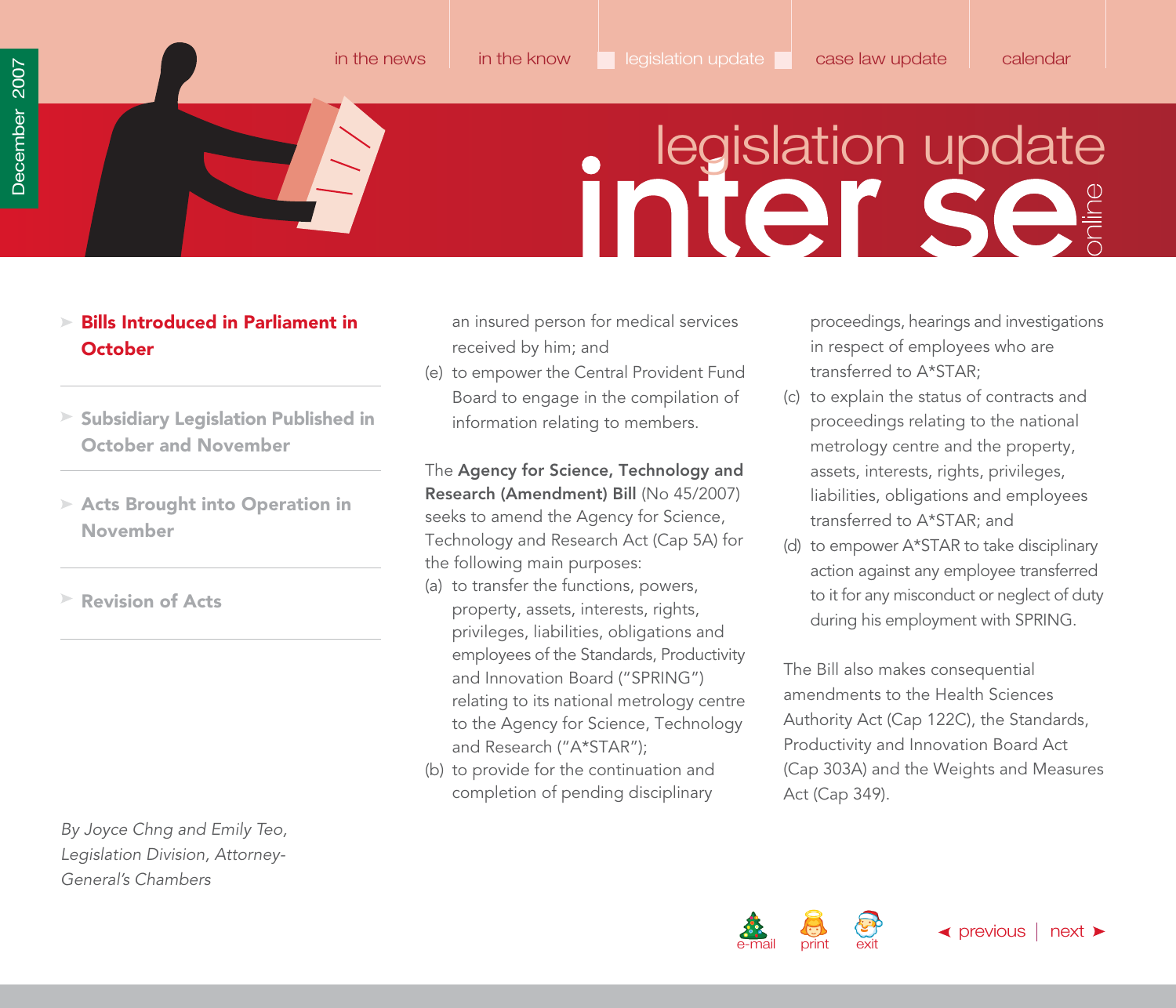- <span id="page-44-0"></span>**[Bills Introduced in Parliament in](#page-38-0) October**
- **Subsidiary Legislation Published in October and November**
- **[Acts Brought into Operation in](#page-47-0) November**
- **[Revision of Acts](#page-48-0)**

By Joyce Chng and Emily Teo, Legislation Division, Attorney-General's Chambers

### **Subsidiary Legislation Published in October and November**

### The **Secondhand Goods Dealers Rules**

**2007** (GN No S 551/2007, wef 1 December 2007) provides, amongst other things —

- (a) that an applicant for a licence may elect to be issued with an ordinary licence or a temporary licence, which shall be valid for a period of one year or 30 days respectively from the date stated therein, unless revoked or suspended;
- (b) that a secondhand goods dealer shall not, without the prior approval of the Licensing Officer, change the types of secondhand goods which he deals in;
- (c) that every secondhand goods dealer shall keep in his shop records of certain particulars with respect to —
	- (i) each of the secondhand goods purchased or sold by him;
	- (ii) every person from whom he purchased or to whom he sold the secondhand goods;
- (iii) any item purchased by him that falls within the description of certain parts of the Schedule to the Secondhand Goods Dealers Act 2007 (Act 4 of 2007); and
- (iv) any pawn ticket purchased or sold by him; and
- (d) for the duties of secondhand goods dealers before purchasing or selling secondhand goods.

### The **Secondhand Goods Dealers**

**(Exemption) Order 2007** (GN No S 553/2007, wef 1 December 2007) provides for the exemption of a secondhand goods dealer from having to obtain a licence under s 4 of the Secondhand Goods Dealers Act 2007 (Act 4 of 2007) for the purpose of dealing in secondhand goods at any particular premises, Uniform Resource Locator or e-mail address if he satisfies certain conditions.

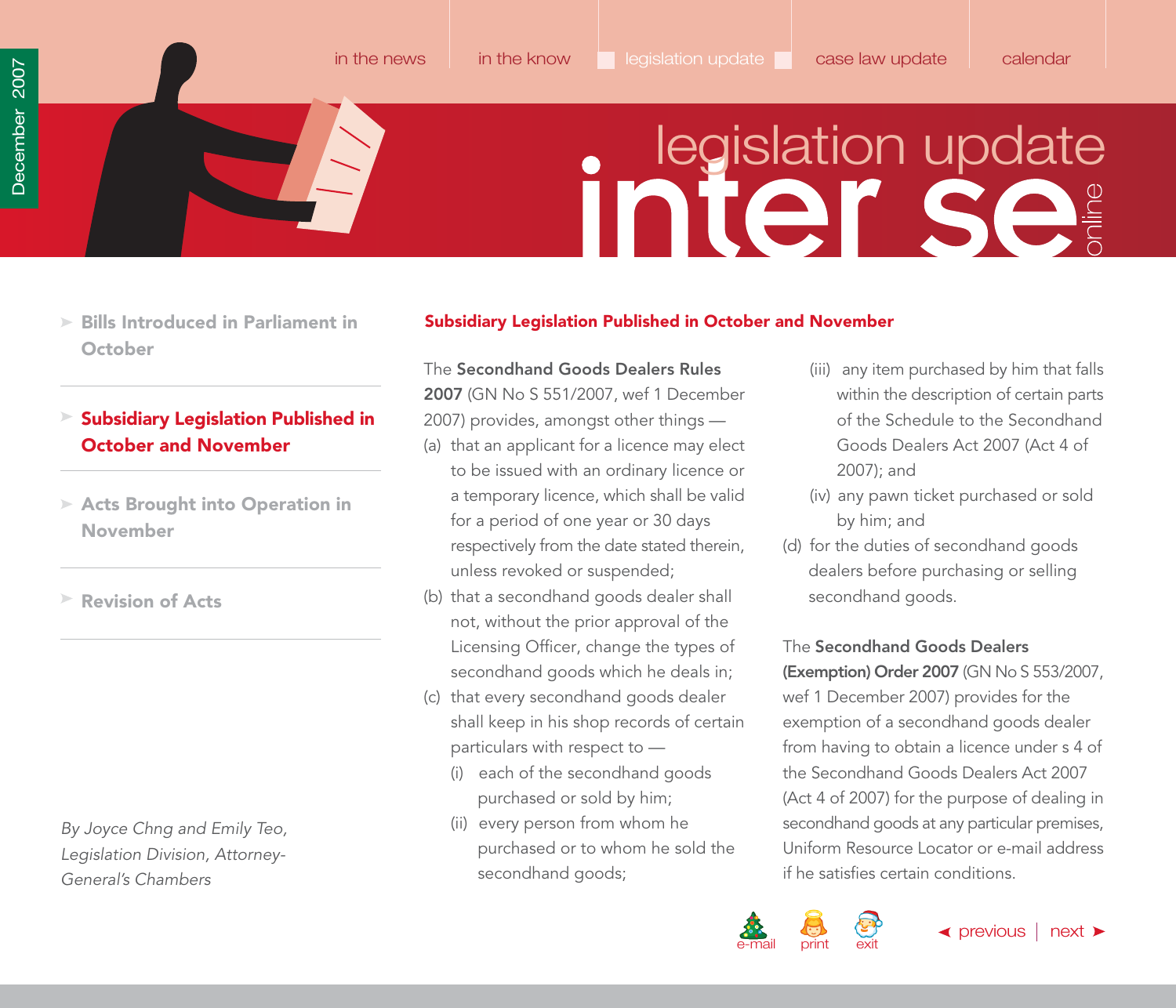<span id="page-45-0"></span>**[Bills Introduced in Parliament in](#page-38-0) October**

### **Subsidiary Legislation Published in October and November**

**[Acts Brought into Operation in](#page-47-0) November**

**[Revision of Acts](#page-48-0)**

By Joyce Chng and Emily Teo, Legislation Division, Attorney-General's Chambers

### The **Secondhand Goods Dealers (Exemption of Licensed Pawnbrokers)**

Order 2007 (GN No S 554/2007, wef 1 December 2007) provides that the provisions of the Secondhand Goods Dealers Act 2007 (Act 4 of 2007) shall not apply to a secondhand goods dealer who holds a valid licence granted under s 8(1) of the Pawnbrokers Act (Cap 222).

The **Health Products (Medical Devices) Regulations 2007** (GN No S 563/2007, wef 1 November 2007) provides, amongst other things —

- (a) that every manufacturer, importer or wholesaler of a medical device shall keep records of any supply made by him of the medical device and produce such records for inspection by the Health Sciences Authority ("the Authority") or an enforcement officer as and when required by the Authority or enforcement officer;
- (b) that every manufacturer, importer or wholesaler of a medical device shall keep

a record of every complaint received by him pertaining to the medical device and produce such record for inspection by the Authority or an enforcement officer as and when required by the Authority or enforcement officer;

- (c) that every manufacturer, importer or wholesaler of a medical device shall, upon becoming aware of any event or other occurrence that reveals any defect in the medical device or that concerns any adverse effect arising from the use thereof, report the event or occurrence to the Authority within the specified periods; and
- (d) that every manufacturer, importer or wholesaler of a medical device shall, before carrying out the recall of a medical device, notify the Authority of the intended recall, and shall furnish to the Authority —
	- (i) a preliminary report stating the reasons for the recall within 24 hours from the commencement of the recall; and

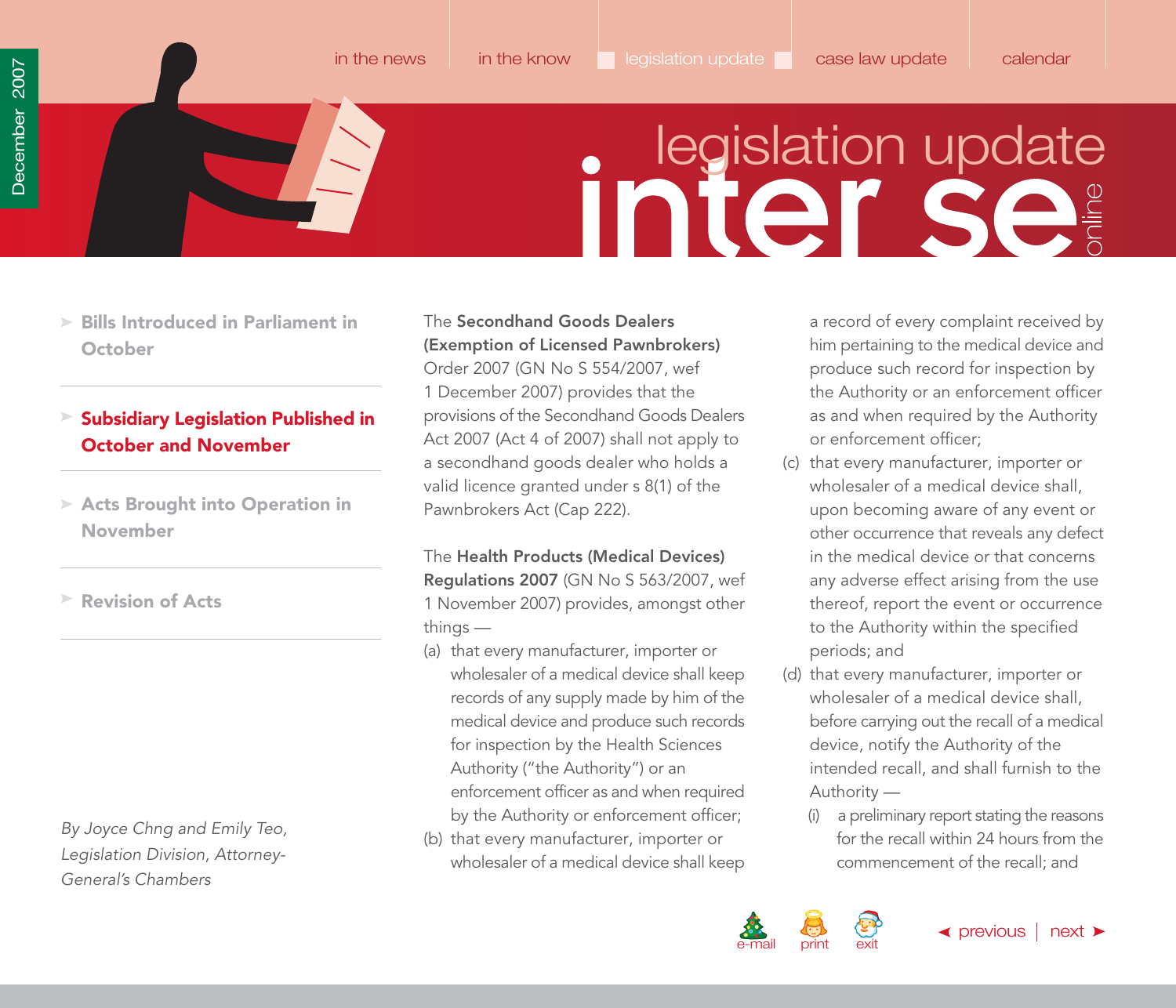[in the news](#page-1-0) [in the know](#page-21-0) legislation update [case law update](#page-49-0) [calendar](#page-56-0)

- <span id="page-46-0"></span>**[Bills Introduced in Parliament in](#page-38-0) October**
- **Subsidiary Legislation Published in October and November**
- **[Acts Brought into Operation in](#page-47-0) November**
- **[Revision of Acts](#page-48-0)**

By Joyce Chng and Emily Teo, Legislation Division, Attorney-General's Chambers

(ii) a final report on the recall within 21 days from the date of commencement of the recall or such longer period as the Authority may allow.

The **Land Titles (Strata) (Notice of Rescission) Regulations 2007** (GN No S 570/2007, wef 26 October 2007) sets out the notice of rescission that may be used by a subsidiary proprietor to rescind his agreement to be a party to a collective sale agreement.

The **Monetary Authority of Singapore (Composition of Offences) Regulations 2007** (GN No S 589/2007, wef 1 November 2007) provides that any offence under the Monetary Authority of Singapore Act (Cap 186) which is punishable with a fine only may

be compounded by the Monetary Authority of Singapore in accordance with s 41A(1) of the Act.

### The **Property Tax (Residential Properties) (Remission) Order 2007 (**GN No

S 602/2007, wef 1 January 2008) provides that subject to the provisions of the Order, there shall be allowed for the period from 1 January 2008 to 31 December 2009, a remission of an amount of \$100 of the annual property tax payable in respect of any —

- (a) owner-occupied dwelling-house to which the Property Tax (Rate for Owner-Occupied Residential Premises) Order (Cap 254, O 10) applies; and
- (b) vacant land to which the Property Tax (Residential Premises under Construction) (Remission) Order (Cap 254, O 17) applies.

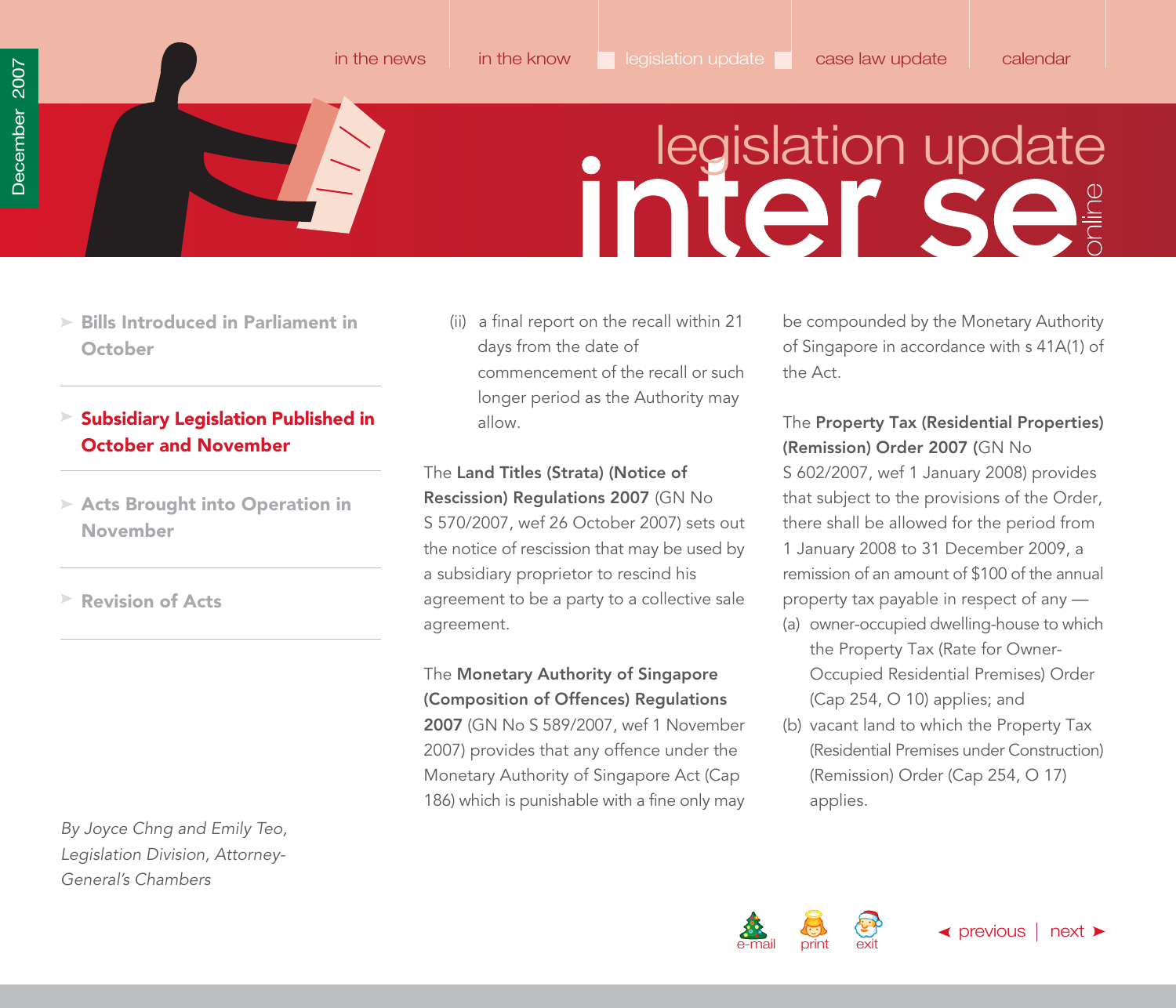- <span id="page-47-0"></span>**[Bills Introduced in Parliament in](#page-38-0) October**
- **[Subsidiary Legislation Published in](#page-44-0) October and November**
- **Acts Brought into Operation in November**

**[Revision of Acts](#page-48-0)**

By Joyce Chng and Emily Teo, Legislation Division, Attorney-General's Chambers

### **Acts Brought into Operation in November**

**Inquiries Act 2007** (Act 43 of 2007) (wef 1 November 2007 by GN No S 560/2007)

[in the news](#page-1-0) [in the know](#page-21-0) legislation update [case law update](#page-49-0) [calendar](#page-56-0)

**Health Products Act 2007** (Act 15 of 2007) (wef 1 November 2007 by GN No S 562/2007 except Pt XIV)

**Accounting Standards Act 2007** (Act 39 of 2007) (wef 1 November 2007 by GN No S 565/2007)

**Monetary Authority of Singapore (Amendment No 2) Act 2007** (Act 42 of 2007) (wef 1 November 2007 by GN No S 588/2007)

**Constitution of the Republic of Singapore (Amendment) Act 2007** (Act 31 of 2007) (Sections 2, 8, 9 and 11 wef 1 November 2007 by GN No S 592/2007)

**Public Service Commission (Amendment) Act 2007** (Act 32 of 2007) (wef 1 November 2007 by GN No S 593/2007)

**Corruption, Drug Trafficking and Other Serious Crimes (Confiscation of Benefits) (Amendment) Act 2007** (Act 44 of 2007) (wef 1 November 2007 by GN No S 594/2007)

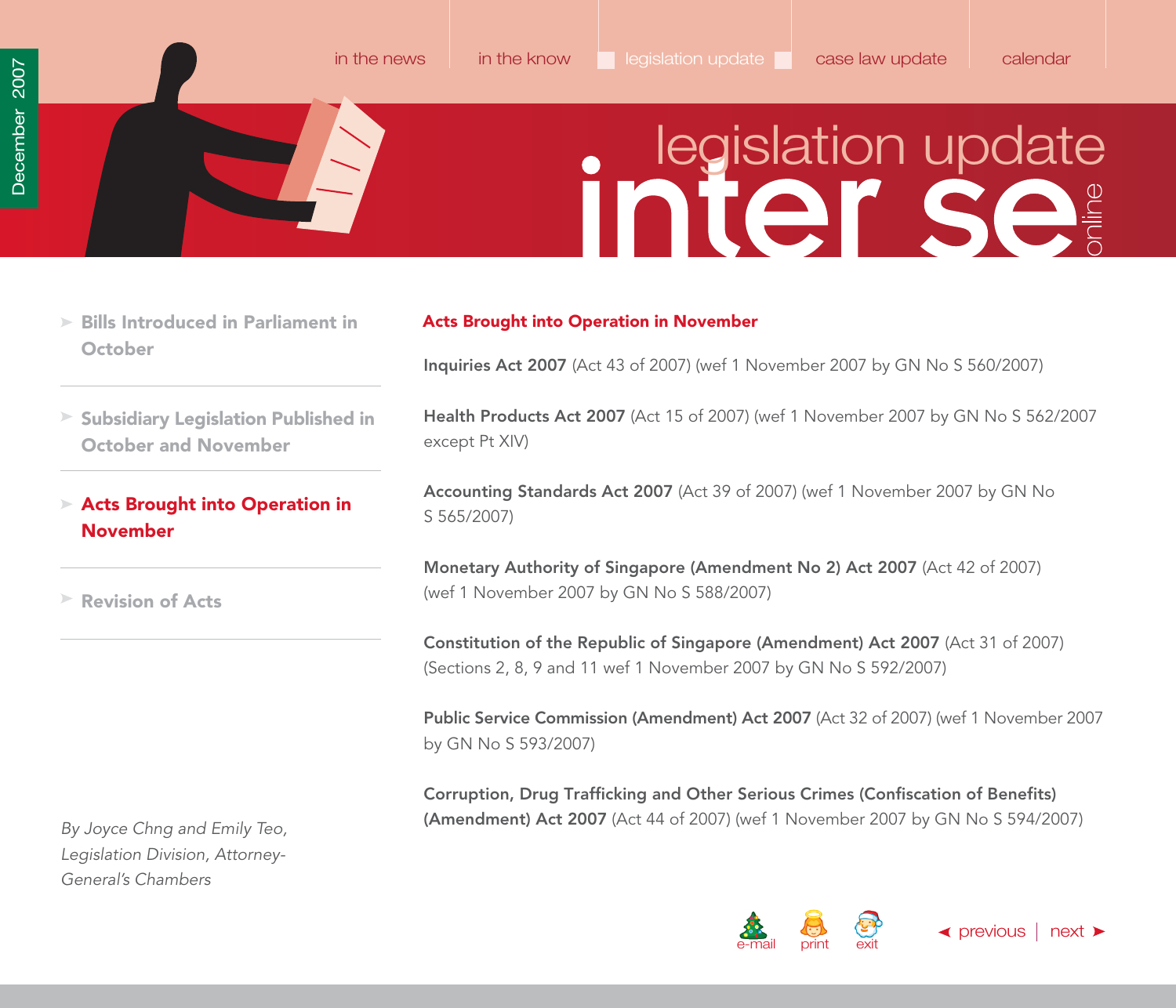<span id="page-48-0"></span>**[Bills Introduced in Parliament in](#page-38-0) October**

### **Revision of Acts**

- **[Subsidiary Legislation Published in](#page-44-0) October and November**
- **[Acts Brought into Operation in](#page-47-0) November**

### **Revision of Acts**

By Joyce Chng and Emily Teo, Legislation Division, Attorney-General's Chambers

### The Law Revision Commissioners have prepared and published, in loose-leaf form, a revised edition of the following Acts, incorporating amendments up to 1 October 2007 (wef 31 October 2007 by GN No S 567/2007):

- (a) Casino Control Act (Cap 33A);
- (b) Charities Act (Cap 37); and
- (c) National Research Fund Act (Cap 201A).



[in the news](#page-1-0) [in the know](#page-21-0) legislation update [case law update](#page-49-0) [calendar](#page-56-0)

 $\blacktriangleleft$  [previous](#page-47-0)  $\mid$  [next](#page-49-0)  $\blacktriangleright$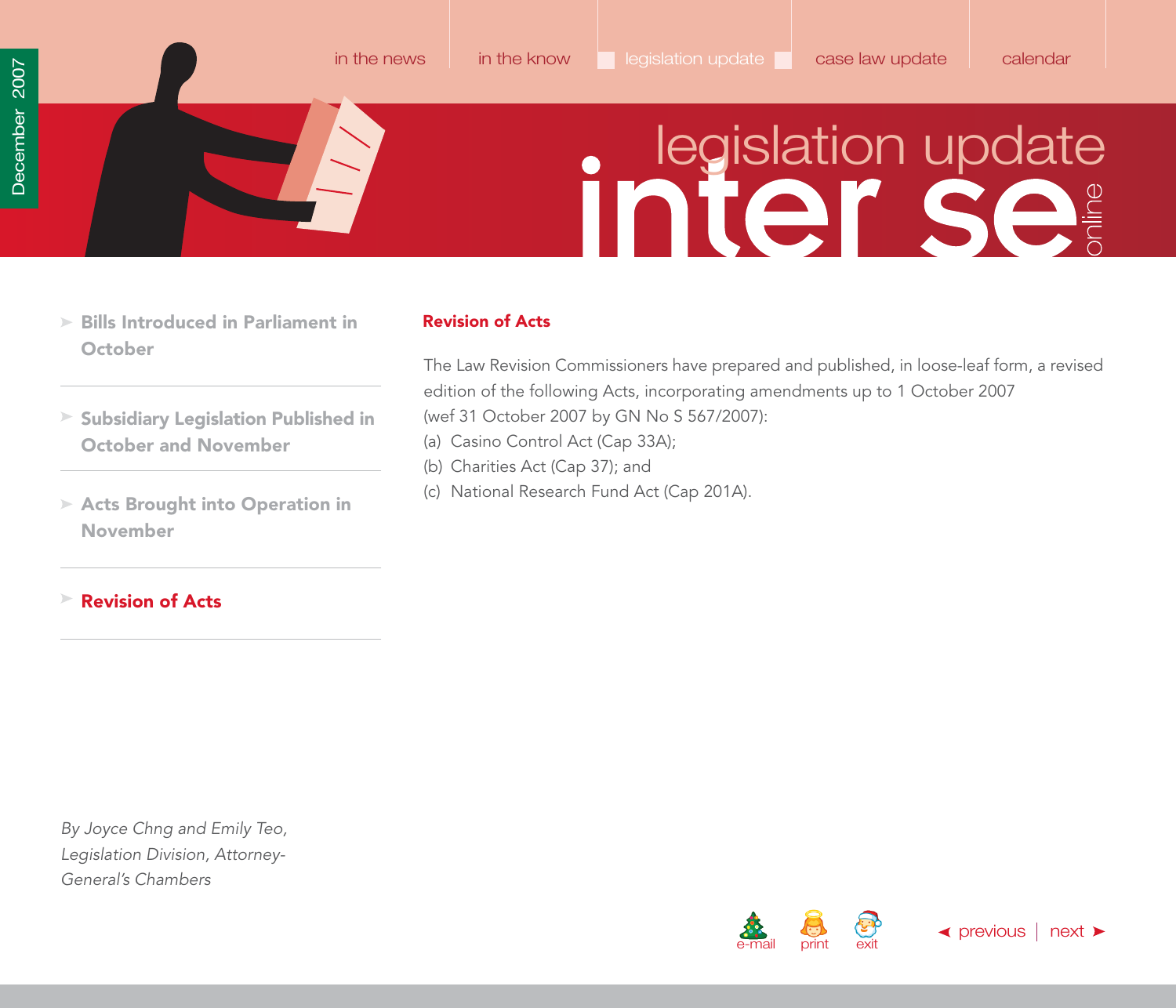<span id="page-49-0"></span>

[in the news](#page-1-0) [in the know](#page-21-0) [legislation update](#page-38-0) case law update [calendar](#page-56-0)

### **inier Se**

### **Administrative Law**

- **Arbitration**
- **Civil Procedure**
- **[Commercial Transactions](#page-50-0)**
- **[Companies](#page-51-0)**
- **[Conflict of Laws](#page-51-0)**
- **[Contract](#page-51-0)**
- **[Credit and Security](#page-52-0)**
- **[Criminal Procedure and](#page-52-0) Sentencing**
- **[Damages](#page-53-0)**
- **[Family Law](#page-53-0)**
- **[Insolvency Law](#page-54-0)**
- **[Land](#page-54-0)**
- **[Legal Profession](#page-54-0)**
- **[Limitation of Actions](#page-55-0)**
- 
- **[Words and Phrases](#page-55-0)**

### **Administrative Law**

Judicial review — Fettering of discretion and abrogation of responsibility — Registrar of Vehicles having statutory discretion to determine duty paid on imported cars — Adopted policy of basing duty payable on Singapore Customs' valuation — Whether Registrar entitled to adopt policy — Whether Registrar failing to consider if exceptions should be made — Whether responsibility abrogated to Customs — Rule 7(3) Road Traffic (Motor Vehicles, Registration and Licensing) Rules (Cap 276, 2004 Rev Ed)

Komoco Motors Pte Ltd v Registrar of Vehicles and another [2006] SGHC 74

### **Arbitration**

Stay of court proceedings — Whether defendants required to file defence [Tort](#page-55-0) **Tort** 2007] SGCA 44

proceedings — Whether defendants filing defence before hearing of stay of court proceedings application amounting to "step in the proceedings" — Other options available to defendants not being "step in the proceedings" — Section 6(1) Arbitration Act (Cap 10, 2002 Rev Ed)

Go Go Delicacy Pte Ltd v Carona Holdings Pte Ltd and others (No 2) [2007] SGHC 165

### **Civil Procedure**

Production of documents — Objections — Admissions — Failure to object to documents in defendant's bundle of documents — Whether admission deemed — Court ordering otherwise — Order 27 r 4(1) Rules of Court (Cap 322, R 5, 2006 Rev Ed)

Bank Austria Creditanstalt AG v Go Dante

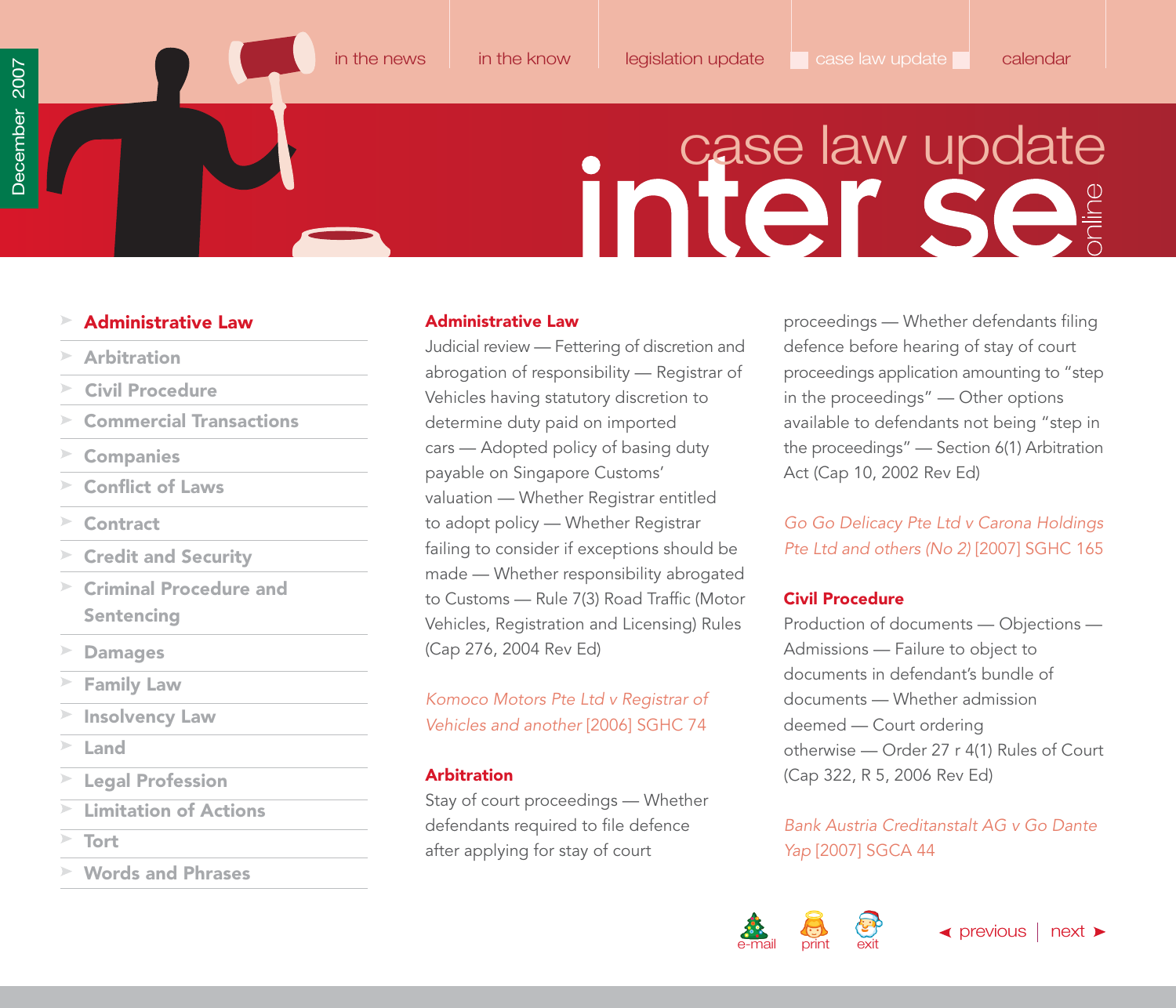### inter se

- <span id="page-50-0"></span>**[Administrative Law](#page-49-0)**
- **[Arbitration](#page-49-0)**
- **[Civil Procedure](#page-49-0)**

### **Commercial Transactions**

- **[Companies](#page-51-0)**
- **[Conflict of Laws](#page-51-0)**
- **[Contract](#page-51-0)**
- **[Credit and Security](#page-52-0)**
- **[Criminal Procedure and](#page-52-0) Sentencing**
- **[Damages](#page-53-0)**
- **[Family Law](#page-53-0)**
- **[Insolvency Law](#page-54-0)**
- **[Land](#page-54-0)**
- **[Legal Profession](#page-54-0)**
- **[Limitation of Actions](#page-55-0)**
- **[Tort](#page-55-0)**
- **[Words and Phrases](#page-55-0)**

Interim orders — Wife applying for execution of court order pending appeal — Husband failing to hand over possession and rental proceeds of matrimonial home — Whether wife entitled to interim relief

### ET v ES [2007] SGHC 152

Jurisdiction — Inherent — Court of Appeal unable to consider issue without hearing oral evidence — Whether appeal ought to be struck out and matter remitted to court below for reconsideration

### Bank Austria Creditanstalt AG v Go Dante Yap [2007] SGCA 44

Stay of proceedings — Majority of defendants not party to agreement containing arbitration clause — Whether stay of proceedings could be granted and all parties compelled to arbitrate disputes

Go Go Delicacy Pte Ltd v Carona Holdings Pte Ltd and others (No 2) [2007] SGHC 165 Stay of proceedings — Plaintiff serving 48-hour notice requiring defendants to file defence after defendants applied for stay of proceedings — Whether defendants required to file defence before hearing of stay of proceedings application

### Go Go Delicacy Pte Ltd v Carona Holdings Pte Ltd and others (No 2) [2007] SGHC 165

### **Commercial Transactions**

Sale of goods — Breach of contract — Damages for breach of contract — Plaintiff purchasing capacitors from defendant and re-selling them to third-party — Components causing third party to suffer damage — Plaintiff held responsible for damages and settling third party's claim — Whether defendant liable to pay plaintiff amount paid under settlement with third party — Whether damages claimed were too remote as defendant not told of purpose for use of the capacitors

Britestone Pte Ltd v Smith & Associates Far East, Ltd [2007] SGCA 47

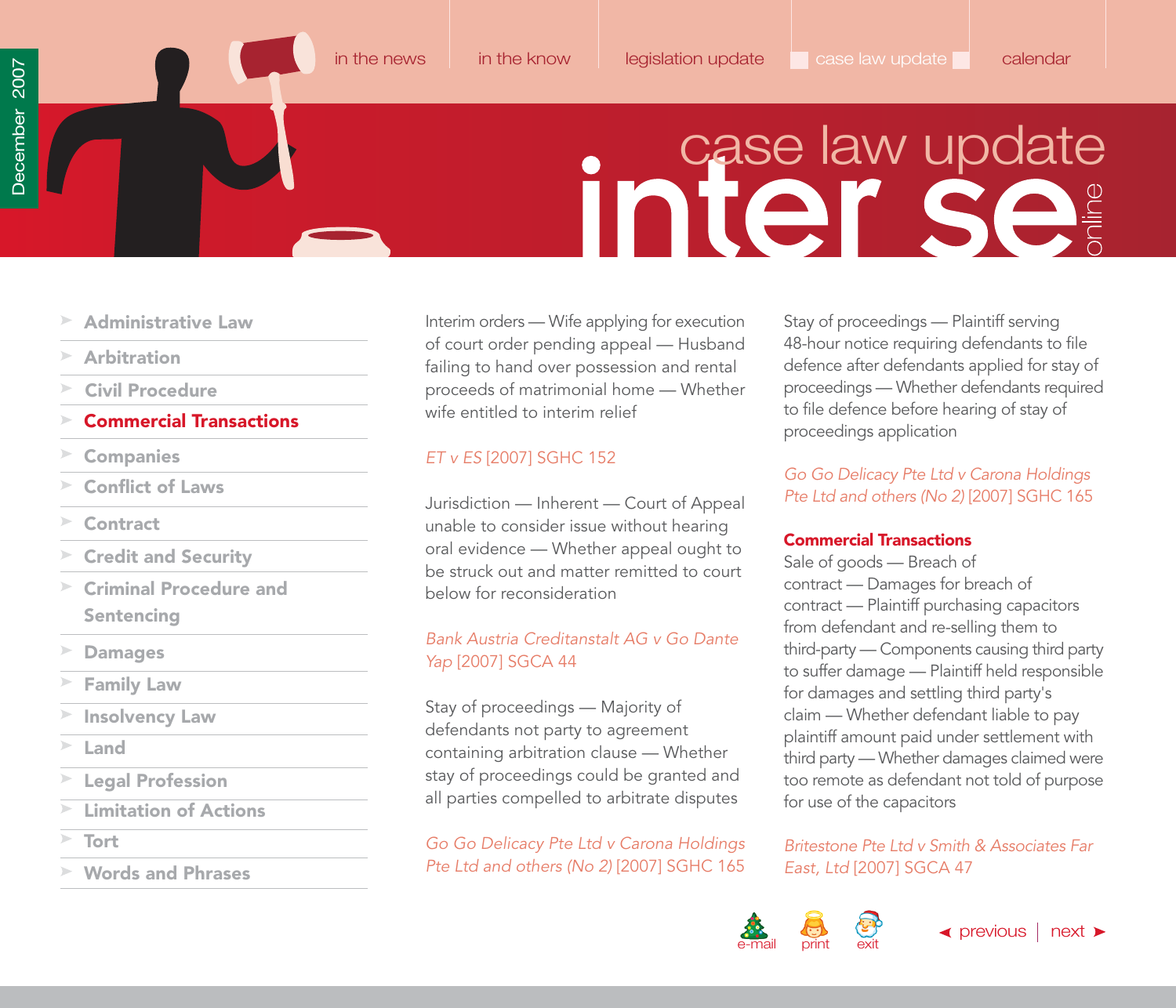# **inier se**

- <span id="page-51-0"></span>**[Administrative Law](#page-49-0)**
- **[Arbitration](#page-49-0)**
- **[Civil Procedure](#page-49-0)**
- **[Commercial Transactions](#page-50-0)**

### **Companies**

- **Conflict of Laws**
- **Contract**
- **[Credit and Security](#page-52-0)**
- **[Criminal Procedure and](#page-52-0) Sentencing**
- **[Damages](#page-53-0)**
- **[Family Law](#page-53-0)**
- **[Insolvency Law](#page-54-0)**
- **[Land](#page-54-0)**
- **[Legal Profession](#page-54-0)**
- **[Limitation of Actions](#page-55-0)**
- **[Tort](#page-55-0)**
- **[Words and Phrases](#page-55-0)**

### **Companies**

Directors — Duties — Directors of plaintiff also having interest in defendant-company — Whether directors breached fiduciary duties to plaintiff and breached ss 162 and 163 Companies Act by causing plaintiff to advance moneys to defendant-company such that plaintiff suffered loss as result — Whether loan within the meaning of ss 162 and 163 Companies Act extends beyond loans in the conventional sense — Sections 157, 162, 163 Companies Act (Cap 50, 1994 Rev Ed)

Creanovate Pte Ltd and another v Firstlink Energy Pte Ltd and another appeal [2007] SGCA 45

Shares — Shares held on trust — Plaintiff sought declaration defendant was trustee for plaintiff of shares in different companies — Whether defendant held shares on trust for plaintiff — Whether plaintiff

agreed to pay premium and administrative fee — Whether there was comprehensive final settlement — Whether plaintiff decided to forego rights issues

### Teck Jin (Pte) Ltd v Tan Kim Seng [2007] SGHC 151

### **Conflict of Laws**

Choice of jurisdiction — Stay of proceedings on ground of forum non conveniens — No governing law clause in oral agreement — Whether Hong Kong was proper forum after separate action had been heard in Hong Kong — Circumstances where court would grant a stay

Novus International Pte Ltd v Good Earth Agricultural Co Ltd [2007] SGHC 143

### **Contract**

Contractual terms — Conditions — Whether defendant-company's failure to fulfil



[in the news](#page-1-0) [in the know](#page-21-0) [legislation update](#page-38-0) case law update [calendar](#page-56-0)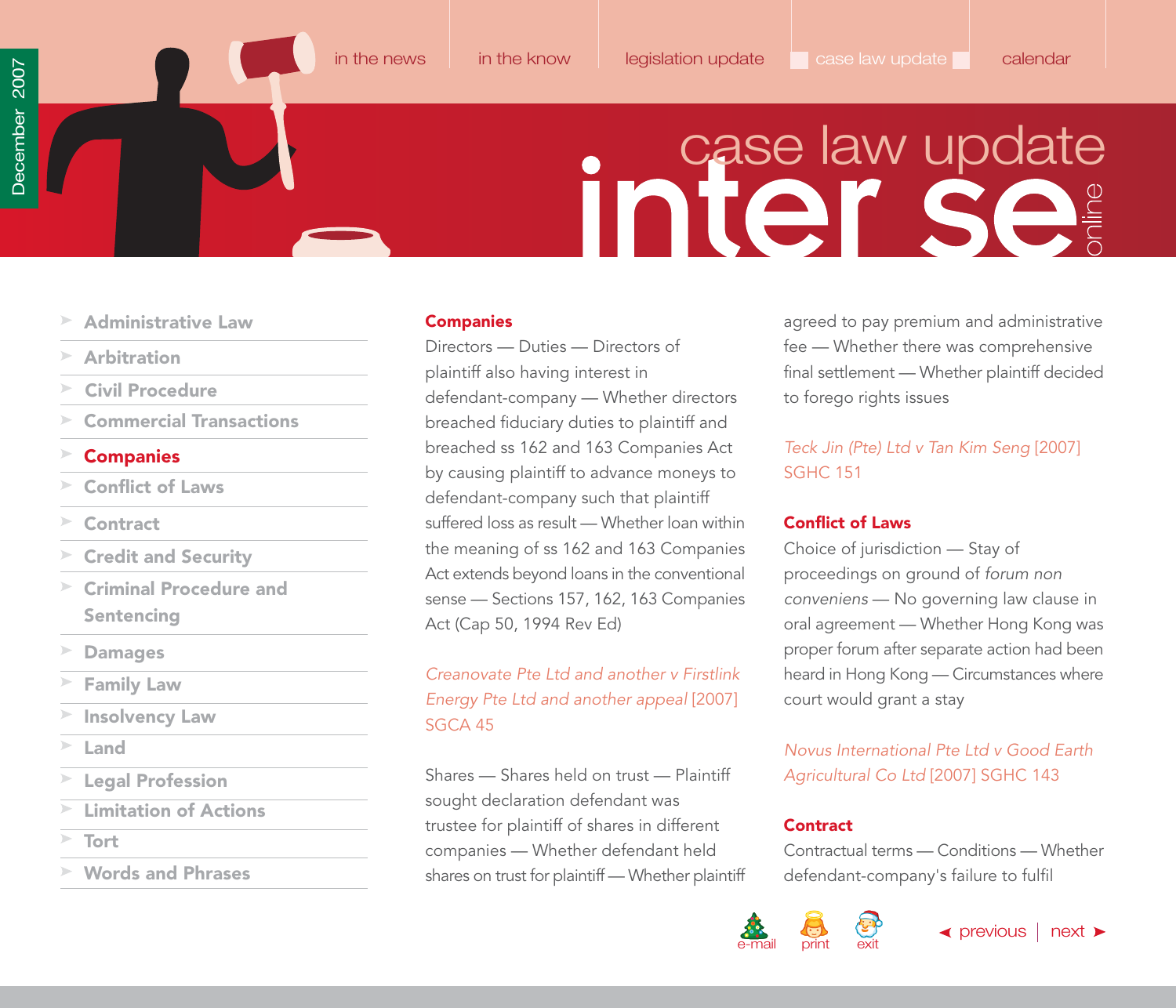**initerselaw update** 

- <span id="page-52-0"></span>**[Administrative Law](#page-49-0)**
- **[Arbitration](#page-49-0)**
- **[Civil Procedure](#page-49-0)**
- **[Commercial Transactions](#page-50-0)**
- **[Companies](#page-51-0)**
- **[Conflict of Laws](#page-51-0)**
- **[Contract](#page-51-0)**

### **Credit and Security**

- **Criminal Procedure and Sentencing**
- **[Damages](#page-53-0)**
- **[Family Law](#page-53-0)**
- **[Insolvency Law](#page-54-0)**
- **[Land](#page-54-0)**
- **[Legal Profession](#page-54-0)**
- **[Limitation of Actions](#page-55-0)**
- 
- **[Words and Phrases](#page-55-0)**

conditions precedent under agreement with plaintiff-company amounted to total failure of consideration — Whether plaintiff entitled to refund of moneys advanced to defendant

Creanovate Pte Ltd and another v Firstlink Energy Pte Ltd and another appeal [2007] SGCA 45

Contractual terms — Dispute over dividend payouts and expenses claimed by plaintiff — Precise terms of the oral agreement via conduct of parties — Whether company intended to be incorporated as commercial vehicle to hold investment on trust for investors

### Chia Koh Kee v HX Investment Pte Ltd [2007] SGHC 164

### **Credit and Security**

Mortgage of personal property — Stocks and shares — Pledgor seeking declaration SGHC 163 **[Tort](#page-55-0)**

that sale of shares was invalid, null and void — Whether mortgagee bank failed to discharge duties as pledgee — Whether pledged shares in fact sold at undervalue — Whether pledged shares sold pursuant to conspiracy or by unlawful means

Beckkett Pte Ltd v Deutsche Bank AG and another [2007] SGHC 153

### **Criminal Procedure and Sentencing**

Mitigation — Accused pleaded guilty to charge of culpable homicide not amounting to murder — Accused's only antecedent took place in 1979 — Accused starting quarrel but not inflicting the first blow — Accused turning 50 years old in six months — Appropriate sentence to be imposed

Public Prosecutor v Teo Chwee Kow [2007]

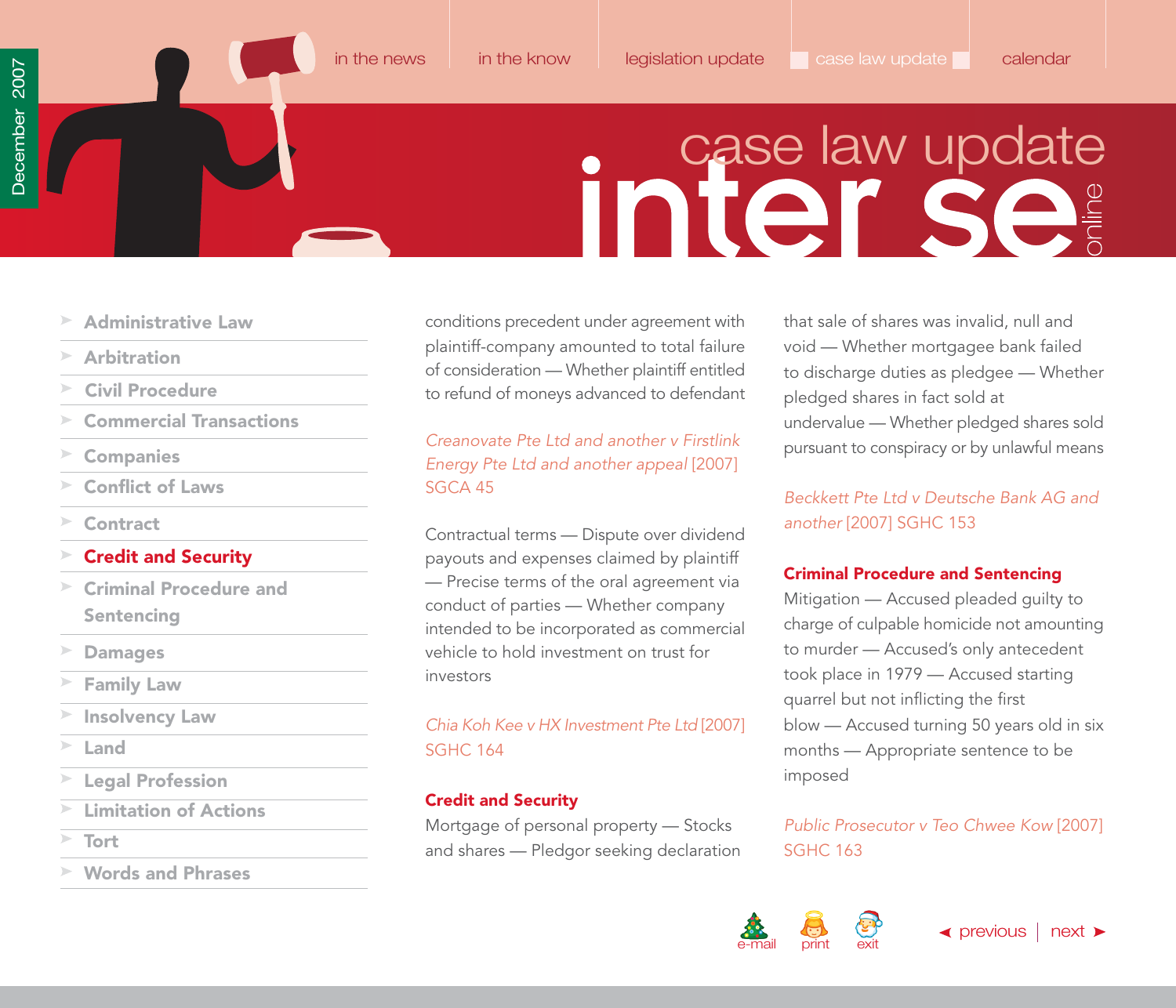# **inier se**

- <span id="page-53-0"></span>**[Administrative Law](#page-49-0)**
- **[Arbitration](#page-49-0)**
- **[Civil Procedure](#page-49-0)**
- **[Commercial Transactions](#page-50-0)**
- **[Companies](#page-51-0)**
- **[Conflict of Laws](#page-51-0)**
- **[Contract](#page-51-0)**
- **[Credit and Security](#page-52-0)**
- **[Criminal Procedure and](#page-52-0) Sentencing**
- **Damages**
- **Family Law**
- **[Insolvency Law](#page-54-0)**
- **[Land](#page-54-0)**
- **[Legal Profession](#page-54-0)**
- **[Limitation of Actions](#page-55-0)**
- **[Tort](#page-55-0)**
- **[Words and Phrases](#page-55-0)**

### **Damages**

Measure of damages — Tort — Conversion — Measure of damages being reasonable sum for hire during period of detention — Whether quantum of damages for period of detention measured by taking rates for individual components — Measure and quantum of damages for items lost

### Erect Scaffolding Pte Ltd v Hor Kew Pte Ltd [2007] SGHC 160

Measure of damages — Tort — Plaintiffs' only children killed in road accident — Appeal against assistant registrar's award of damages — Whether claim for nervous shock should be allowed — Whether award for loss of dependency should be adjusted — Whether claim for cost of fertility treatment should be allowed

Man Mohan Singh s/o Jothirambal Singh and another v Dilveer Singh Gill s/o Shokdarchan Singh and another [2007] SGHC 149

Whether settlement reached was reasonable and could be relied on as reflecting actual loss suffered by plaintiff — Considerations to be taken into account in assessing reasonableness of settlement

Britestone Pte Ltd v Smith & Associates Far East, Ltd [2007] SGCA 47

### **Family Law**

Custody — Care and control — Whether appropriate to vest wife with decision-making responsibility should parties fail to agree

### ET v ES [2007] SGHC 152

Maintenance — Wife — Whether lump sum order appropriate

### ET v ES [2007] SGHC 152

Matrimonial assets — Division — Whether income derived from non-matrimonial assets during marriage constituted matrimonial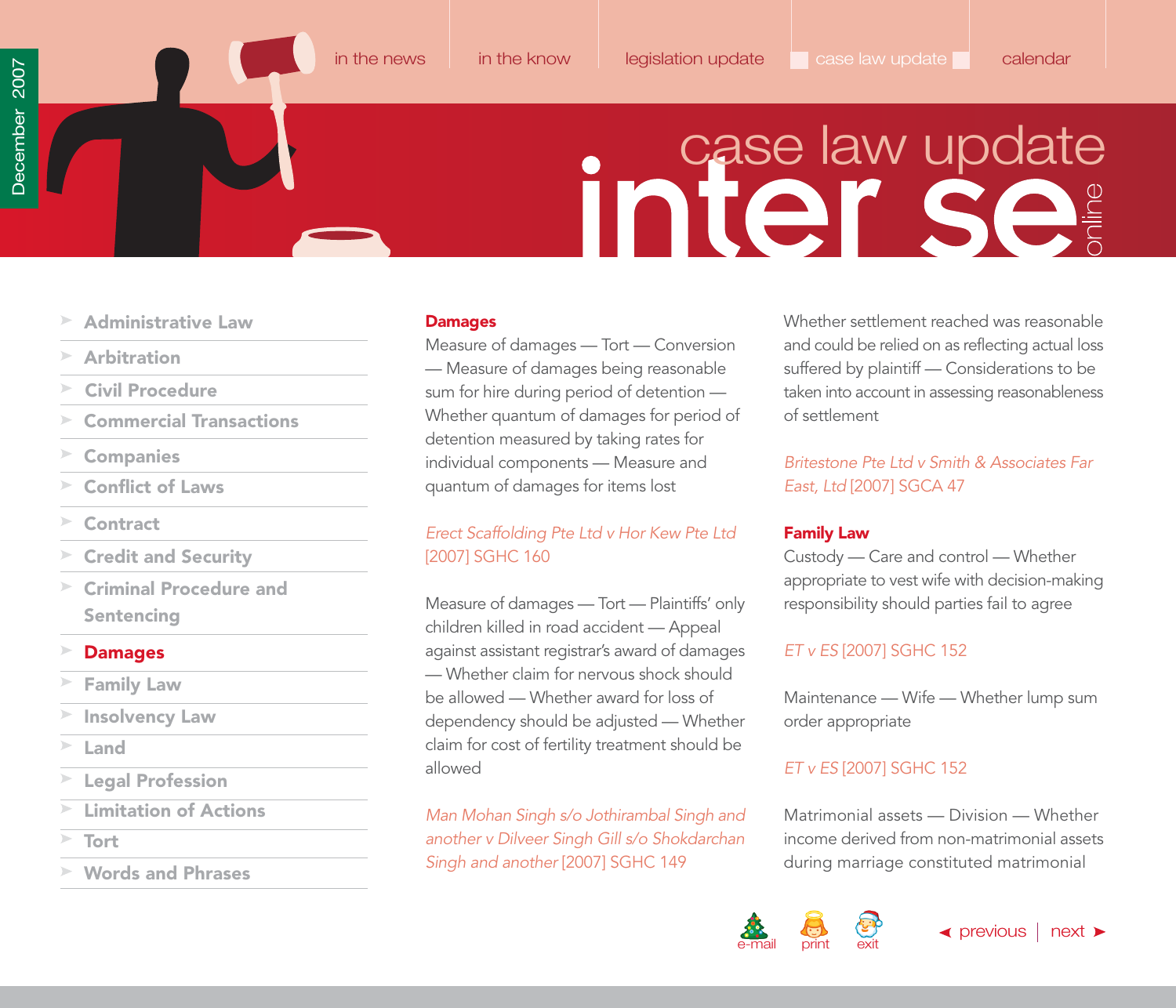### **inier Se**

- <span id="page-54-0"></span>**[Administrative Law](#page-49-0)**
- **[Arbitration](#page-49-0)**
- **[Civil Procedure](#page-49-0)**
- **[Commercial Transactions](#page-50-0)**
- **[Companies](#page-51-0)**
- **[Conflict of Laws](#page-51-0)**
- **[Contract](#page-51-0)**
- **[Credit and Security](#page-52-0)**
- **[Criminal Procedure and](#page-52-0) Sentencing**
- **[Damages](#page-53-0)**
- **[Family Law](#page-53-0)**
- **Insolvency Law**
- **Land**
- **Legal Profession**
- **[Limitation of Actions](#page-55-0)**
- **[Tort](#page-55-0)**
- **[Words and Phrases](#page-55-0)**

asset — Sections 112(1), 112(2), 112(10) Women's Charter (Cap 353, 1997 Rev Ed)

### ET v ES [2007] SGHC 152

Matrimonial assets — Division — Whether there should be equal division of assets — Whether profits derived from sale proceeds and rental income of properties disposed of during marriage should be excluded from computation of matrimonial assets — Whether adverse inference should be drawn and its impact on division

### Au Kin Chung v Ho Kit Joo [2007] SGHC 150

### **Insolvency Law**

Winding up — Main contractor under creditors' voluntary winding up — Management Corporation applying for leave to commence legal proceedings against main contractor — Whether application for leave should be granted

MCST Plan No 2677 v Hock Chuan Ann Construction Pte Ltd (in liquidation) [2007] SGHC 162

### **Land**

Registration of title — Land Titles Act — Whether registered transfer and subsequent mortgage of property valid despite forgery of transferors' signatures — Whether mortgagee's solicitor so wilfully blind as to be assisting in fraud and undue influence by transferors' solicitors — Sections 46, 160 Land Titles Act (Cap 157, 2004 Rev Ed)

Malayan Banking Berhad v Sivakolunthu Thirunavukarasu and others [2007] SGHC 161

### **Legal Profession**

Duties — Failure to exercise proper supervision over employees and other staff — Failing to exercise adequate supervision over employees — Rule 8(1) Legal Profession (Professional Conduct) Rules (Cap 161, R 1, 2000 Rev Ed)

Law Society of Singapore v Tan Chwee Wan Allan [2007] SGHC 156

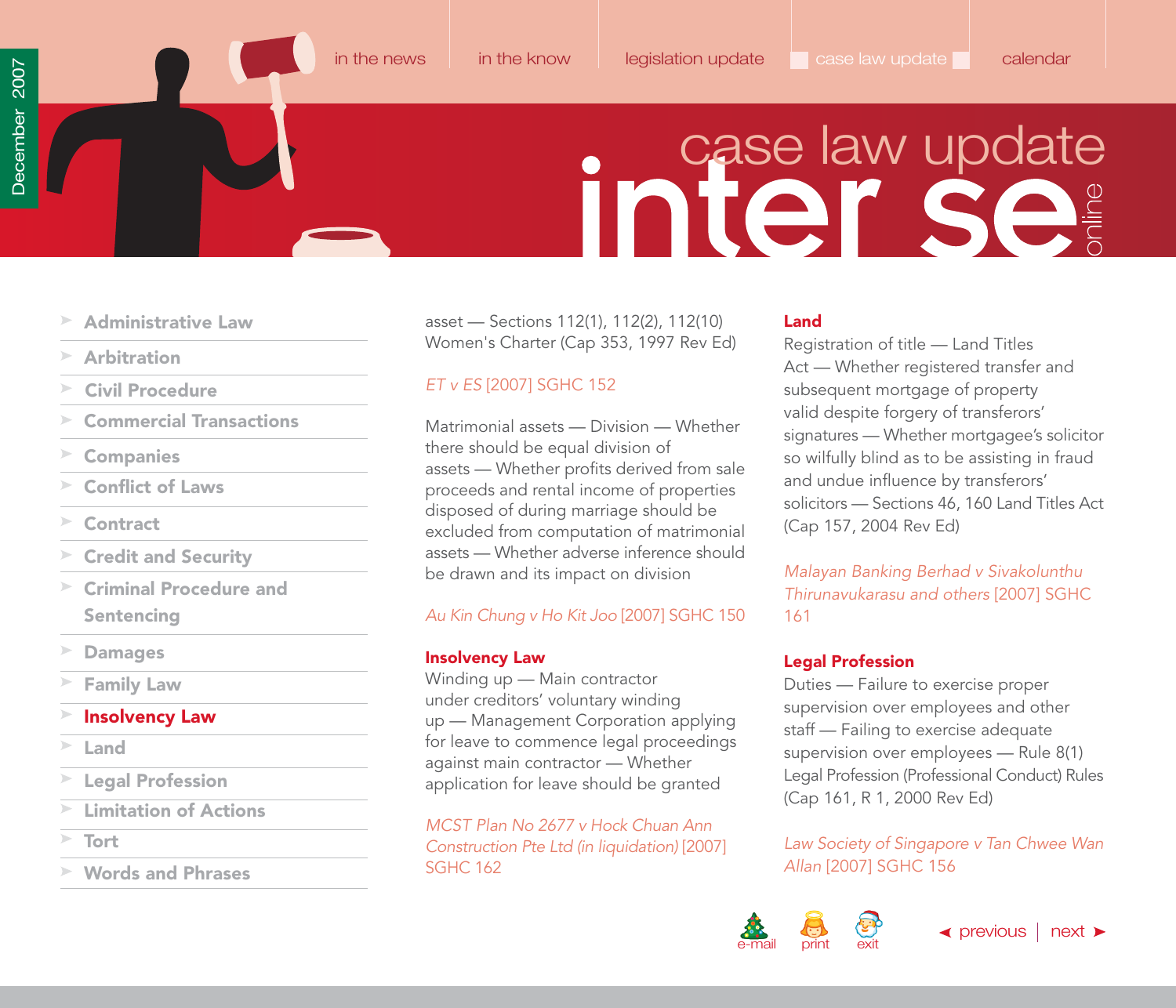### **inier se**

- <span id="page-55-0"></span>**[Administrative Law](#page-49-0)**
- **[Arbitration](#page-49-0)**
- **[Civil Procedure](#page-49-0)**
- **[Commercial Transactions](#page-50-0)**
- **[Companies](#page-51-0)**
- **[Conflict of Laws](#page-51-0)**
- $\geq$ **[Contract](#page-51-0)**
- **[Credit and Security](#page-52-0)**
- **[Criminal Procedure and](#page-52-0) Sentencing**
- **[Damages](#page-53-0)**
- **[Family Law](#page-53-0)**
- **[Insolvency Law](#page-54-0)**
- **[Land](#page-54-0)**
- **[Legal Profession](#page-54-0)**
- **Limitation of Actions**
- **Tort**
- **Words and Phrases**

Show cause action — Client account — Lawyer's secretary erroneously depositing client's moneys into office account resulting in lawyer wrongfully withdrawing other clients' moneys from client account — Mistake not corrected until bookkeeper raised matter at directors' meeting several months later — Lawyer not dishonest — No client suffered any loss — Lawyer voluntarily ceased practice after he became aware of the breaches — Appropriate sentence — Sections 83(2)(b), 83(2)(j) Legal Profession Act (Cap 161, 2001 Rev Ed), rr 3, 7 Legal Profession (Solicitors' Accounts) Rules (Cap 161, R 8, 1999 Rev Ed)

### Law Society of Singapore v Tan Chwee Wan Allan [2007] SGHC 156

### **Limitation of Actions**

When time begins to run — Action in contract and tort against architects for failure to supervise construction project and wrongful issuance of interim certificate of payment and termination

certificate — Whether time began to run from date on which cause of action accrued or date when owner had knowledge that architects were negligent in issuing termination certificate — Sections 6 and 24A(3) Limitation Act (Cap 163, 1996 Rev Ed)

### Lian Kok Hong v Ow Wah Foong and another [2007] SGHC 158

### **Tort**

Conspiracy — Company and director as co-conspirators — Company overcharged customer — Director knew of over charging — Director was moving spirit of company — Whether company had separate mind so as to conspire with own director

Nagase Singapore Pte Ltd v Ching Kai Huat and others [2007] SGHC 169

### **Words and Phrases**

"Order" — Section 29A(1) Supreme Court of Judicature Act (Cap 322, 1999 Rev Ed)

Bank Austria Creditanstalt AG v Go Dante Yap [2007] SGCA 44



 $\blacktriangleleft$  [previous](#page-54-0) | [next](#page-56-0)  $\blacktriangleright$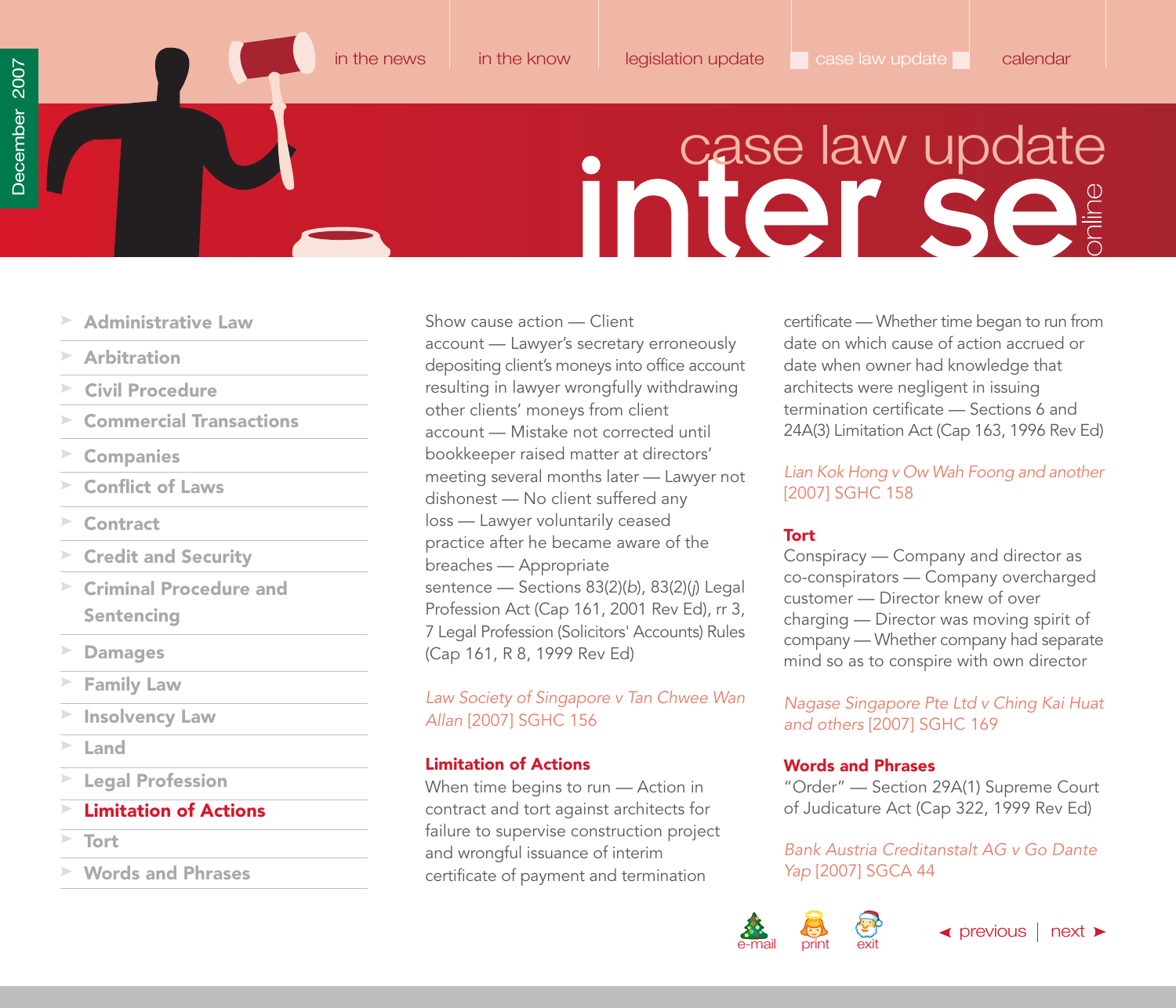### <span id="page-56-0"></span>January mon tue wed thur fri sat sun 1 2 3 4 5 6 17 17 8 19 110 111 112 13 14 15 16 17 18  $\overline{20}$  $\overline{27}$ 21 22 23 24 25 26  $|28$ [in the news](#page-1-0) [in the know](#page-21-0) [legislation update](#page-38-0) [case law update](#page-49-0) calendar  $\Box$ inter se

### **TRAININGS AND WORKSHOPS CALENDAR FROM DECEMBER 2007**

| <b>DATE</b>                                                 | <b>TOPIC</b>                                                  | <b>SPEAKER(S)/TRAINER(S)</b>                                                                                                                                                       | <b>ORGANISER(S)</b>            |
|-------------------------------------------------------------|---------------------------------------------------------------|------------------------------------------------------------------------------------------------------------------------------------------------------------------------------------|--------------------------------|
| 18 Jan (Fri)<br>2.30pm-5.30pm                               | Equity and Corporate Insolvency                               | Mr Andrew Chan, Allen &<br>Gledhill; Mr Lee Eng Beng,<br>Rajah & Tann; Dr Wee Meng<br>Seng and Mr Tey Tsun Hang,<br>both of Faculty of Law,<br>National University of<br>Singapore | Faculty of Law,<br>NUS and LES |
| 12 Feb (Tue)<br>12.15pm-2.00pm                              | SAL Expert Series: Life as a<br>Corporate Counsel             | <b>Singapore Corporate Counsel</b><br>Association (SCCA)                                                                                                                           | <b>LES</b>                     |
| 18, 19 Feb (Mon, Tue)<br>9.00am-5.00pm                      | Mediation: Strategic Conflict<br>Management for Professionals | Mr Loong Seng Onn and<br>Ms Carol Liew                                                                                                                                             | <b>SMC</b>                     |
| 20, 21, 22, 25 Feb<br>(Wed, Thu, Fri, Mon)<br>9.00am-5.00pm | Associate Mediator Accreditation<br>Course                    | Mr Loong Seng Onn and<br>Ms Carol Liew                                                                                                                                             | <b>SMC</b>                     |
| 25 Feb (Mon)<br>2.30pm-5.00pm                               | Court Practice and Procedure<br>(Mediation)                   | The Honourable Sir Gavin<br>Lightman, Royal Courts of<br>Justice, UK, Chancery Division                                                                                            | School of Law,<br>SMU and LES  |





 $\blacktriangle$  [previous](#page-55-0) | [next](#page-57-0)  $\blacktriangleright$